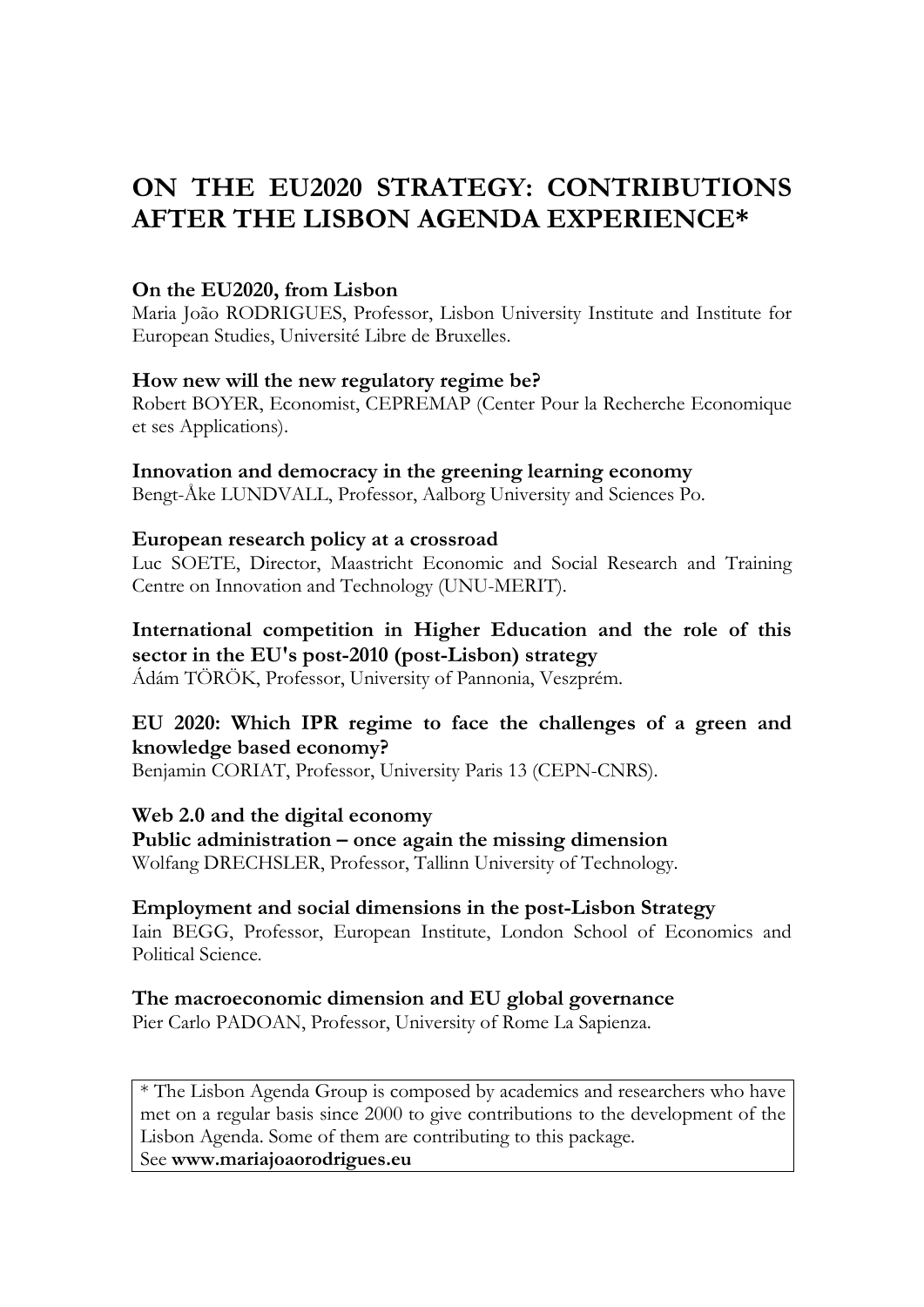# **ON THE EU2020, FROM LISBON**

# **Maria João RODRIGUES**

Special Advisor to the EU Institutions on the Lisbon Strategy Professor at the Lisbon University Institute and at the Institute for European Studies, Université Libre de Bruxelles direct@mariajoaorodrigues.eu

**2010.01.05**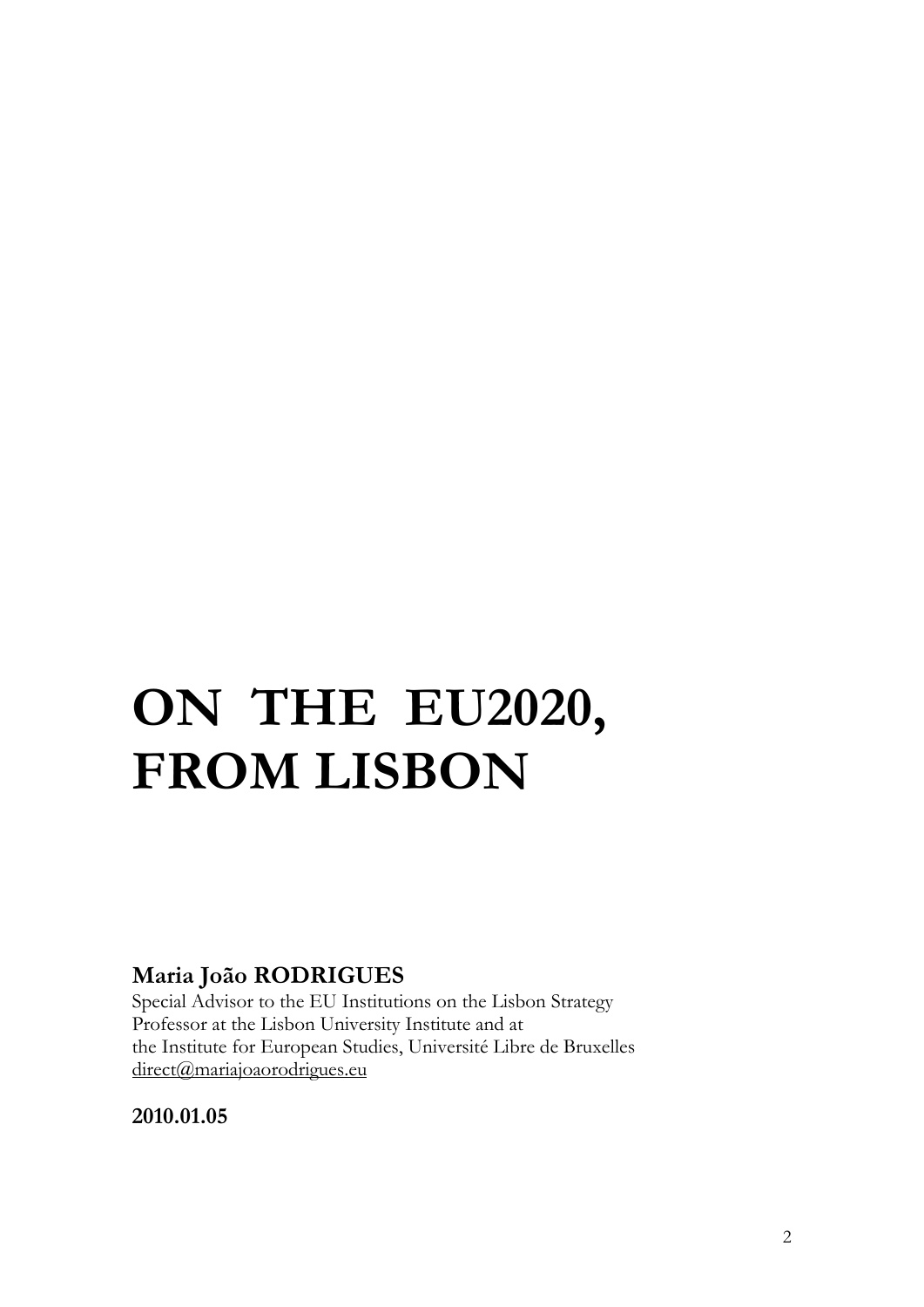# **Table of contents**

| 1. | Our development model is unsustainable                                   | 3              |
|----|--------------------------------------------------------------------------|----------------|
| 2. | A new concept of prosperity                                              | $\overline{4}$ |
| 3. | A strategy of innovation for sustainable development                     | 5              |
| 4. | A new approach for policy making in the global era                       | 7              |
| 5. | Multilevel actions with a stronger European dimension                    | 9              |
| 6. | To improve governance: participation, coordination<br>and accountability | 14             |
| 7. | To strengthen the interface with the EU external action                  | 16             |
| 8. | The implications of the Lisbon Treaty                                    | 18             |

Annex: Tacking stock of the Lisbon strategy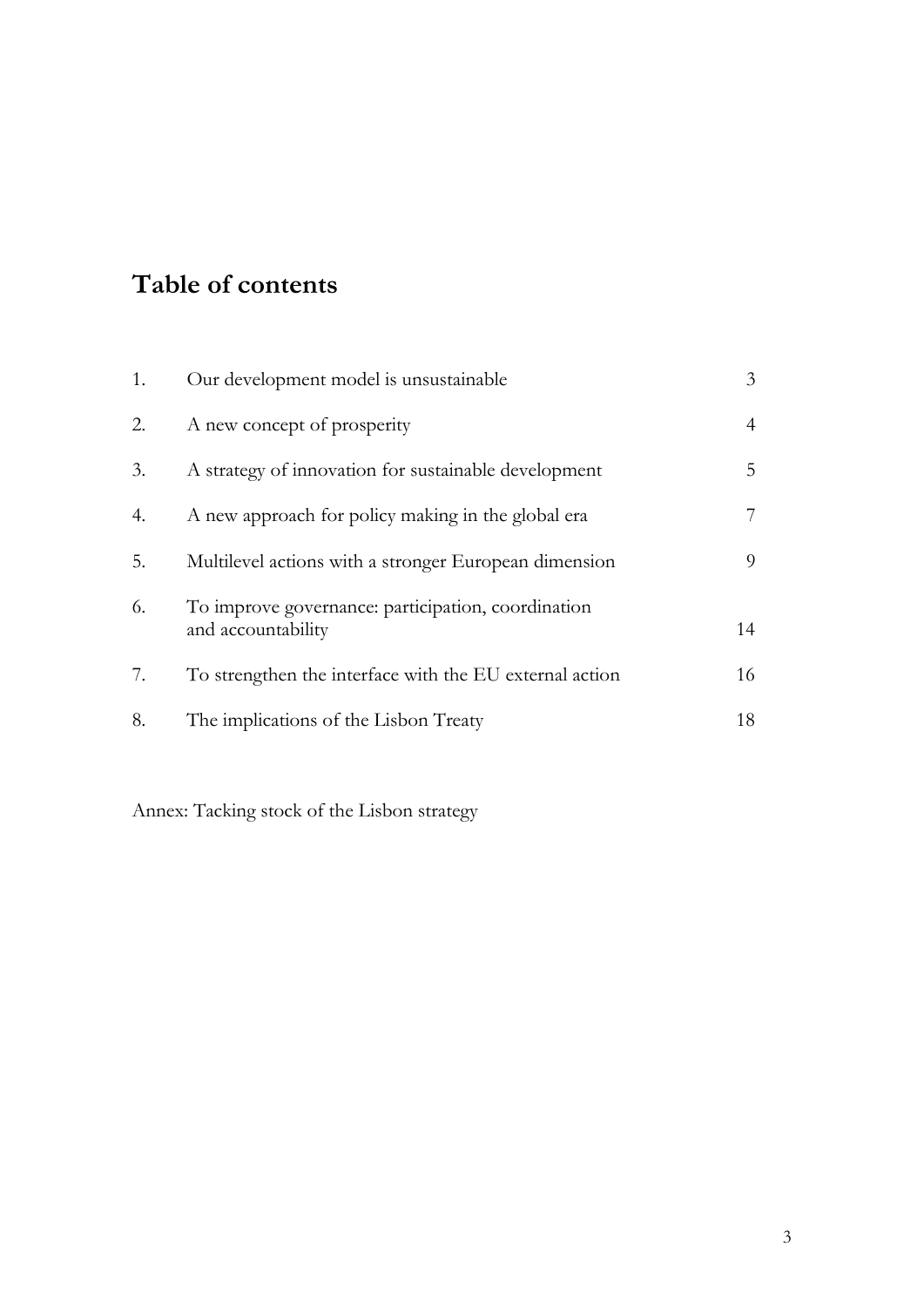In the beginning of a new decade, the European Union, while implementing its new institutional setting defined by the Lisbon Treaty, is dealing with two major challenges: redefining its role in the new emerging international order and renewing its development model. This renewal should be guided by a EU2020 succeeding to ten years of a unique experience of transnational coordination of economic and social policies framed by the Lisbon strategy adopted in 2000. This is the moment for a thorough critical assessment of this experience and of the situation we are now after of an also unique financial and economic crisis. This should also be the moment for setting a new ambition with very precise requirements, regarding a central purpose, the strategic priorities, the key-actions and the governance method for the years to come.

### **1. Our development model is unsustainable**

The point of departure should be to recognize that, even if Europe presents the best international example of quality of life and of a development model combining is economic, social and international dimensions, this model is just not sustainable and is driving us to an unacceptable situation.

First, our development model is unsustainable because our patterns of consumption and production are undermining the climate and the ecological balance of the planet. The way our houses manage energy, the way our transports are organised and the way our factories work are translated into carbon emissions which will lead to a major disturbance of this balance, if they are not reversed until 2020. This reversal of the trend we are in will require to increase energy efficiency and to spread renewable energies in all sectors, in order to decouple growth from carbon emissions. Nevertheless, it is not enough to reduce the ratio of carbon emissions in the GDP, in the sense of a relative decoupling. We need to have an absolute decoupling, meaning a reduction of the total amount of carbon emissions. This is only possible with a radical shift of economic activities to low-carbon activities. In the high polluter sectors, such as transports, this will depend on major technological and social innovations. Finally, this will also require a major change in our consumption habits regarding mobility, habitat, domestic equipment and energy and our way of life in general. Ultimately, the central question to underpin this major transformation is: how should we define what is a good way of life and what is prosperity.

Second, our development model is unsustainable because our ageing trends are undermining the financial basis of our social protection systems. Even if the employment rate increases substantially, the European labour force will decrease and the dependency ratio will increase, which might strengthen the financial burden over the next generations or reduce their level of social protection, or most likely, both. This will be unavoidable unless, other factors are brought to this picture such an increase in birth rate, in working life length or in immigration flows, generalised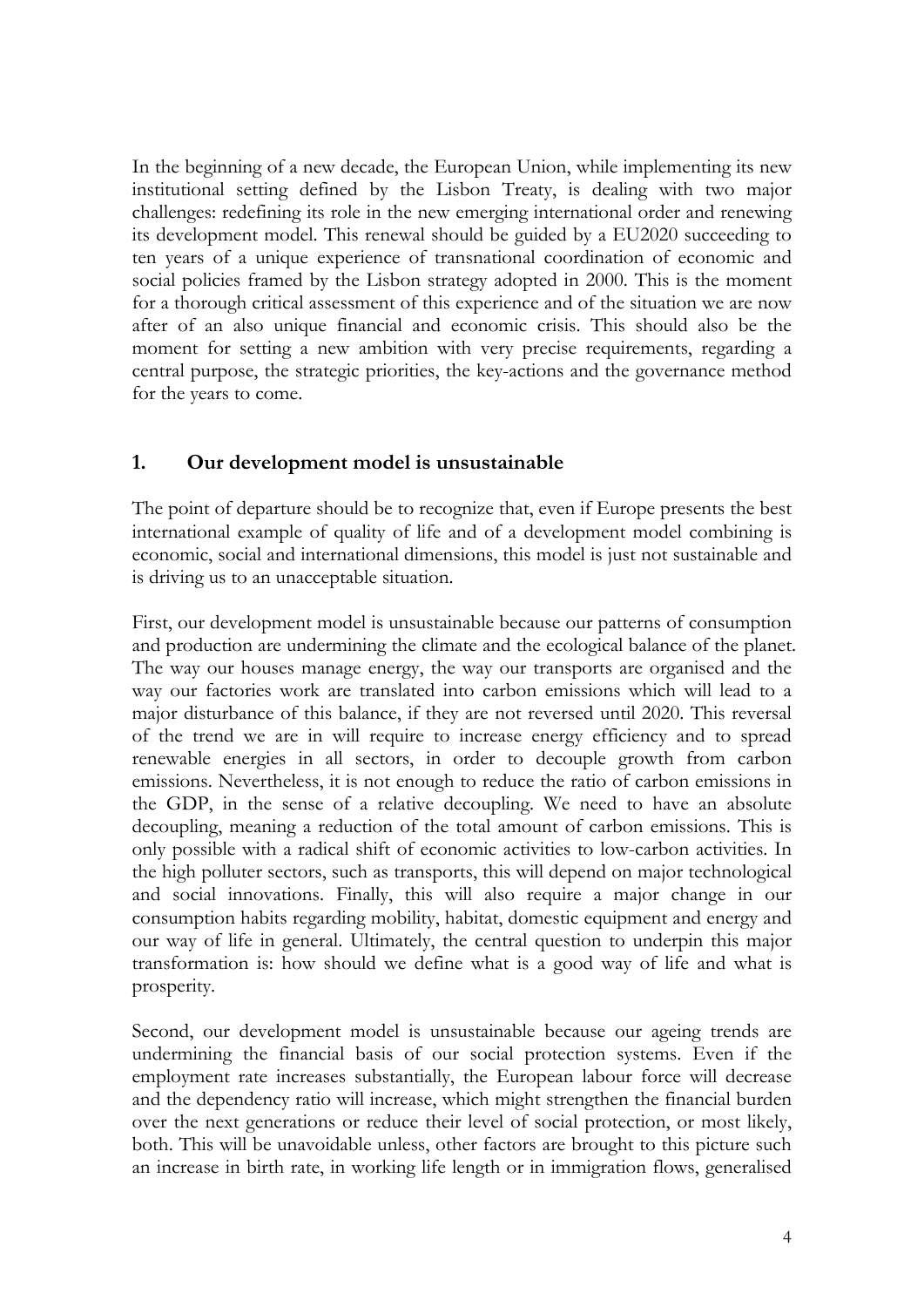equal opportunities, new priorities in the redistribution of income or an unattended leap in labour productivity, based on new sources of growth. In fact, the relevant discussion for the future is about the right mix of all these factors, if we want to avoid a downgrade of the European welfare systems.

Third, our development model is unsustainable because our financial system is undermining the conditions for the long term investment which is necessary to ensure sustainable growth and jobs in the transition to a low-carbon and knowledge intensive economy. Over the last two decades a major transformation took place in several varieties of capitalism, starting in the Anglo-Saxon one but spreading to others, including the European continental one. By increasing their role in funding companies, the financial markets have taken the driving seat of the economic system submitting it to chronic instability and to a new rule of profitability: not the long term profitability of productive investment which is necessary to sustain growth and jobs creation, but the short-term and short-sighted profitability which is requested by most of the shareholders. Furthermore, this kind of profitability has been developed by new financial instruments which aim at extra profits by gambling with extra-risks (such as short-selling and derivatives).

The banking system was also contaminated by the logic, which was also encouraged by insufficient regulation on capital reserves. Finally, many companies were also influenced by the same kind of logic, when their corporate governance has started to respond the shareholders expectations, rather to all stakeholders' ones, and when their top management was refocused in favour of financial management. Hence, the recent financial and economic crisis is the direct consequence of this major metamorphosis of capitalism. Even if it was possible to control this crisis by an unprecedented public intervention, it will be necessary a major reform of the financial system and of the corporate governance to overcome it and to prevent it again in the future. We should then ask what kind of new economic paradigm should we aim at moving to.

These are fundamental questions Europe can no longer postpone, even more in a decisive moment when a long-term development strategy is to be designed and adopted by the European institutions involving all the relevant stakeholders.

# **2. A new concept of prosperity**

The first question to be answered is what should we mean by prosperity, as a central idea to give us a sense of direction and of progress. The level of material resources measured by the GDP, and the living conditions in terms of habitat, mobility, food and health, even if they remain basic, seem to be an unsatisfactory approach to prosperity. First, because they elude the constraints of global resources we are living in. Second, because they ignore the other dimensions which are necessary for people's well being, even to use these material resources. These other dimensions of well being are: access to capabilities, to useful activities, to initiative, environmental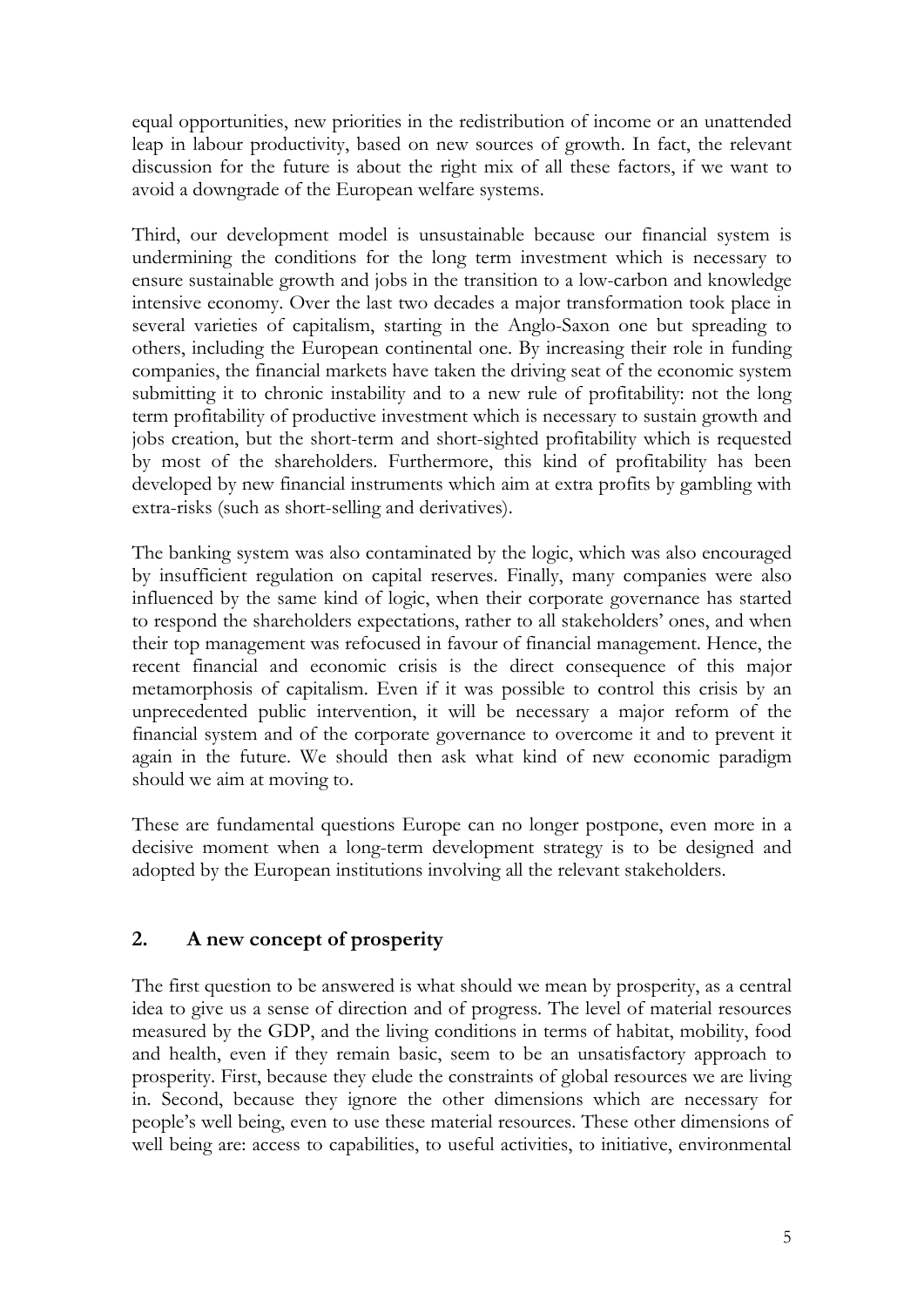and physical security, social protection, democratic rights, social integration and sense of belonging to a larger community.

This larger and deeper concept of well being should be the driver to renew our development model. To be greater and not simply to be richer and stronger should be the underlying aspiration of our culture. This should have several implications for the central principle of another development model. This principle is simple: once the fundamental needs of material resources are ensured for all population, all the other dimensions of well being should grow in a balanced manner and not be sacrificed in order to increase consumption of material resources.

In this new framework, the way to measure and to compare progress and growth should be deeply revised. The indicators to measure growth should go beyond GDP to take into account these various dimensions of well-being. The added value should no longer be measured by the ratio between GDP and employment ignoring the depletion of natural resources. Furthermore, the increase in labour productivity should be measured not only by comparing GDP growth with employment hours growth but by comparing well-being growth in its various dimensions with the labour hours engaged in these various dimensions. Finally the progress in the various dimensions of well-being cannot be measure on by per capita indicators providing the average, because they can be very misleading; indicators about the relative distribution across the population are indispensable in all these dimensions.

 A society where all citizens can satisfy their fundamental material needs, develop their capabilities, engage in useful activities, take initiative, count on environmental and physical security and on social protection, practise their democratic rights and duties with a real sense of belonging. Is this the society we want? This is possible, but with a quite deep transformation.

# **3. A strategy of innovation for sustainable development**

The new long term-strategy of the European Union should be inspired by a central principle: innovation for sustainable development. Technological, economic, social and political innovation. To drive this transformation, some strategic priorities should be clearly defined:

# **A. To make a shift to low carbon activities**

A shift should take place in our patterns of consumption, production and mobility. This shift should concern all sectors, but particularly those which are the most polluting ones such as transports, manufacturing and housing. The expansion of services, business, personal and collective services such as health, education, leisure, creative and communication activities should be encouraged but, if we want to avoid des-industrialisation, it should be combined with a new industrial revolution focusing on low-carbon, smarter and safer products combined with post-sale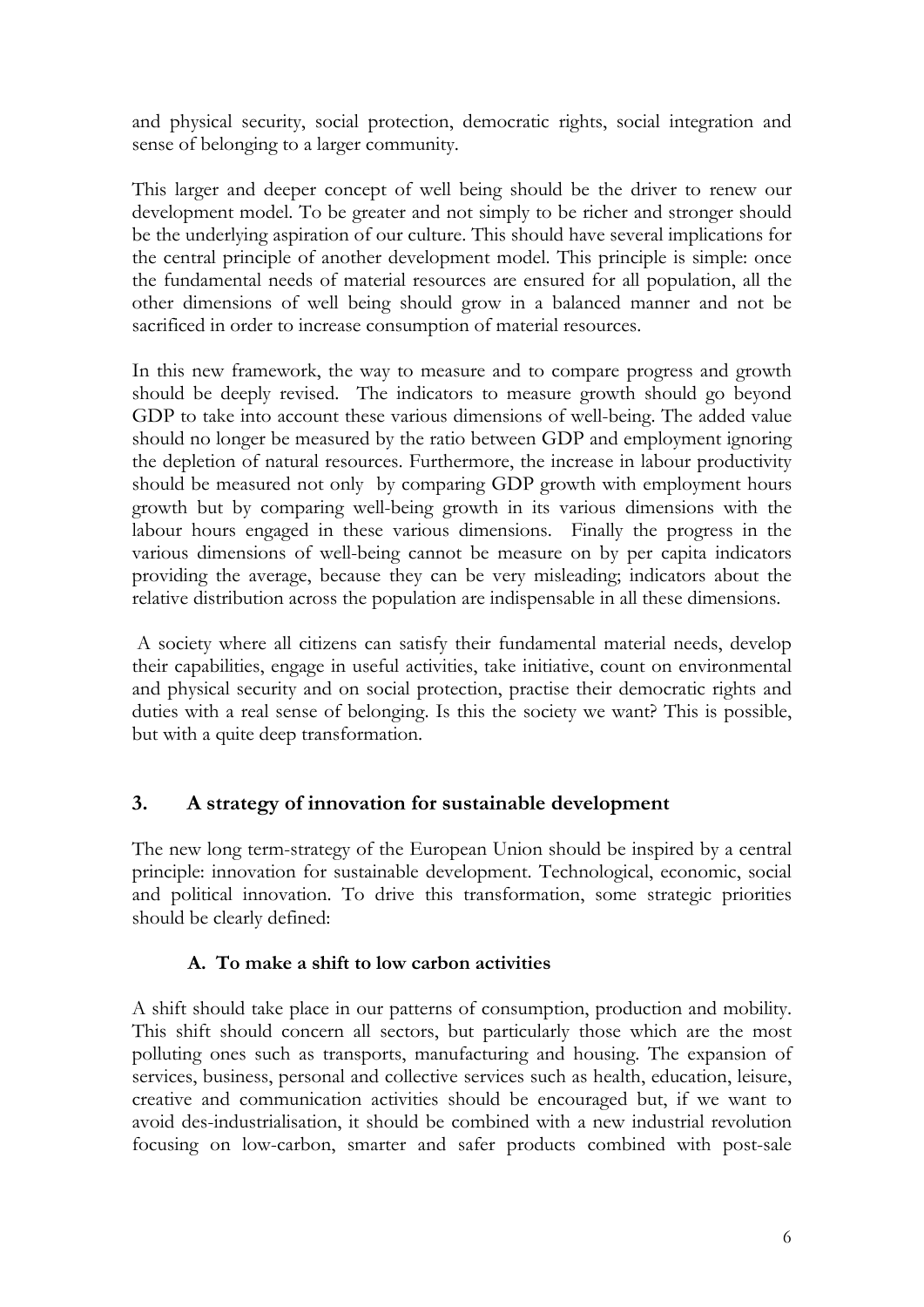services. Creating new jobs and greening the existing jobs should be accompanied by measures for a fair transition such as re-skilling of workers.

#### **B. To make knowledge and creativity the main resource of people, companies and regions**

Innovation needs to be driven by new demands, but also by new interactions in supply between companies, research and education institutions. This requires to generalize the conditions for innovation in companies, which are organisational change and competence-building, access to technologies and expertise, to venture capital and to markets as well as reduction of the administrative burden. This will also require to develop long-term pan-European research networks addressing the main challenges of this new development model in an interdisciplinary way. Knowledge accumulation has been too much subordinated to competition policy in the European research programmes. Finally, this means, not only to generalise secondary education and spreading higher education, but also to extend the access to lifelong learning based on open learning centres and on learning organisations, which role will increase in the competence-building process. New competences such as team work, networking, learning to learn, sustainable behaviours should be generalised.

#### **C. To make the welfare system to support change and reduce social inequality**

To underpin all these changes, we need to build a developmental welfare state, supporting the transitions all over the life cycle, making the best of people's potential and reducing social inequalities. The first concern should be, of course, to reduce long-term unemployment and youth unemployment. An unemployment situation should be quickly turned into a transition to a job, a relevant training or a useful activity or a combination between them. Active ageing should be coupled with a better use of elderly experience and competence. Equal opportunities between men and women should be actively generalised at all professional levels. The conciliation between family working and social life should be made possible by better family care services and better sharing of family responsibilities. The access to learning mobility across Europe should be generalized, paving the way for more professional mobility. Immigration with active social integration should be promoted as a dynamising factor of the European societies. Finally, poverty should be actively combated, first of all by reducing social inequalities and the working poor, second by providing general access to active labour market policies and good public services and, ultimately, by ensuring a basic income and integration scheme to all.

#### **D. To make the financial system serve the real economy**

We need to refocus the financial system on the support to real economy. All the financial institutions and products should be regulated in order to control financial instability and to channel the financial resources to support the real economy,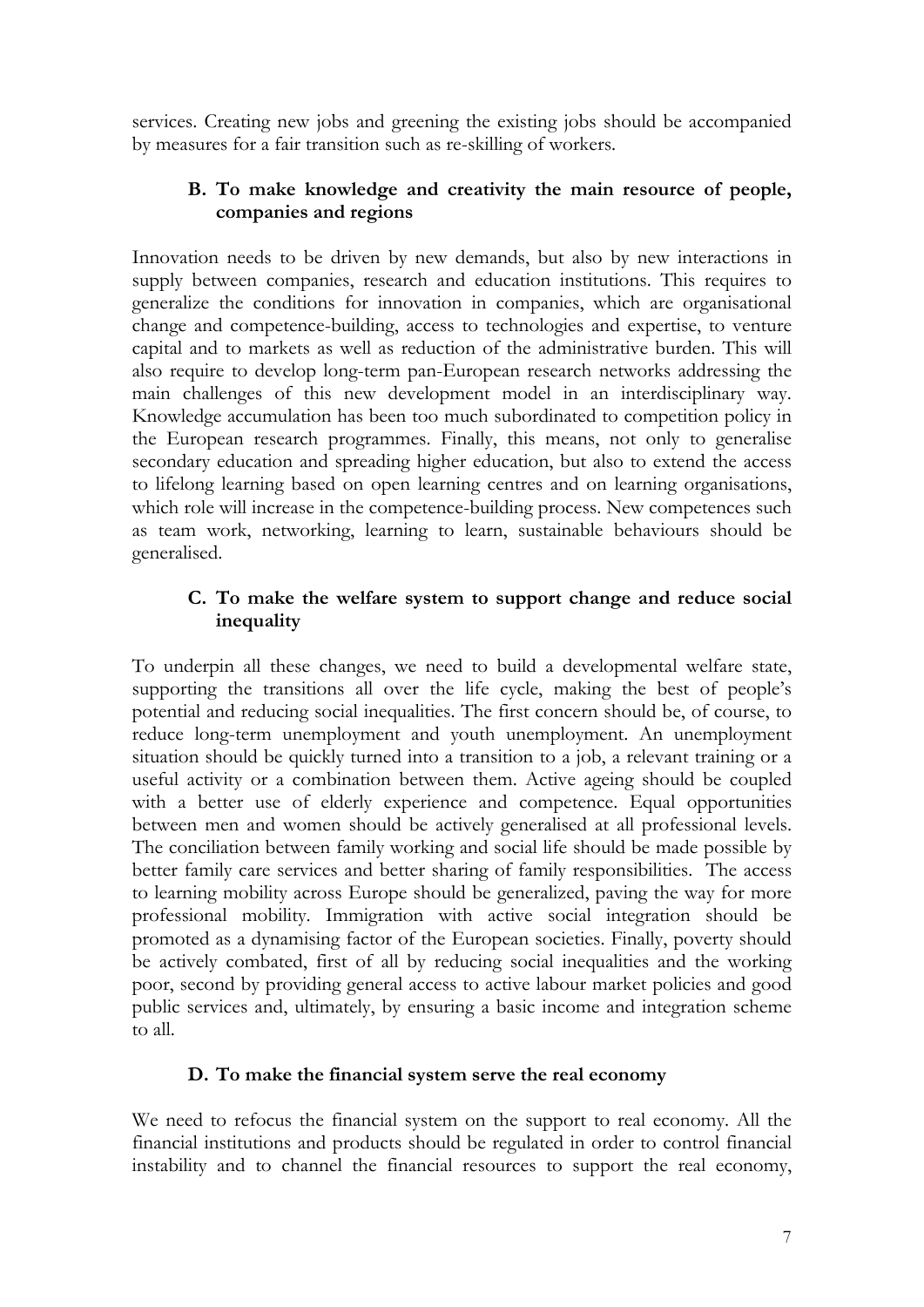sustainable growth and jobs and, more particularly the long-term investments required by the above mentioned strategic priorities. This will also imply to fight against tax havens and speculative practices such as short-selling and many of the derivatives. A stronger supervision of the banks should be coupled with a tighter control of liquidity. Finally, corporate governance rules, particularly the accountancy standards, the top management remuneration and the rights of stakeholders/shareholders should be revised in order to ensure long-term investments and sustainable competitiveness. These principles should also be strengthened by the rating agencies when evaluating private and public debts.

Public finances should also be refocused to support the real economy which is, by the way, the best way to progress towards balanced budgets. This means to redirect public expenses and taxes to support public and private investment for smarter and greener growth.

Are these strategic priorities a wrong or a risky choice because they would create a competitive handicap to Europe? No, on the contrary, they can create the long-term competitive advantage of a first mover in general priorities which will be followed by the others, if the planet is able to create a win-win game and avoid extreme differentiation and collapse. We are assuming that the planet is condemned to a certain level of strategic convergence if it wants to survive (see section 7).

Are these strategic priorities utopian? No, not at all, most of the technological solutions required are already known. The real difficulty is about the political process strong and democratic enough to drive this grand transformation.

In the meantime, the recent financial and economic crisis was controlled, but it is still there to be overcome and prevented regarding possible replications in the future. Hence, the central challenge for this political process is how to make the recovery not only a successful one, but something more than a recovery, a transition to a new development model.

It is crucial to make the right choices when dealing with the various dilemmas which are ahead of us:

- How can we recover growth and jobs creation and reduce carbon emissions at the same time? By refocusing investment, production, consumption and jobs creation on low-carbon solutions.
- How can we recover growth and reduce the public debt which is now much higher after the effort made with the stimulus packages and the financial bail-outs? By actively supporting jobs creation, redirecting public expenditure to key-investments and by launching green taxation.
- How can we recover growth and speed up the transition to a low-carbon and smarter economy? By actively supporting innovation at all levels and in all companies as well as the transition of people to the new jobs.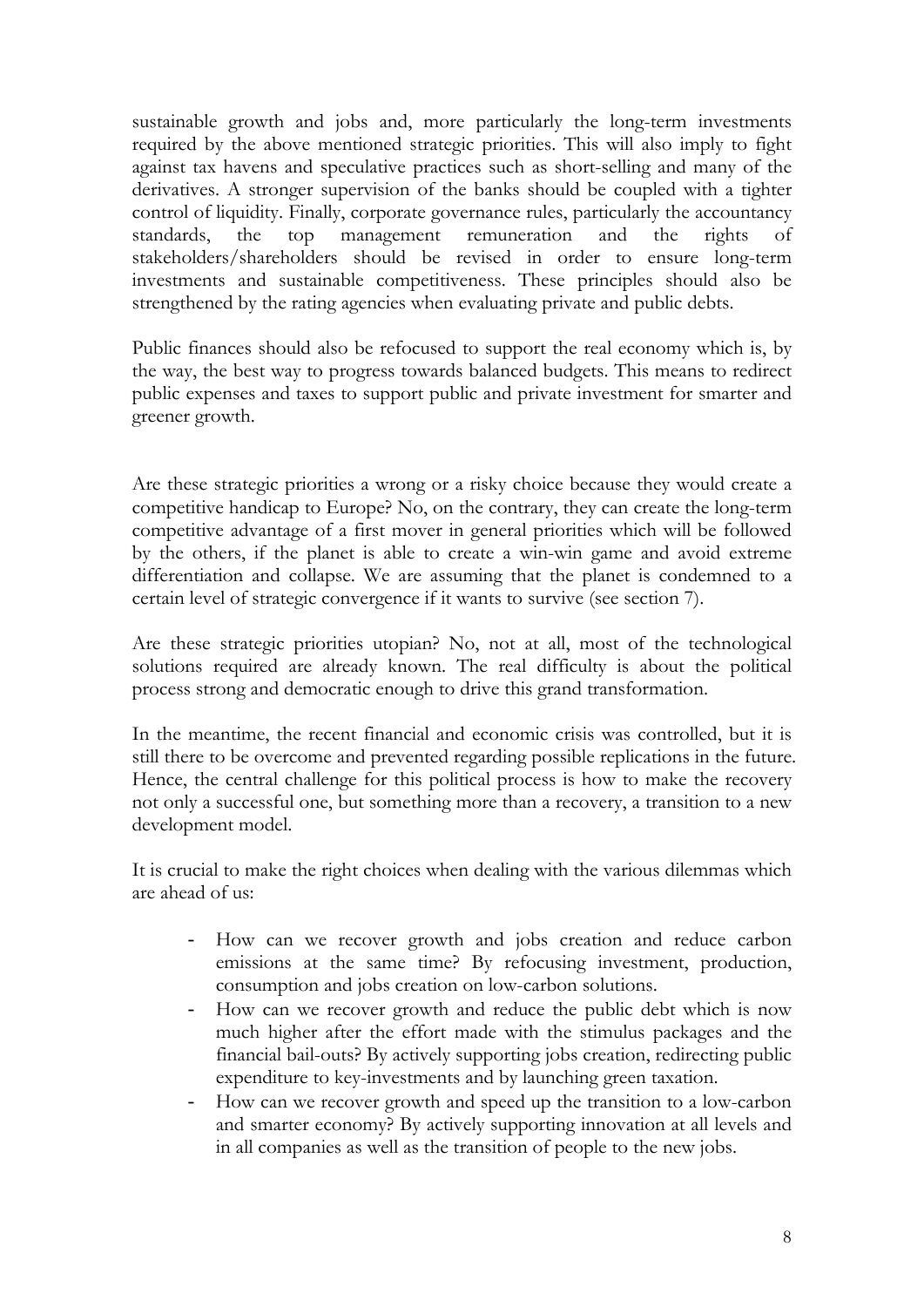## **4. A new approach for policy making in the global era**

This transition will involve crucial decisions to be taken by all the stakeholders and, in fact, by all citizens, but it is central to clarify which should be the new approach to be developed by the public policy-making. The full range of available instruments should be used to manage this transition: strategic planning guidelines, regulations and standards, public services, taxes and public benefits, public procurement, public financial institutions, education contents and methods, public communication to frame the public choices, support and incentives to civil society initiatives. The policy mix will certainly require a stronger and more strategic public intervention, which is not at all in contradiction with making the best of new forms of civil society activism. A good example is the public support to be given to networks for innovation and jobs creation, or to networks for social integration, which should be strengthened at regional, national and European level. Moreover, the public services as major regulators, services providers, standards setters, network developers have an unexploited potential to be more fully used when promoting innovation for sustainable development.

Nevertheless, this new approach for policy-making should go further. Nowadays, if governance needs to be multilevel in order to be effective, we need to develop multilevel political actions combining measures at different levels instruments of policy-making. Even if the national level remains central in many policy areas, we need to activate the local level to multiply the initiative, we need to strengthen the European level in order to use the potential of the European space and we need to shape the global level in order to protect our collective choices.

The recent experience of controlling the financial and economic crisis was particularly highlighting about this. The rescue plans and the recovery packages were submitted to an unprecedented effort of European and international coordination. This attempt was very important to avoid a collapse, but its remaining flaws at European and global level were and will be paid with high price, in term of losses of viable companies and of rising unemployment.

National policies are no longer enough due to the level of European and global interdependence we live in. Isolated national measures of macro-economic, industrial policy or social policy can undermine the Economic and Monetary Union and the Single Market. If we want to have a pro-growth macroeconomic policy and an active innovation and industrial policy, to strengthen our social protection systems or to move to a low-carbon economy, we need to coordinate these policies at European level and to complement them with new European instruments. We also need a more coordinated European voice in the international fora.

The internal cohesion of the Single Market should be safeguarded when implementing a joint European recovery plan. This means that state aids to struggling sectors, suffering massive job lay-offs, should not result in unfair competition and should ensure equal treatment to cross-border branches. But the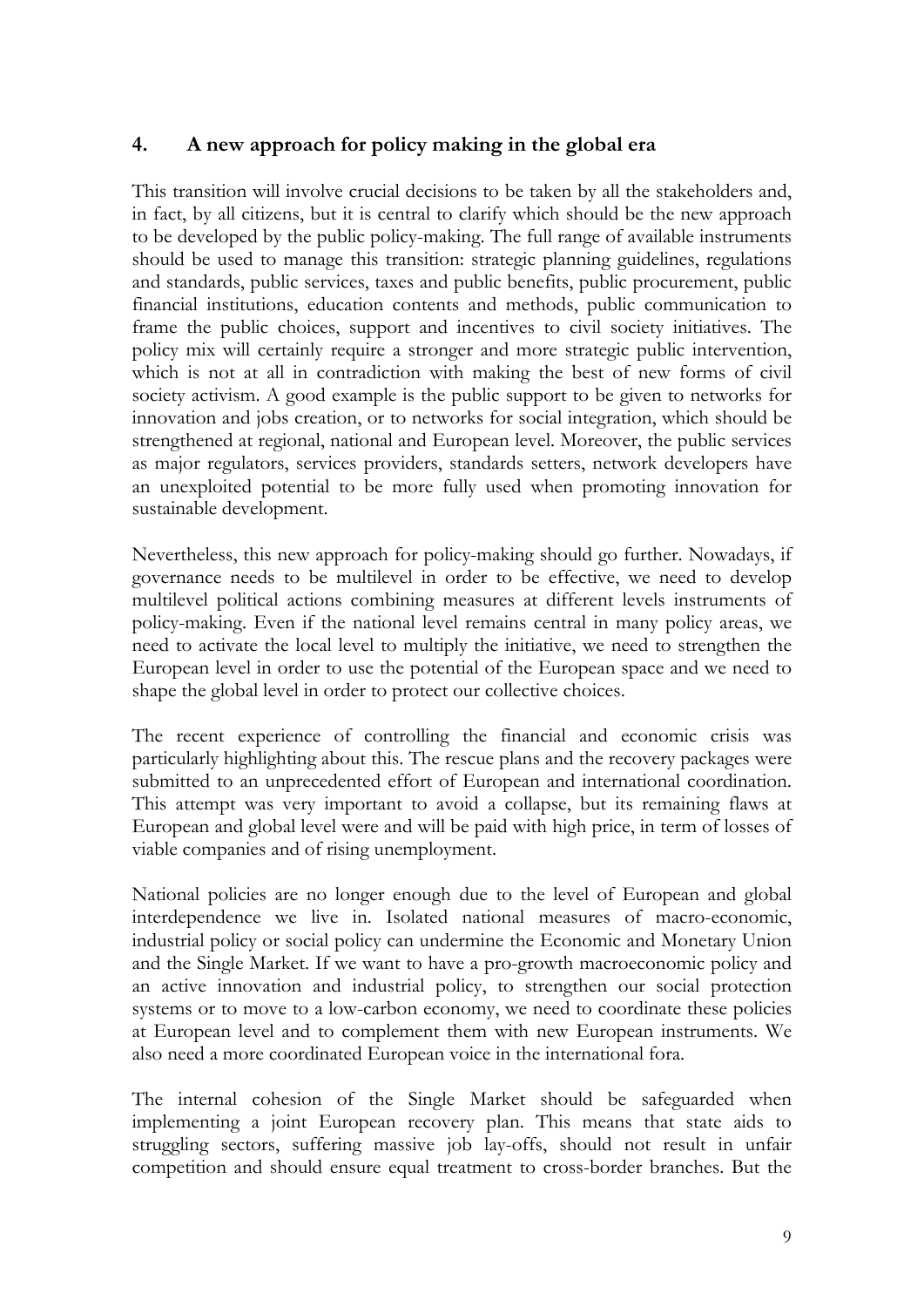best way to prevent the risk of national protectionism is to strengthen the role of European funding instruments, including the Structural Funds, the Globalization Fund and community programmes, and to enhance the European innovation, industrial and employment policies. Moreover, Member states should have the means to ensure the social protection and the active labour market policies necessary to cushion the industrial restructurings which will be triggered by the crisis.

All this will require more coordination of macro-economic policies. The Economic and Monetary Union, as another major asset of European integration, will only be safeguarded on four conditions: that Member States improve the coordination of their budgetary policies, including tax policies; that the room of manoeuvre of the revised Stability and Growth Pact is fully used; that European instruments are further developed, to enable all Member States to support demand; and, finally, that non-eurozone Member States are better protected against speculative attacks on their currencies.

The political choice seems now clear: either we strengthen European integration to overcome this crisis or this crisis will undermine European integration.

# **5. Multilevel actions with a stronger European dimension**

That is why the future long-term strategy of the European Union should be translated into powerful actions based on a multilevel policy-mix, including global, European, national and local measures. In this policy mix, the European dimension should be strengthened into three different ways: the European coordination of national policies, the implementation of specific European instruments and the definition of a European position in the international fora. According to the strategic priorities which were proposed above, the following key-actions should be given priority:

### **A. To promote new patterns of consumption and production for a lowcarbon economy**

At global level, to influence the negotiation to define the post-Kyoto agreement; to introduce eco-standards in WTO negotiations; to promote good practices using the UN sustainable consumption and production framework of programmes.

At European level, by complying with the targets for emissions reductions and by implementing the emissions trade scheme; implementing the renewable energies directive and developing the European Strategic Energy Technology Plan; adopting the directive on eco-design, supporting leaner production and labelling and greening the supply chains to consumers; defining an harmonized base for public procurement; coordinating and supporting the construction of trans-European and low carbon transport network and of European intelligent energy grid.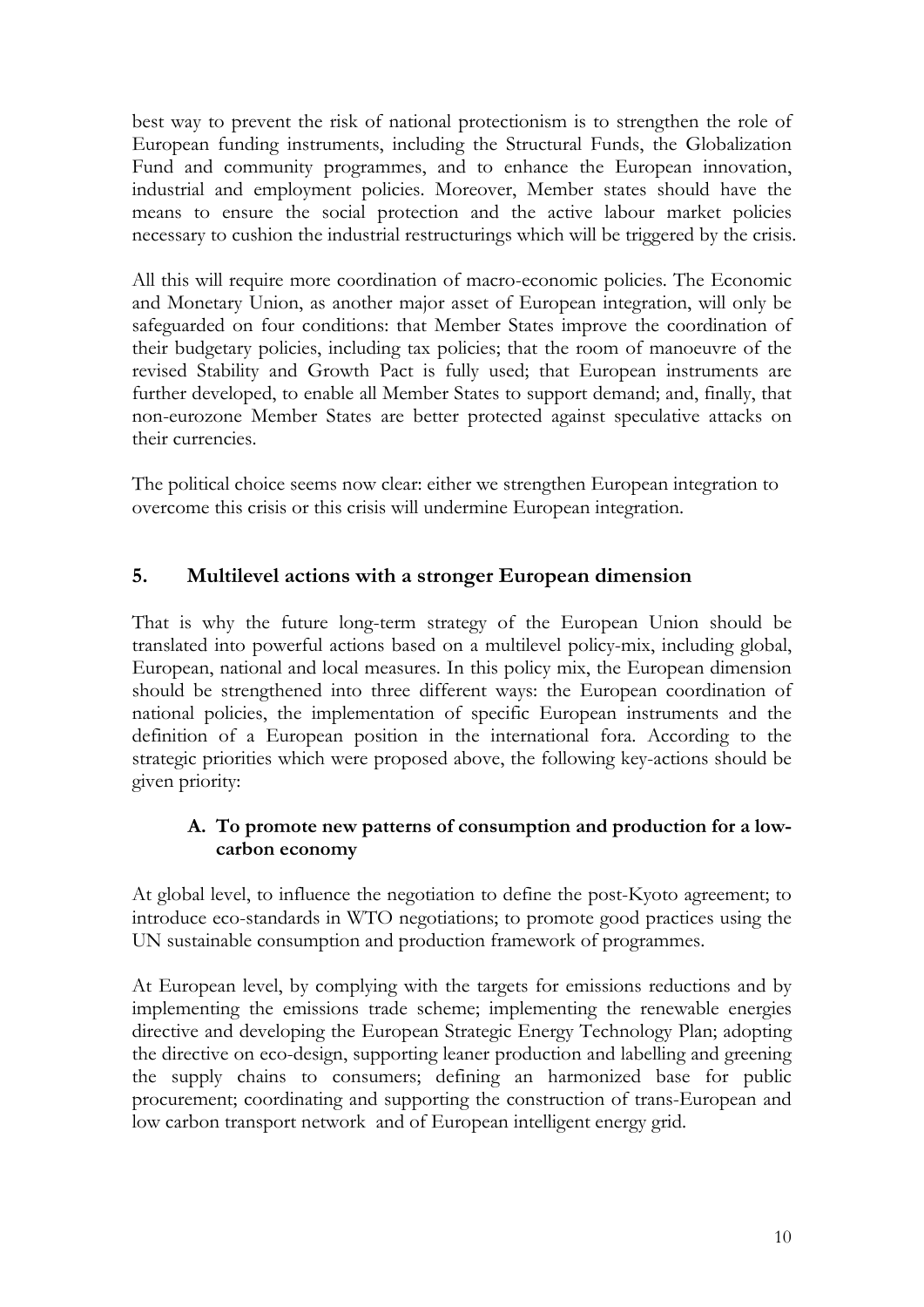At national and local level, promoting energy efficiency and the use of renewable energies using rules, standards, taxes, communication and education; building an intelligent energy grid; pricing fossil-fuel including environmental degradation and foster the use of renewable energies.

#### **B. To actively support innovation, investment and jobs creation in new areas**

At global level, to coordinate the stimulus packages and the exit strategies with a focus on jobs creation; to conclude the WTO Doha Round and to move forward in the bilateral agreements with key trading partners; to deepen and to extend the regulatory cooperation with the EU strategic partners regarding environmental, social and intellectual property standards.

At European level, to create sectorial platforms for the coordination of innovation, research and human resources in order to develop a European industrial policy; using regional policy, to develop European networks of clusters in promising activities for investment and jobs creation such renewable energies, ICTs, biotechnologies, nanotechnologies, creative industries, fashion, specialized equipment, health, personal services; to develop a European broadband network, common digital standards and the European contents industry, making the best use of the Web 2.0 tools; to support industrial restructuring with a stronger Globalization Fund; to implement the Small Business Act in order to improve the access to finance, to markets and a better regulatory environment. Finally, to develop European venture capital funds.

At national and local levels, to promote innovation clusters in promising activities and to strengthen the coordination between industrial, innovation, research and human resources policies. To support restructuring with stronger re-training and active labour market policies. To support SMEs and all forms of entrepreneurship.

# **C. To strengthen the European research potential**

At global level, to develop networks for brain circulation and support schemes for joint research with European partner countries; to implement the European strategy for international science and technology cooperation.

At European level, to organise joint programming, joint calls and pooling resources of national research policies in areas of common interest. To develop the publicprivate partnerships in manufacturing, automotive and construction. To create European long-term research networks and research infrastructures, involving the universities. To use the EIT and the knowledge and innovation communities to foster innovation in the universities. To adopt a community patent regime also considering the needs of knowledge transfer and use.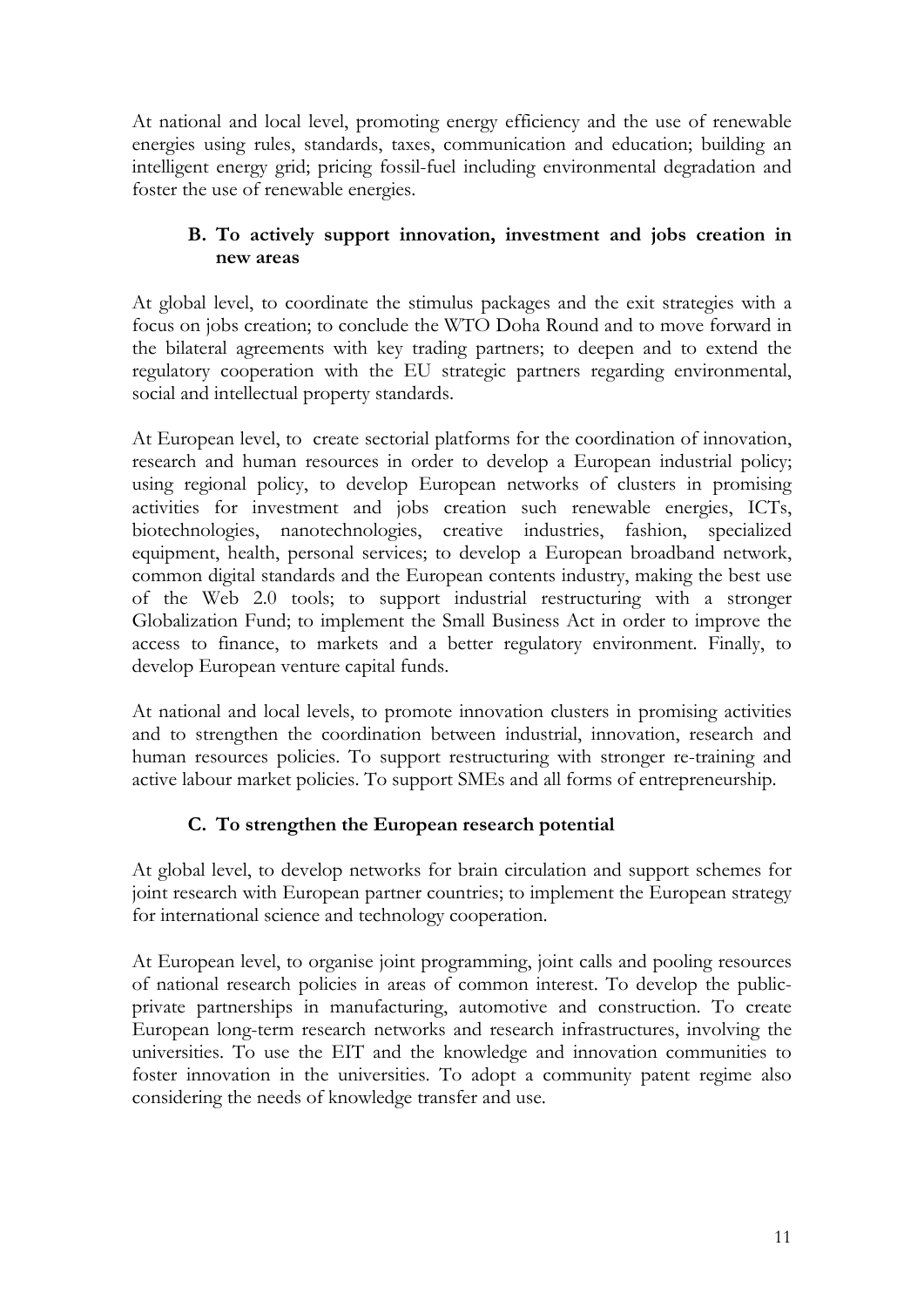At national level, to increase the public and private investment in research and higher education; to adapt the universities statutes and careers in order to foster fundamental research on the one hand and innovation on the other hand.

# **D. Competence-building for all**

At the European level, to launch a European-wide programme for "New skills for New jobs" to ensure a massive re-skilling for new jobs. This programme should be financed by public and private spending to be coupled with a refocusing of the European Social Fund, providing tailor-made solutions for education and training to those who will need a "knowledge lift" to get a new job or keep their existing one. This programme requires not only building a European co-ordinated system to anticipate skills needs, but also to develop the European frameworks (EQF and ECVET) to support the transfer and accumulation of learning outcomes. Finally, it also requires widening access to competence assessment centres as well as to new funding instruments for learning activities (learning accounts, social contributions, loans and scholarships). In this framework, all European citizens should have an opportunity for learning mobility, an Erasmus for all. Finally, is also important to create a European network to support the development of learning organization in companies and public services.

At national level, to develop national strategies for lifelong learning, including tailormade methods, validation and compensation of the learning outcomes; a particular effort should be made about the generalization of secondary education, the increase of higher education graduates and the access to education and training by the lower skilled workers; schemes to enable employers to prevent job cuts, such as "intelligent work-sharing" combining reduced working time with publicly-subsidized training programmes, should be implemented.

# **E. Supporting professional transitions and reducing social inequalities**

At global level, to promote the ILO decent work agenda the Global Employment Pact; defining new regimes of joint management of migrations and co-development with European partners countries.

At European level, to use the employment guidelines to specify the securities to be provided in each type of professional transition over the life-cycle, for instance, to create a European exchange mechanism for internships to foster the professional integration of young people; to support the transformation of the national unemployment insurance schemes into employment insurance schemes; to promote the creation of leave schemes supported by learning accounts or training vouchers for the workers in need of re-training to move to new jobs; to foster the generalisation of equal opportunities at all professional levels, supported by the development of family care services; to encourage different schemes of flexible and phased retirement where unemployment benefits can be used to co-finance in-work subsidies, training and jobs creation; to connect the minimum-income schemes with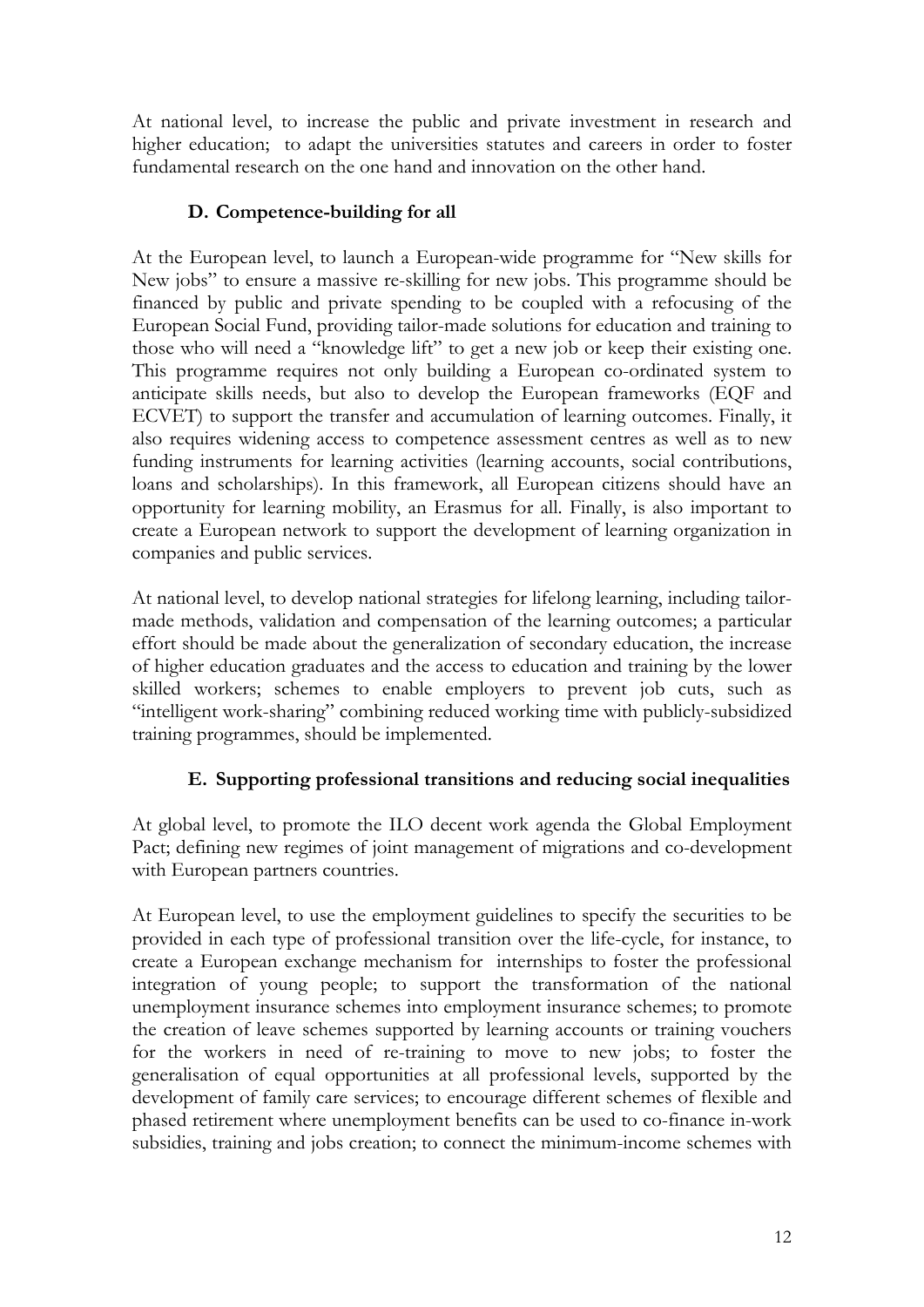other policies for social integration; to develop a European coordinated policy for immigration.

At national and local level, to adapt all these measures to the specificities of the national and local labour markets. Moreover the re-distributional and not only the protector and enabler roles of the welfare systems need to be strengthen in combination with tax and wage policies. A European framework should be defined to coordinate this process.

#### **F. Making public services a major innovator for sustainable development**

At national and local level, public services should become powerful promoters of key priorities of sustainable development such as of low-carbon economy, entrepreneurship and social inclusion. They can promote low-carbon economies by setting news standards and regulations, using public procurement, introducing green taxes and benefits, and encouraging new behaviours with education and public communication. They can promote entrepreneurship by cutting red tape, providing financial and technical support and spreading education for entrepreneurship at all levels. Finally, they can promote social inclusion and equal opportunities, by improving the quality and performance of health, education, housing, urban planning and infrastructures and other social services in order to strengthen social integration; the top priority here should be to eradicate child poverty.

At European level, a framework directive on services of public interest is important to deepen this potential of public services. They are also supposed to be protected all over the implementation of the services directive.

At global level, the European public services should also be protected in the negotiations for trade liberalization.

### **G. Reform the financial system and corporate governance for sustainable development**

At global level, the regulatory agenda announced by the G-20 needs to be systematically implemented: universal legislation should cover all financial entities, products and transactions; no financial market player should be left out of the system, for example hedge and private equity funds; a careful and continuing analysis needs to be undertaken to monitor and identify operations of financial market players which could cause systemic risks; tax havens and off shore financial centres that are free of regulation and legislation should be covered by regulation through a new international initiative; stronger international supervision and more cooperation between all national regulatory bodies; mandatory "capital requirements" should be defined for all financial players; executive pay and remuneration schemes should be in line with long term performance goals; accountable and transparent credit risk rating and robust and reliable accounting regimes should be ensured.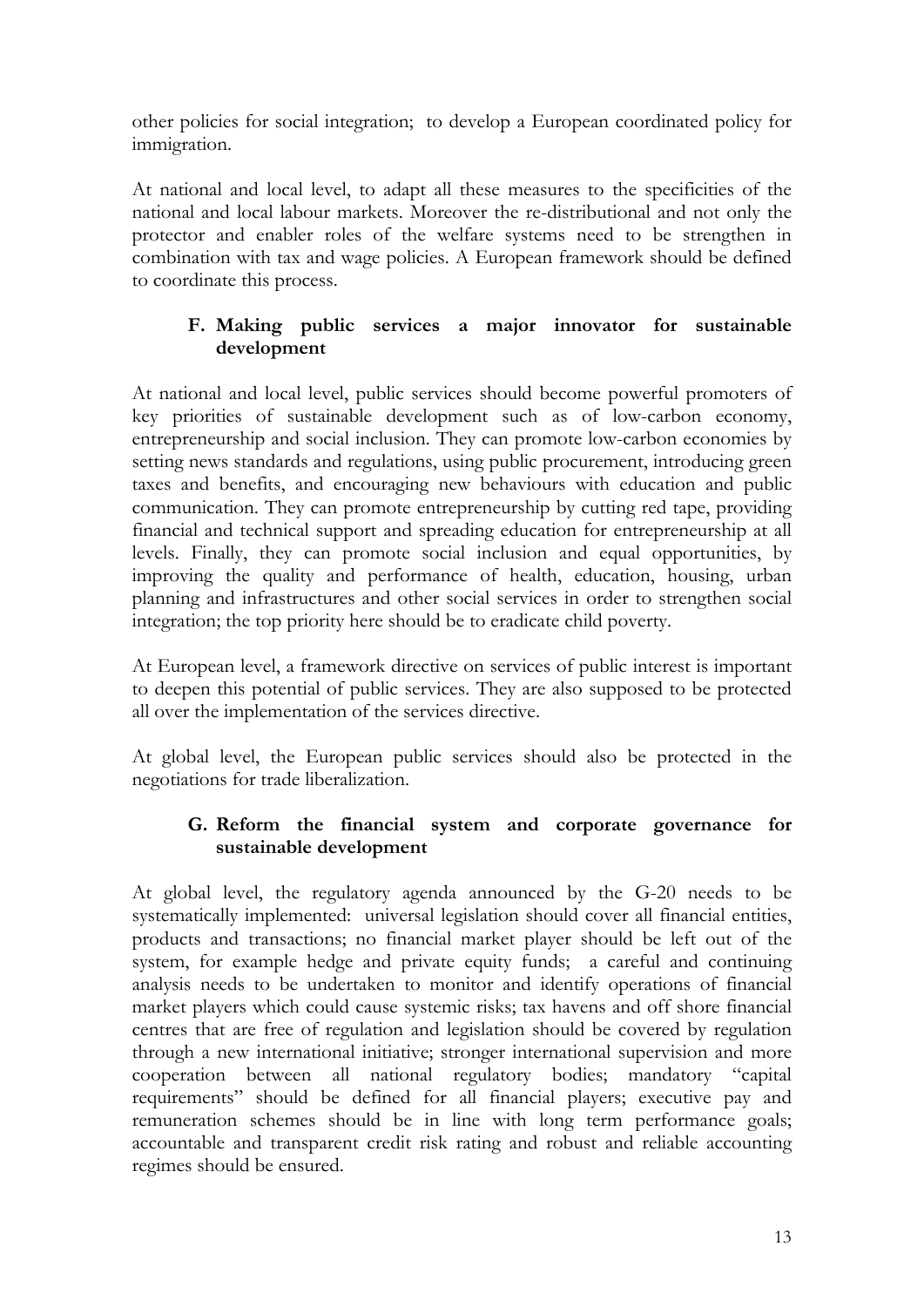At European level, the current initiatives should be shaped in this direction: the EU financial supervision with the European Systemic Risk board and the European System of Financial Supervisors; the directive on hedge funds and private equity funds; the recommendations on derivatives and on the remuneration of directors. Moreover, several initiatives should also be taken to reform corporate governance: the accounting standards and the corporate taxation should be revised in order to favour reinvestment of profits, long-term investment and corporate social responsibility regarding the various stakeholders.

#### **H. Public finances to support sustainable development**

At global level, the coordination of the macro-economic and structural policies should be improved, particularly in the framework defined by the G-20.

At European level, this coordination is now crucial if we want to make better use of the European spill-over effects of the stimulus packages. Moreover, in the framework of the revised Stability and Growth Pact, Member States able to redirect their public expenditure and tax structures should be allowed to run public deficits above 3%, provided they can demonstrate that this will contribute to higher growth and a consolidation of their public finances. To achieve sustainable public finances in the medium term and avert an unacceptable debt burden for future generations, the choice today is not between raising or cutting taxes: it is between a sluggish growth damaging the life chances of many, or investment in a sustainable and prosperous future with real job prospects for all. This fine-tuning of the macroeconomic policies should be underpinned by further technical developments in the definition of indicators concerning the sustainability and the quality of the public finances at both national and European levels.

Also at European level, the Community budget should be adapted to contribute directly to the EU2020 strategy and also to the immediate need for economic recovery, starting with the proposal for the 2011 budget and then also in the forthcoming new financial perspectives.

Finally, Member States should consider new tools to issue public bonds, particularly green bonds to fund the transition to a low-carbon economy. In the present context, characterized by international competition for financial resources, it could be useful to examine the possibility of converting national bonds into Eurobonds. The aim would be to reduce the spreads which are being paid by public debt to launch new investment projects, supporting business in general by decreasing the cost of capital, and attracting domestic and foreign savings and preventing hostile takeovers by foreign investors. A European agency could be created to organize the common issuance of EU denominated bonds, with the guarantees to be provided by all participating Member States.

At national level, selective tax incentives should have as their primary purpose to sustain and redirect domestic demand in a socially fair and effective way. The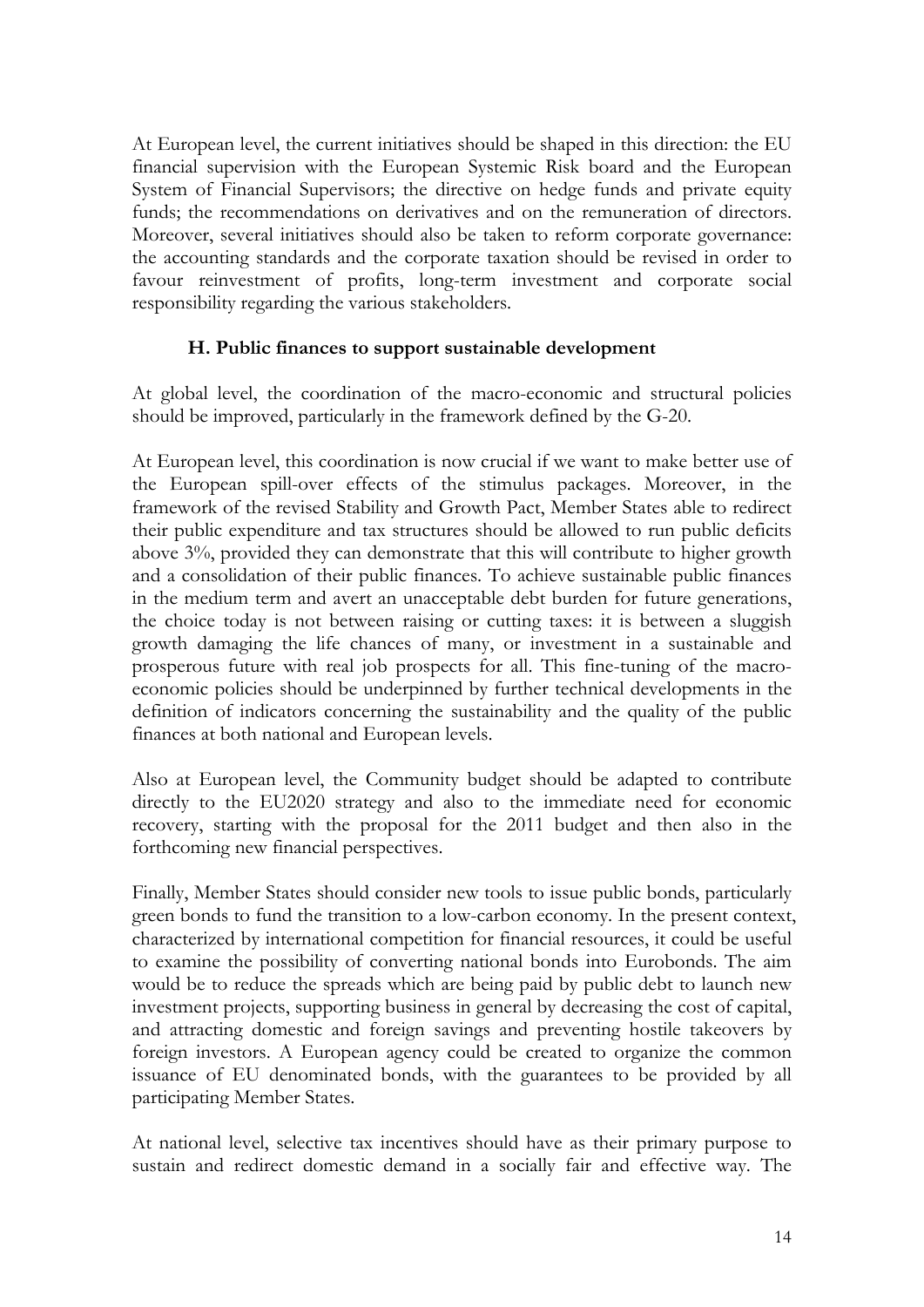following measures could be considered: tax incentives for green products and services and for labour intensive services such as health, personal or catering services or reductions in the tax burden in lower incomes or in some basic products. The EU should adopt a bold package of green tax measures in this context. Member States should be encouraged to reduce social security contributions of wage earners and to increase direct aid to more vulnerable households, as appropriate

The EU 2020 should be intertwined with the recovery process and the exit strategy regarding this special fiscal stimulus overburdening the national budgets. This one needs to put the central focus on increasing the growth rate and growth potential, as a pre-condition for the longer term sustainability of public finances. Therefore:

- A early withdrawal of the fiscal stimulus should be avoided until the drivers for a sound recovery are confirmed;
- The public expenditure cuts and the tax increases should comply with social justice and should avoid to over-burden the labour factor. A shift to green and financial taxes should become a clear priority;
- The pace to reduce the fiscal stimulus should be differentiated and adapted to national specificities, under two conditions: on the one hand, a convergence regarding social and green taxes and, on the other hand, stronger European instruments for regional development.

## **6. To improve governance: participation, coordination and accountability**

When defining the post 2010, it is important not to lose the *acquis* of the Lisbon strategy, which is very relevant, even if several of its targets were not reached (see annex):

- a large political consensus on the main strategic direction;
- a European-wide process of coordination of structural reforms and innovations to cope with these challenges, involving European institutions, governments, parliaments, regions and civil society at several levels;
- a gradual re-direction of several policies: employment, social protection, education, research, innovation, information society, single market, energy, regional and macro-economic policies.

The following priorities should be introduced to improve the governance of this political process.

- A. The strategy architecture requires some fundamental improvements:
- at the top level, a single strategic framework, with the long term and key strategic orientations, overcoming the current disconnection between growth and jobs, social policy, energy and sustainable development;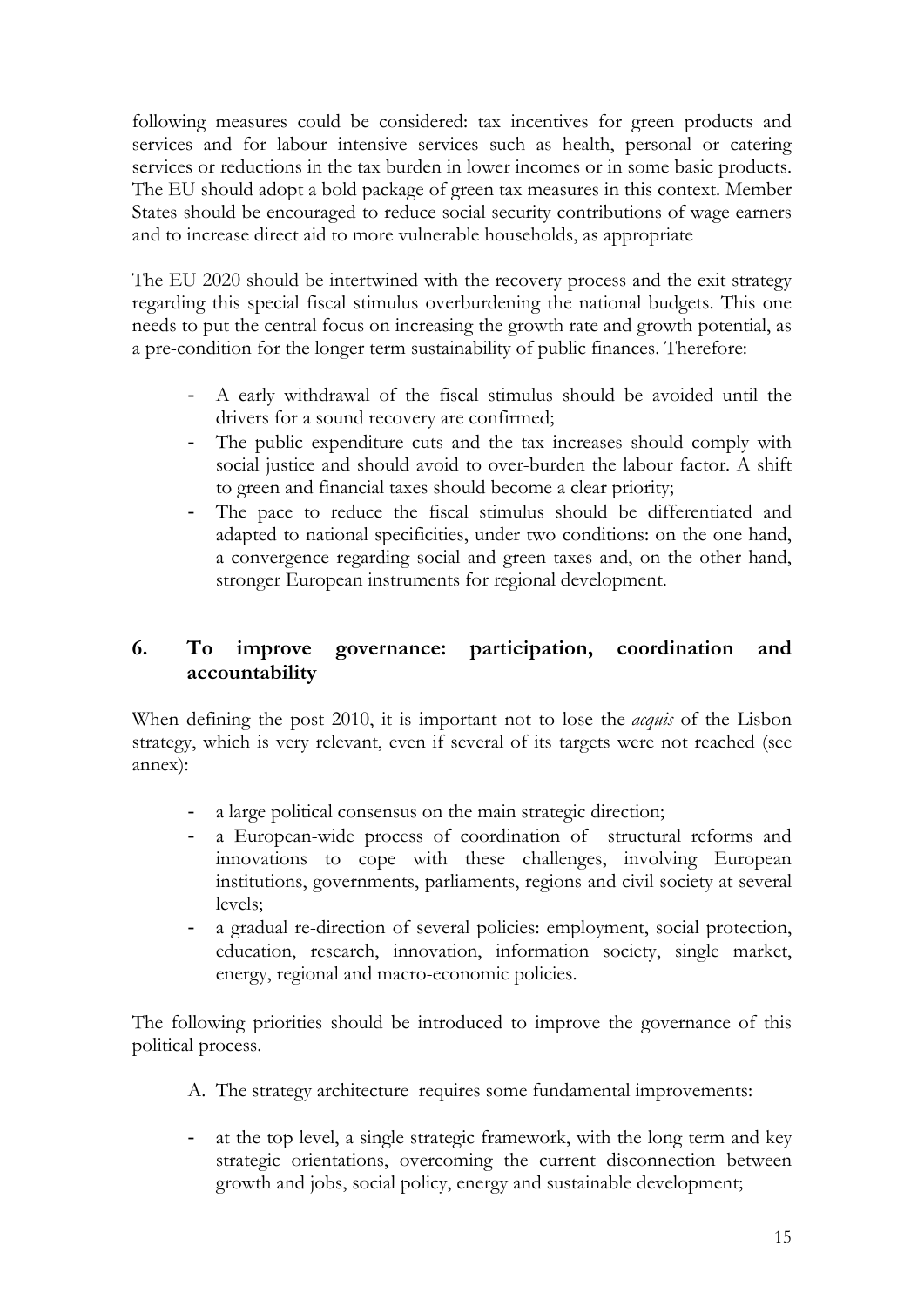- at the intermediate level, the Treaty-based broad economic and employment guidelines as integrated guidelines covering the full scope of the strategy;
- at the operational level the common objectives and key actions to be taken in each relevant policy according to these strategic priorities (and only those, in order to avoid the so called Christmas tree).
- B. We need to increase the political accountability, by making clear choices about the priorities and by synchronising this strategy with the political cycles at European and national levels.
- C. Identifying clearly the European and national tool-box which can be used by each policy. Promote its better use by each policy, making an upgrade of the policy mix to stronger and more European instruments
- D. Improving the implementation by each Council of Ministers formation and by the respective Committees and Groups, aiming a better articulation both at European as well as at national level:
- identify the tool-box available for each Council formation;
- define a general road map for its application;
- improve the Committees' support work to the Council;
- improve the peer review methods regarding the implementation at national level.
- E. Improving the implementation of the guidelines and the common objectives:
- improve the consistency between the reporting, the integrated guidelines and the key-actions;
- prepare EU2020 national programme mutually consistent with the national governmental programmes;
- combine the national annual progress(short) reports with annual thematic reports focusing only on some key-actions previously selected;
- define indicators and deadlines regarding the main objectives and invite the Member States to define specific ambitious, but realistic targets for its particular case;
- select the key-indicators to grasp the main dimensions regarding the general well-being, the knowledge-economy and the development potential;
- develop a more intelligent benchmarking, putting good practices in the right context, using progression indicators, developing rankings regarding each Member State capacity to evolve towards the targets set for by each of them;
- improve the monitoring and evaluation process by focusing on the country specific recommendations;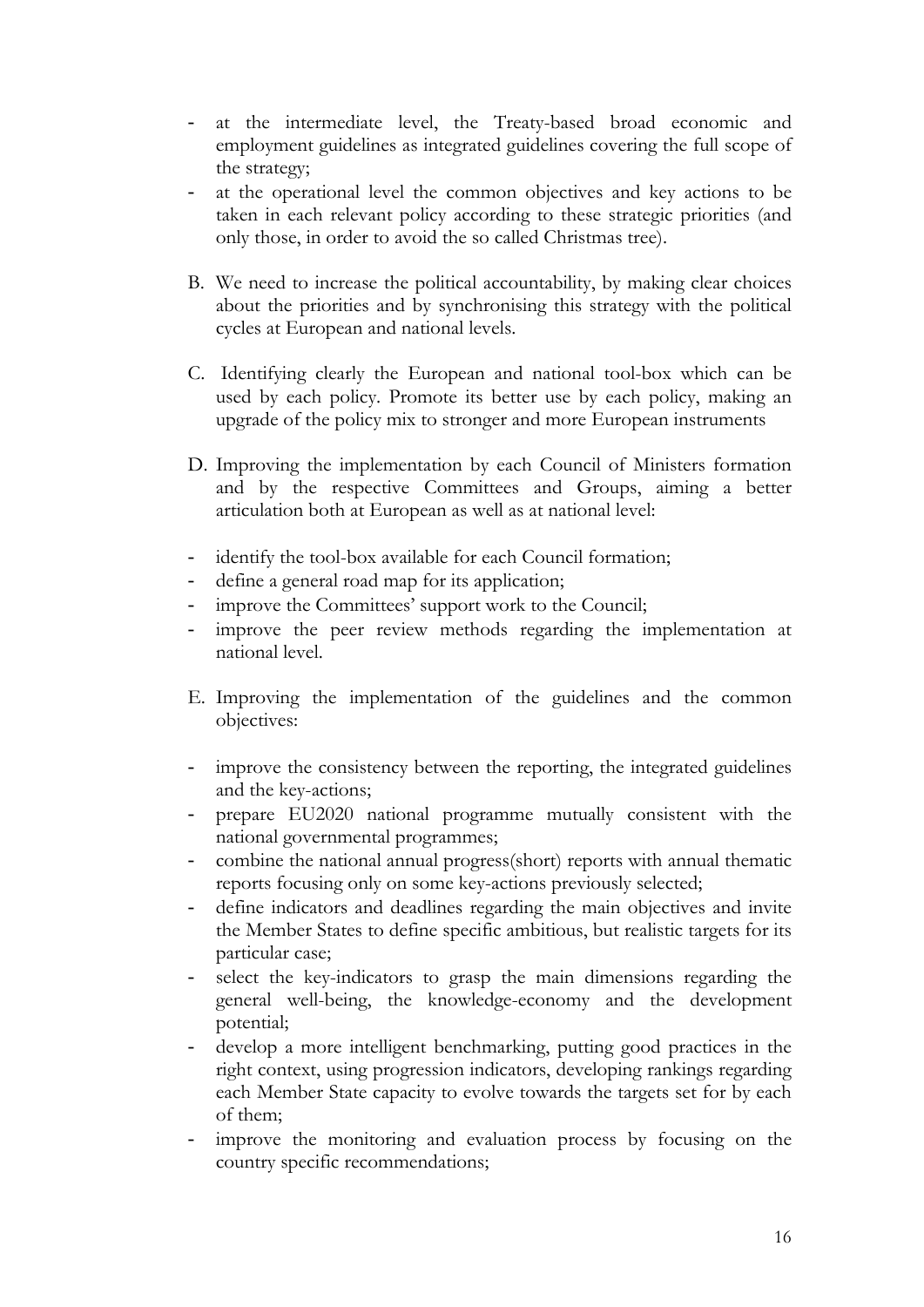- improve the learning process based on thematic workshops and data bases on good practices;
- introduce positive political and financial rewards for progressing in the common objectives and national targets
- F. Improving the coordination between the relevant Council formations:
- by strengthening the coordination role of the European Council;
- by developing the regular interfaces between the Councils' Committees or Groups focusing on concrete issues.
- G. Improving the action and articulation of the national Coordinators:
- promoting a more in-depth sharing of experiences between these Coordinators;
- improving horizontal coordination at national government and at the European Commission levels;
- defining a more clear standardization of national programmes and its annual reports in order to underline the progress obtained and the respective responsibilities.
- H. Developing the role to be played by the European Parliament and by the national parliaments.
- I. Identifying methods to improve the participation and mobilization of civil society and social partners:
- improve the role of the Tripartite Summits and of the macroeconomic dialogue;
- support the role of the European Economic and Social Committee and of its network with the national Economic and Social Councils;
- support the adaptation of the EU2020 Strategy to the specific targetgroups;
- develop various types of partnership to implement projects.
- J. Improve communication instruments in order to involve different types of actors: civil servants, opinion makers, civil society partners, young people, citizens in general. Communication should be promoted and sufficiently promoted at European, national and local level, by empowering those who can multiply and adapt the message.
- K. Develop the methods for a better implementation at territorial level and support the initiatives taken by the Committee of Regions. The implementation of this agenda should now be fully translated at territorial level: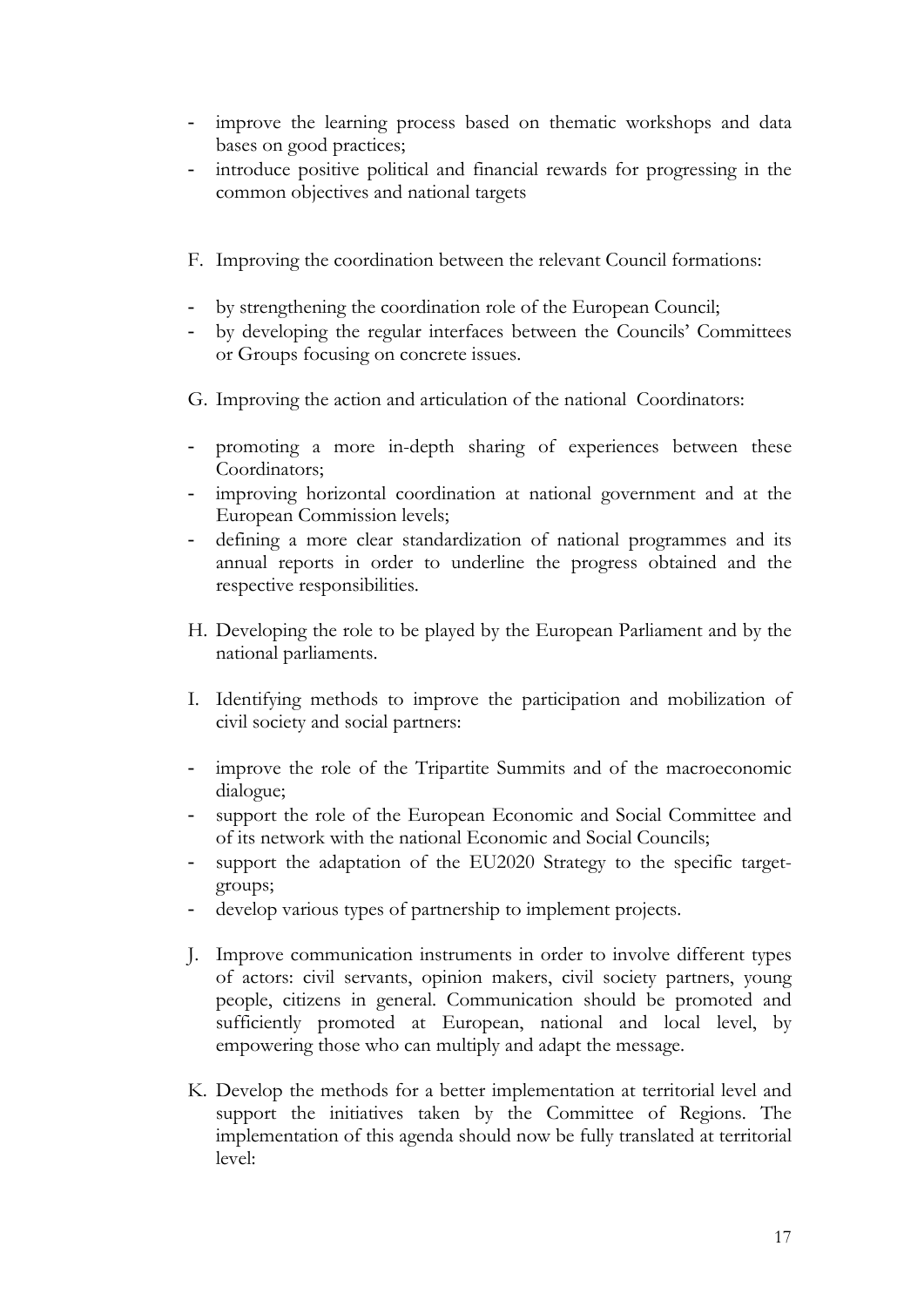- by tacking advantage of the territorial specificities and ensuring the full use of the endogenous resources;
- by developing European territorial pacts supported by regional policies and a European platform to exchange best practices;
- by enabling cities and metropolitan areas as main hubs for innovation and creativity.

# **7. To strengthen the interface with the EU external action**

The European Union should have an ambitious agenda for sustainable development comprising its economic, social and environmental dimensions, but it cannot achieve it in isolation. The implementation of this internal agenda needs to be supported by an international movement of strategic convergence in the same direction, able to avoid risks of race to the bottom, create win-win games and strengthen collaboration to face common global challenges.

This should be the one of the main goals of the new generation of external policies of the European Union, when reforming global governance and defining agreements with partner countries. This concern should be more systematically integrated in the new generation of the external policies of the European Union, which is now being redesigned and can have a new momentum with the Lisbon Treaty:

- a broader approach should be developed for the external action of the Union, which combines CFSP, trade and cooperation policies with the external projection of the internal policies of the Union. This means that the external action of the EU should also integrate the external dimension of policies such as research, environment, education and employment;
- a new generation of the EU cooperation programmes can be developed, based on the new political orientations defined by the "European Consensus";
- a new approach is being developed in trade policy, which aims at preparing Europe for globalisation using trade combined with basic standards as well as internal markets as a major lever for growth and more and better jobs;
- Europe should take a more active and consistent role in the renewal of global governance, by reforming the Bretton Woods and the UN system and by building on the G-20 process, in order to create a new global framework for sustainable development

A new approach should be developed for a strategic dialogue with partner countries in a globalised world in order to frame a better use of all these instruments of external action. We are assuming that the method for this strategic dialogue will be more effective according to the following steps: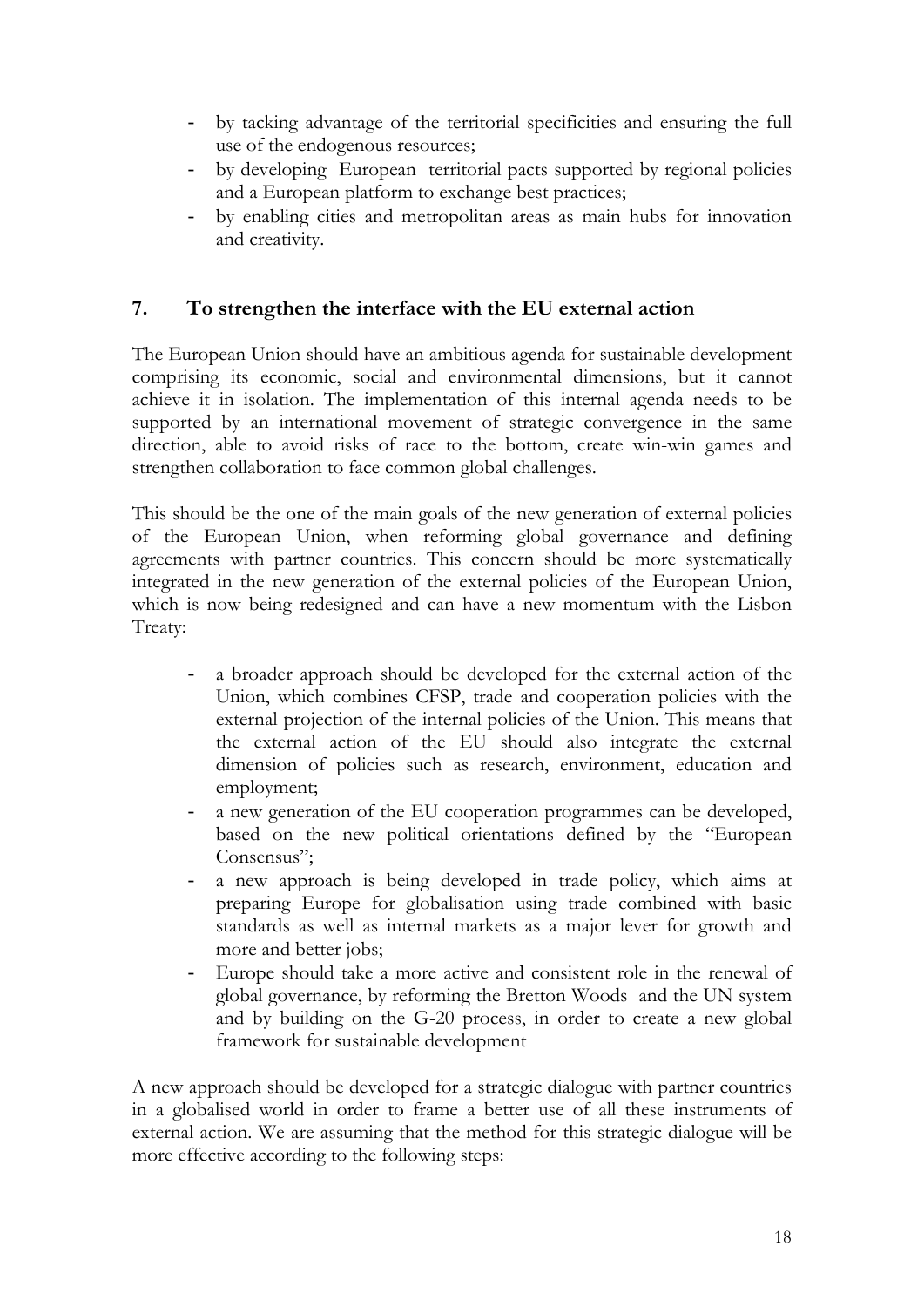- First, a general discussion on common challenges we are facing together as global partners;
- Secondly, a general discussion on development strategies and on some implications for internal policies to meet these challenges;
- Thirdly, a discussion on new ways of cooperation for capacity building in order to spread better standards;
- Fourthly, a discussion on the implications of the previous themes for external policies, for global standards and for global governance;
- Finally, a discussion to define win-win games to develop the strategic partnership.

This dialogue can also be supported by a more systematic identification of all the initiatives of international cooperation already underway between the EU and these partner countries in the fields covered by European long-term development strategy, notably: science and technology; markets, entrepreneurship and innovation; environment and energy; education and training; employment and social affairs.

The emerging global order is requiring an urgent re-definition of Europe's position and role in world affairs. The Lisbon Treaty will equip the EU with a service of external representation and will lead to a more consistent and coherent external action comprising CFSP, trade, cooperation, humanitarian aid and the external dimension of internal services such as energy, research, education, employment.

A new EU external agenda should define the orientations for the long term priorities as expanding the neighbourhood policy, renovating the transatlantic cooperation, deepening the strategic partnerships with the key-global players and the macro-regions, strengthening the instruments to support the MDGs. This new external agenda should also frame the European position regarding pressing issues such as the regulation of the financial markets, the coordination of the recovery, the agreement on climate change, the WTO Doha Round or the ILO agenda on decent work. Making the best use of the recent G-20 process and clarifying the European position regarding the reform of the Bretton Woods institutions have also become urgent issues. In a longer term perspective, the time has come for a Global New Deal able to create a new global order with more social justice, sustainable development and respect for multilateral rules democratically defined.

With the emergence of the G-20 at leaders level, it was possible to a launch an unprecedented initiative of global coordination to rescue the financial system and sustain global demand. The G-20 is also building new important mechanisms to govern the global economy, based on:

the Framework for strong, sustainable and balanced growth defined by the G-20, launching a process of mutual assessment of policy frameworks and their implications for the pattern and sustainability of global growth, while trying to identify potential risks to financial stability. The G-20 members will agree on shared policy objectives for fiscal, monetary, trade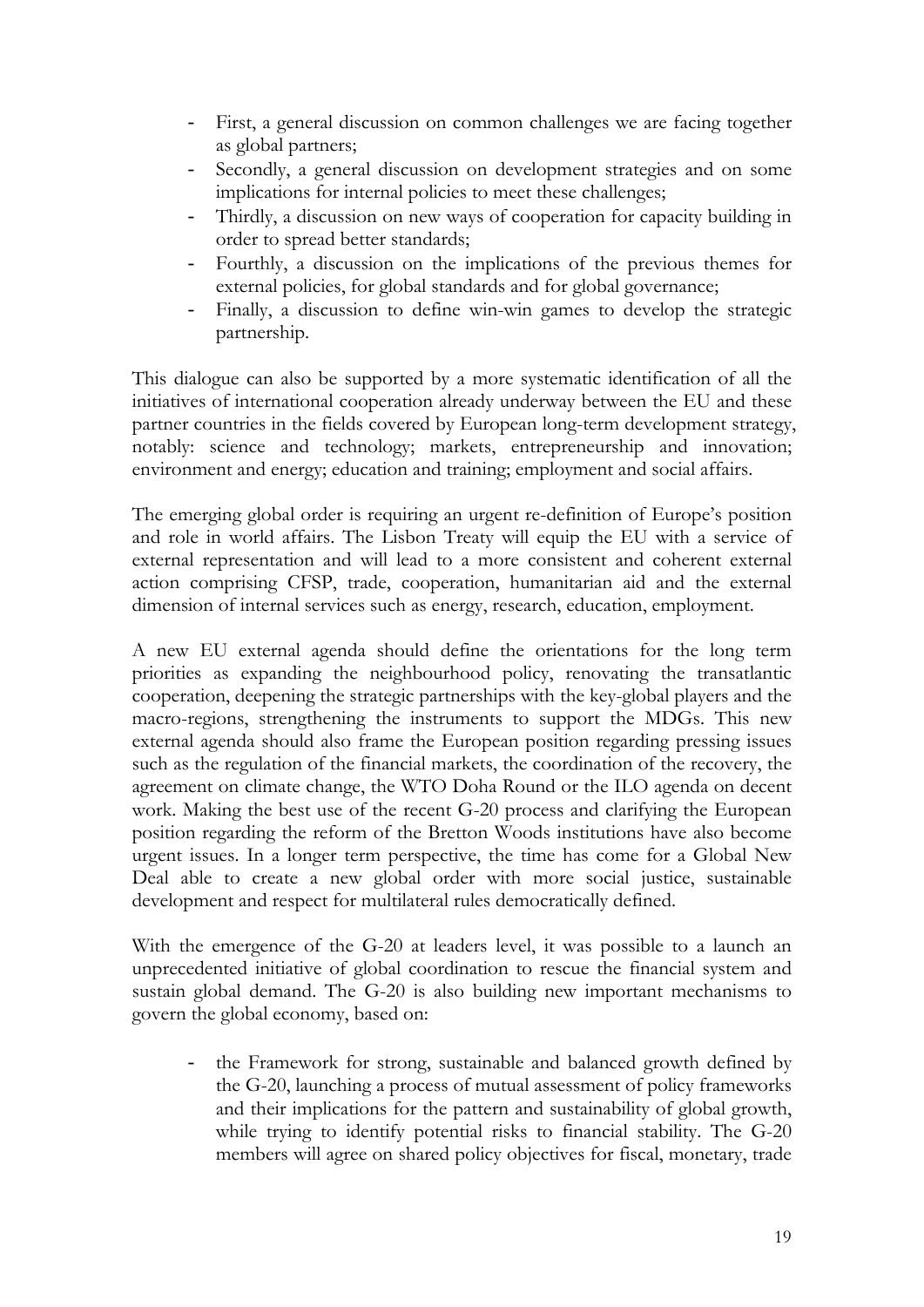and structural policies to collectively ensure more sustainable and balanced trajectories of growth;

- a Charter of core values for sustainable economic activity (macroeconomic policies for long term objectives, rejection of protectionism, regulation of the markets for sustainable development, financial markets serving the needs of households, businesses and productive investment, sustainable consumption and production, internationally development goals, need of a new economic and financial architecture.

This new international framework should be fully taken into account when designing the new long term development strategy for the European Union.

# **8. The implications of the Lisbon Treaty**

How can we assess the potential and the limits of the Lisbon Treaty regarding the implementation of the EU development strategy (the Lisbon strategy and its successor)? A preliminary analysis of this Treaty can be undertaken from this particular perspective, focusing on the EU aims and principles, its institutions, its instruments and its policies.

### **General references**

The Union's aims in the Lisbon Treaty confirm the main ingredients of the Lisbon strategy: "The Union shall establish an internal market. It shall work for the sustainable development of Europe based on balanced economic growth and price stability, a highly competitive social market economy, aiming at full employment and social progress, and a high level of protection and improvement of the quality of the environment. It shall promote scientific and technological advance." Naturally, we cannot find the articulation of the strategic priorities of the Lisbon agenda, highlighting the central role of a knowledge economy or the purpose to reply to globalisation.

Furthermore, the principles for the external action of the Union are clearly stated in the Treaty encompassing: democracy, rule of law, human rights, peace, humanitarian assistance, sustainable development, environment, free trade.

The Charter of Fundamental Rights includes many of them which call for a more ambitious development agenda such as: the rights to education, to placement services, to social protection, to health, to environmental protection or the freedoms to choose an occupation, to conduct a business or to the arts and sciences.

The horizontal social clause and the protocol on services of general interest are also relevant provisions to frame the main concerns of the Union in sustaining its social model.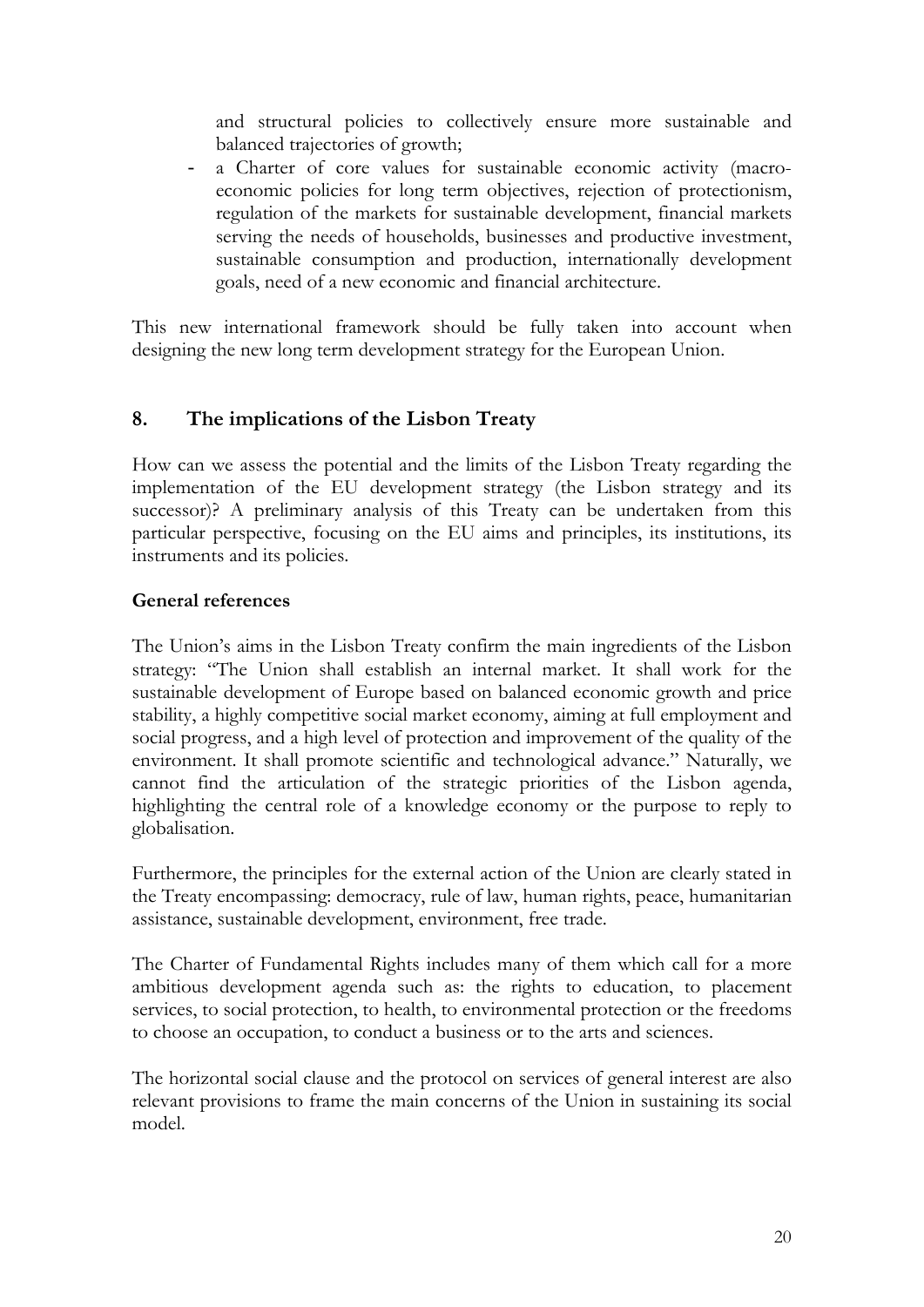### **Institutions**

The reforms to be introduced in the EU political institutions can also have several implications for the Lisbon agenda:

- the European Council is defined as central institution in its guiding role and equipped with a full-time and permanent President;
- the Council will extend the qualified majority area to more fifty new areas, using a new calculation rule after 2014-17, based on a double majority. Besides, the Council will have a new formation, a General Affairs Council clearly distinct of the Foreign Affairs Council, with the purpose of coordinating the internal policies and their interface with the national policies;
- the Presidency of the Council will be provided by a rotating team of three Member States which can organise their tasks in various ways;
- the European Commission will be chaired by a President with a stronger democratic legitimacy because he/she will be elected by the European Parliament;
- a High Representative of the Union for Foreign Affairs and Security Policy, also a Vice-President of the European Commission, will coordinate the instruments for the external action of the Union;
- the national parliaments will more systematically consulted on the Union decisions; a stronger inter-parliamentary cooperation is also envisaged;
- the European Parliament will get co-decision competences with the Council in forty new areas;
- besides a stronger interface between representative democracy ad participatory democracy included in the procedures of the European Economic and Social Committee and the Committee of Regions, a Tripartite Summit for growth and jobs was created, involving the social partners representations.

One can expect a general evolution of this political system in the direction of more legitimacy and more efficiency of decision making process as well as stronger coordination mechanisms, even if some tensions and counter-effects cannot either be excluded. In any case, the positive effects which can be expected are relevant for the EU development agenda, which requires a quicker implementation and a stronger horizontal coordination. The new General Affairs Council can play an important role from this perspective, supporting the European Council. Moreover, the ownership of the Lisbon process can be strengthened by more relevant roles given to the European Parliament, the national parliaments as well as by the bodies of participatory democracy at both European and national level.

#### **The instruments**

The instruments of the Union can be either compulsory, as the regulations, the directives and the decisions or not compulsory, as the recommendations and the opinions. Nevertheless the "instrument mix" will be very different according each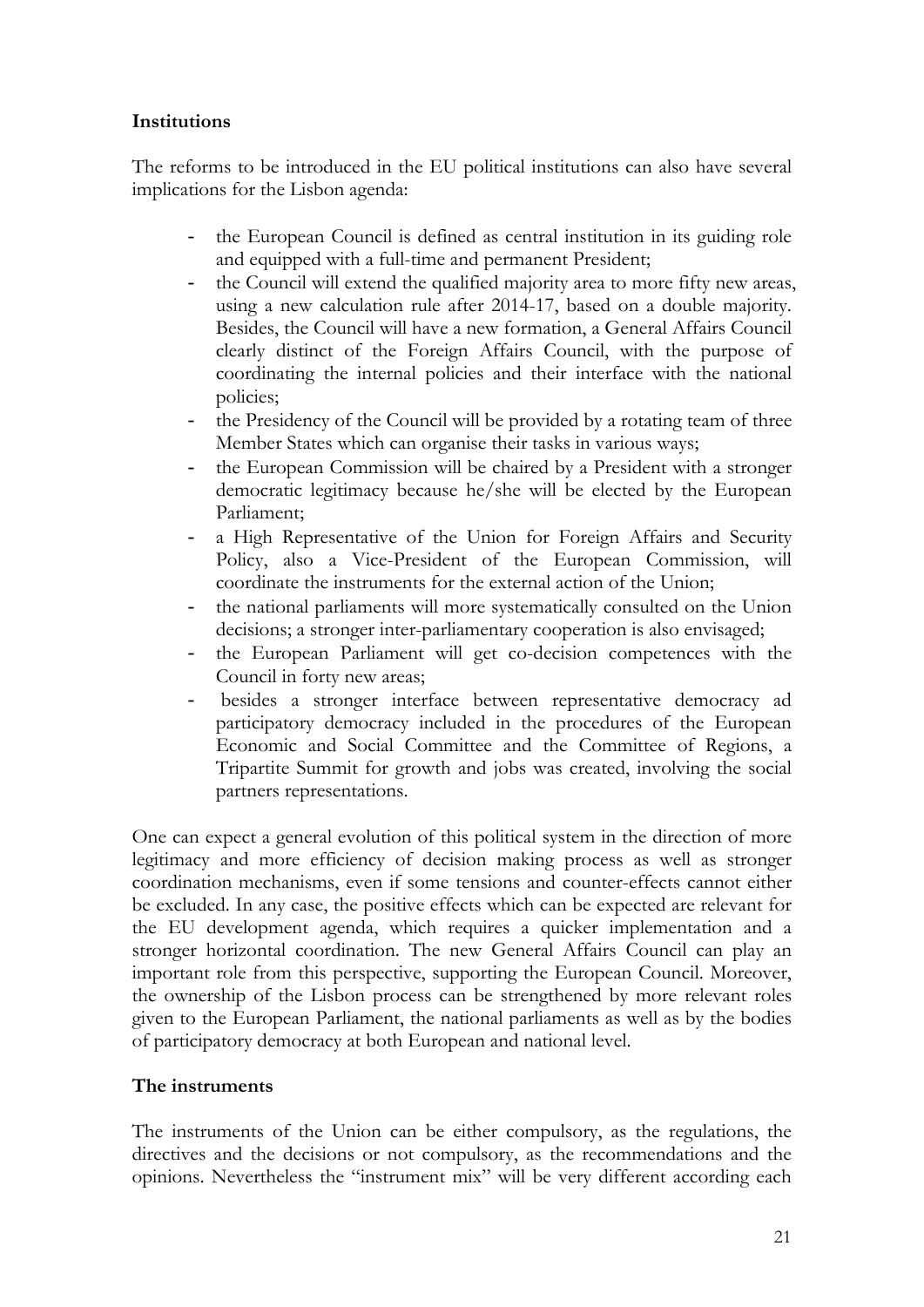policy, notably taking into account the different ways to assign competences to the Union and to the Member States:

- the Union has exclusive competences regarding the customs union, the competition policy, the monetary policy, the marine biological resources, the commercial policy;
- the Union shares competences with the Member States regarding: the internal market, the economic, social and territorial cohesion, the agriculture and fisheries, the environment, the consumer protection, the transport policy, the energy policy, health safety, as well as the social policy, for the aspects defined in the Treaty. Regarding research policy as well as development cooperation, the Union shall have competences to carry out activities without preventing Member States to carry out theirs;
- the Union only has competences to carry out actions to support, coordinate or supplement the actions of the Member States regarding the policies for industry, culture, tourism, education, civil protection and administrative cooperation.

Finally, the coordination of the economic policies and of the employment policies shall be undertaken according to common guidelines.

This means that the policies mobilised by the EU development agenda are distributed by the three different types of competence, meaning different levels of Europeanisation:

- in the first type, the monetary, competition and commercial policies;
- in the second type, the internal market, the environment, the research and the social policy (for certain aspects);
- in the third type, industrial and education policies, certain aspects of social policies and administrative cooperation.

In short, when it comes the strategic priorities of the EU development agenda, this framework implies the following instrument mix:

- regarding the regulation of the markets of products and services, capital and labour, the predominant instruments are directives and regulations;
- regarding employment and social policies, the predominant instruments are guidelines, common objectives, common programmes and structural funds;
- regarding environment, the predominant instruments are directives, decisions and structural funds;
- regarding knowledge policies, the predominant instruments are guidelines, programmes and structural funds;
- regarding macroeconomic policies, with the exception of monetary policy, the predominant instruments are guidelines.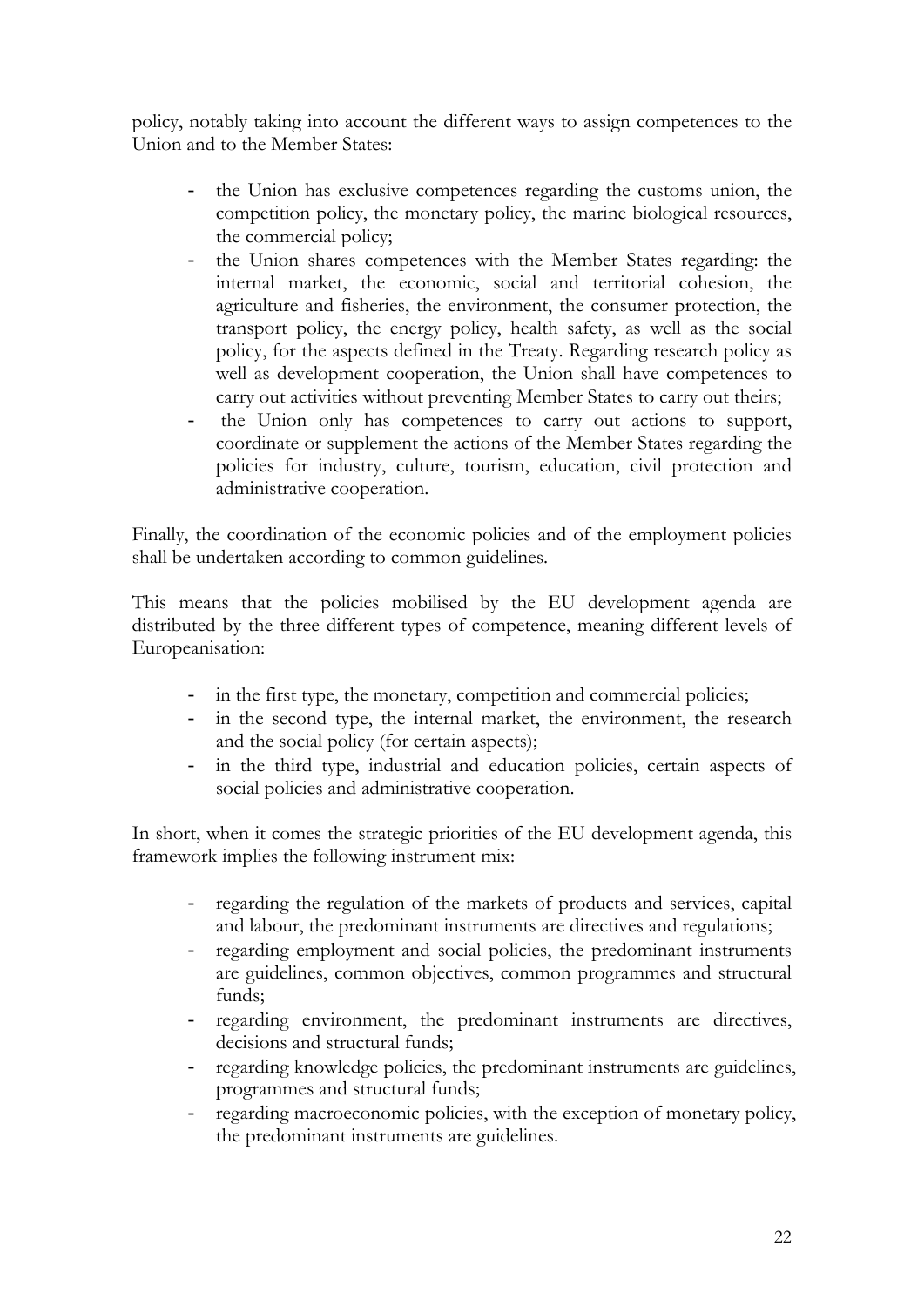The possibility to enforce political reorientations is therefore quite different regarding the various strategic priorities, even it is possible to go further by using the full potential of the available instruments:

- enforcing the implementation of the directives and regulations; identifying the need for new ones, respecting the better regulation process;
- monitoring the implementation of the guidelines with country specific recommendations;
- improving the resources and the effectiveness of the common programmes;
- improving the effectiveness of the structural funds.

It is also important to mention that the external action of the Union shall be deployed by quite different instruments:

- CFSP, by guidelines and decisions;
- Commercial policy, by regulations and agreements;
- Development cooperation, by common programmes and guidelines;
- Economic, financial and technical cooperation, by common measures.

Finally, it is also relevant to evaluate the level of Europeanisation of these policies by identifying those which will become covered by the ordinary legislative procedure, meaning co-decision of the Council and the European Parliament: energy, education, intellectual property, industry, tourism, administrative capacity, structural funds (after 2013), cooperation policy, trade policy and social policy with the exceptions of social protection, lay-offs, information and representation. By contrast, the need for unanimity is kept for these fields as well as for state aids, single market regulations, excessive deficits, tax policy for environment and energy, education, health and cultural services in trade policy, exchange rate, linguistic regime, own resources, common defence and general European elections.

#### **Relevant changes in specific policies**

Beyond all these systematic changes introduced by the Lisbon Treaty there are also some particular changes regarding specific policies which are relevant for the implementation of the EU development agenda:

- the move to co-decision regarding intellectual property rights;
- the introduction of the concept of European research area;
- the inclusion of a European space policy;
- the strengthening of the energy policy addressing security issues;
- the strengthening of the environmental policy addressing climate change;
- the reference to both co-decision and to the tools of the open method of coordination in research policy, industrial policy, health policy and social policy;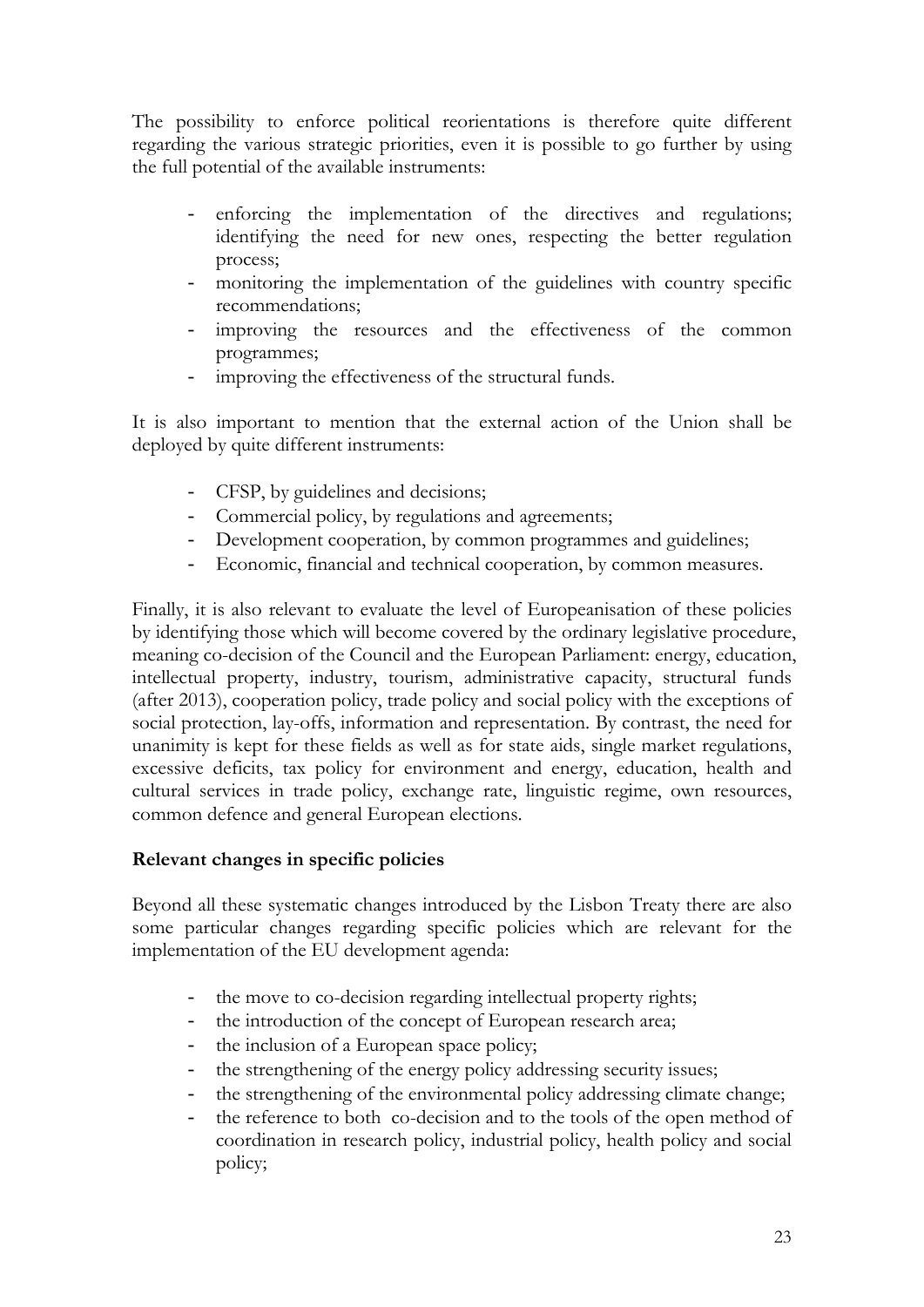- the development of a European immigration policy;
- a stronger role of the Commission in monitoring the broad economic policy guidelines and the Stability and Growth Pact;
- a declaration emphasising the need to ensure not only "sound budgetary positions" but also "raising the growth potential" as the two pillars of the economic and fiscal policy of the Union;
- a detailed organisation of the functioning of the Eurogroup, including the external representation of the Euro.

Besides this concrete specification on the Eurogroup, the procedures to organise an enhanced cooperation in various areas are also made stronger. How far can they be useful to foster the implementation of the EU development agenda is still too early to know. Nevertheless, it is important to underline, that even without using these legal procedures, many initiatives taking place in the framework of the Lisbon agenda involved a certain kind of enhanced cooperation, such as the technology platforms and the technology initiatives in research policy or the lead markets in innovation policy.

The implementation of the EU development agenda certainly requires an evolving combination of instruments supporting:

- a level playing field of common rules;
- stronger instruments at European level;
- a convergence of national priorities, respecting the need to adapt to national specificities;
- the possibility of differentiation to move faster in some particular goals.

In spite of its limits, the Lisbon Treaty provides relevant opportunities to enrich and to strengthen the tool box of the EU development agenda. To exploit this potential will also depend on improving the governance of the political process underlying the agenda.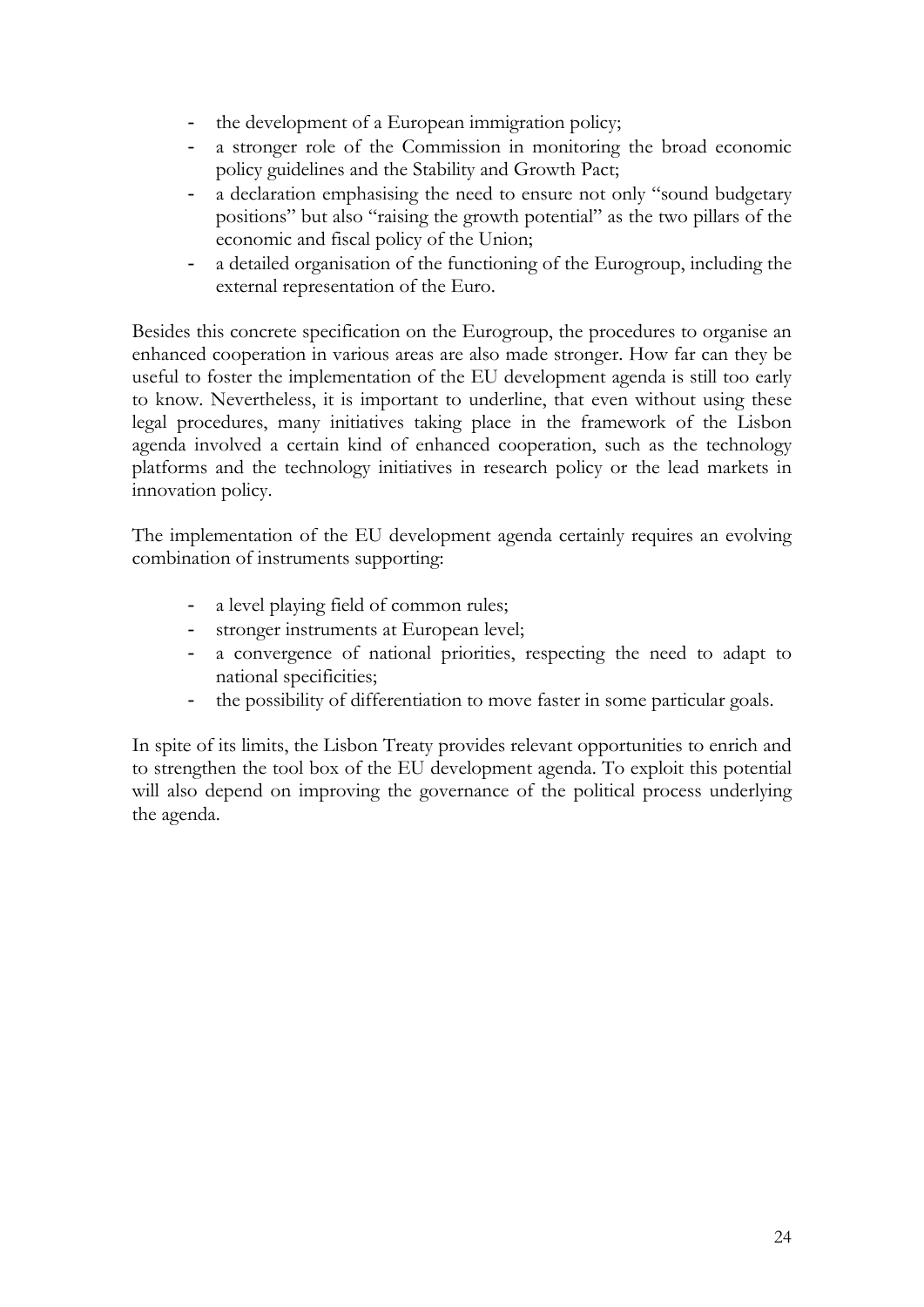# **Annex**

# **Taking stock of the Lisbon strategy**

Even if there were clear failures, the implementation of the Lisbon strategy should not be considered a failure. We need to be precise in this assessment in order not to throw out the baby with the bath water. When defining the post 2010, it is important not to lose the *acquis* of the Lisbon strategy which is relevant:

- a large political consensus and a real progress on the main strategic direction:
- a gradual re-direction of several policies: employment, social protection, education, research, innovation, information society, single market, energy, regional and macro-economic policies: Starting with the measures defined in the follow-up of the Lisbon European Council of 2000, several hundred of them were implemented even many others were not (see Table 1). Indicators are, by definition, the last feature to move to reflect real changes and here we have a mixed picture;
- and most of all, the building-up of a unique European-wide process of coordination of structural reforms to cope with these challenges, involving European institutions, governments, parliaments, regions and civil society at several levels.

In fact, the development and the implementation of Lisbon agenda can be analysed as political and social process which has involved, in a progressively organised way, the following institutions and actors:

- the European Council, in its several annual meetings with a particular relevance to its Spring meeting, deepening its coordinating role;
- the Council, in seven of its formations: General Affairs, Ecofin, Competitiveness, Employment, Education, Environment, Energy and Telecommunications; their Council committees and groups are also involved;
- the European Commission, involving 15 out of 27 Commissioners and 17 Directorate-General. A smaller group of "Lisbon" Commissioners is meeting on a more regular basis;
- the European Parliament, involving 6 of its Committees;
- the national parliaments, involving at least their European Affairs Committees, and organising a yearly Lisbon conference with the European Parliament;
- the European Economic and Social Committee and its Lisbon network of Economic and Social Councils in the Member States they exist in;
- the Committee of Regions and its Lisbon platform involving more then one hundred regions;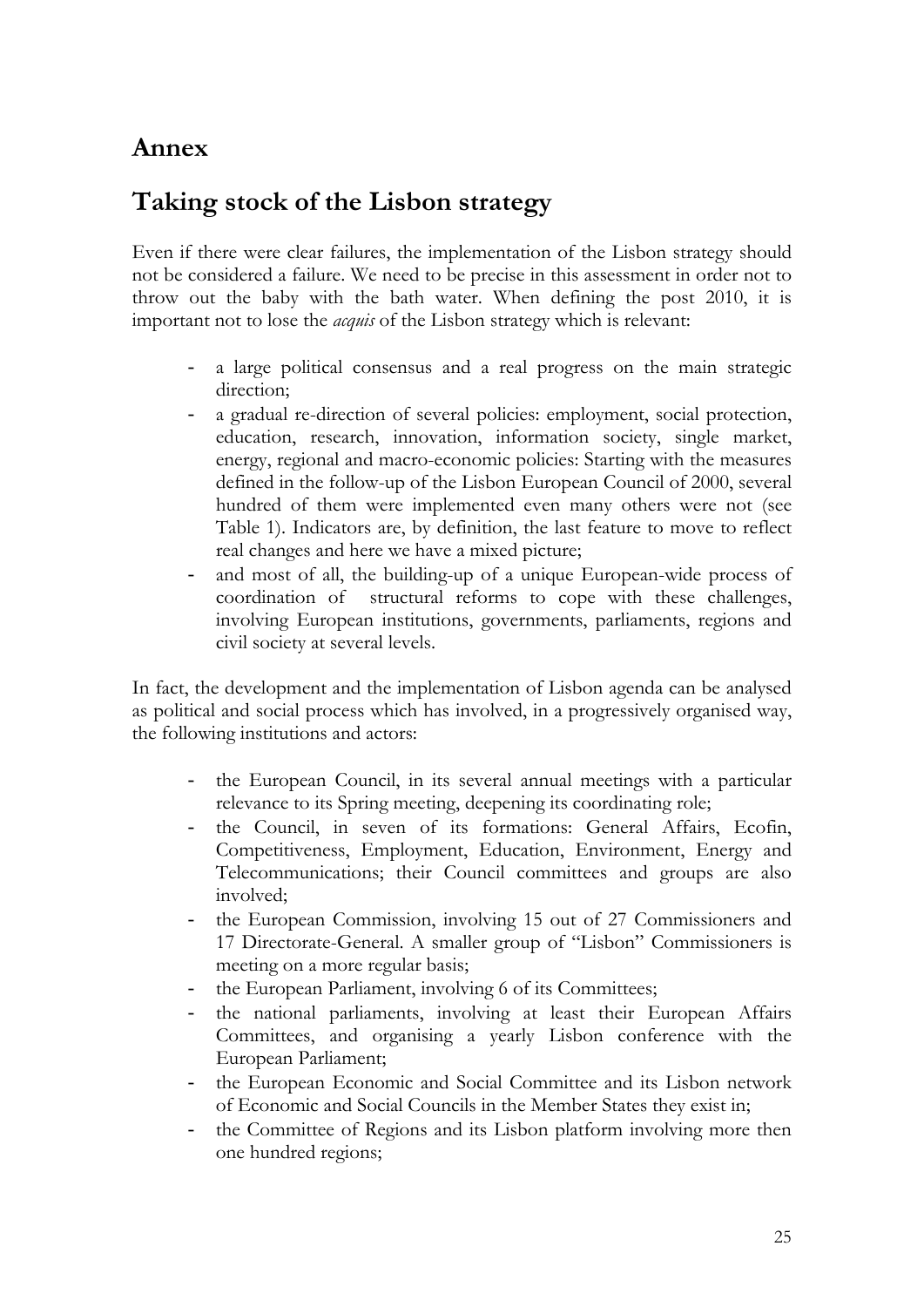- the European confederations of social partners, representing their counterparts at national level and meeting regularly with the other European institutions in the Tripartite Social Summit;
- last, but not least, the national governments with the involvement of several ministers and ministries as well as the Prime-ministers. A horizontal network of top officials is also emerging due the role of a Lisbon Coordinator, who can be a minister or a top-official reporting to a minister or the Prime-minister.

Beyond this institutional setting, there is vast network of civil society organisations in various areas which are following and feeding in, in a way or another, the development of the Lisbon agenda. Most of them are probably not aware of this European agenda, but rather of its translation into the national level. The same happens with many political and media actors at national level, which explains a level of ownership which remains quite low, even if with many differences when comparing Member States. Still, a quite large network and civil society leaders across Europe are explicitly connecting with the Lisbon agenda in their normal work.

The instruments being used by the Lisbon agenda are also quite diversified: directives, regulations, decisions, recommendations, guidelines, common objectives, community programmes and structural funds. Still, the "instrument-mix" is very different according to various policies covered by the Lisbon agenda: research, innovation, enterprise, information society, environment, energy, employment, education, social protection, macro-economic policies.

Nevertheless, the general orientation of the Lisbon agenda is provided by the integrated guidelines for growth and jobs, based on the Treaty instruments called "broad economic policy guidelines" and "employment guidelines", which enable the Council and the Commission to organise a coordination process, the Commission to issue "country specific recommendations" and the European Parliament to make a follow-up, including a formal opinion in the case of the employment guidelines. The integrated guidelines were defined in 2005, building o the common objectives which were identified by the Member States by using the open method of coordination launched with the Lisbon strategy in 2000, in order to create a new strategic consensus and a larger involvement of the relevant actors. In operational terms, these integrated guidelines are then translated into a Community Lisbon Programme mobilising the relevant European instruments already mentioned above and into national reform programmes by all Member States, mobilising all the relevant instruments. For each three year cycle, some actions can be prioritised at both levels.

In spite of the comprehensive character of this process, there are many flaws regarding accountability, coordination and participation. The time has come to move from a technocratic to a political process. Even more important would be to have a citizens' movement in the same direction.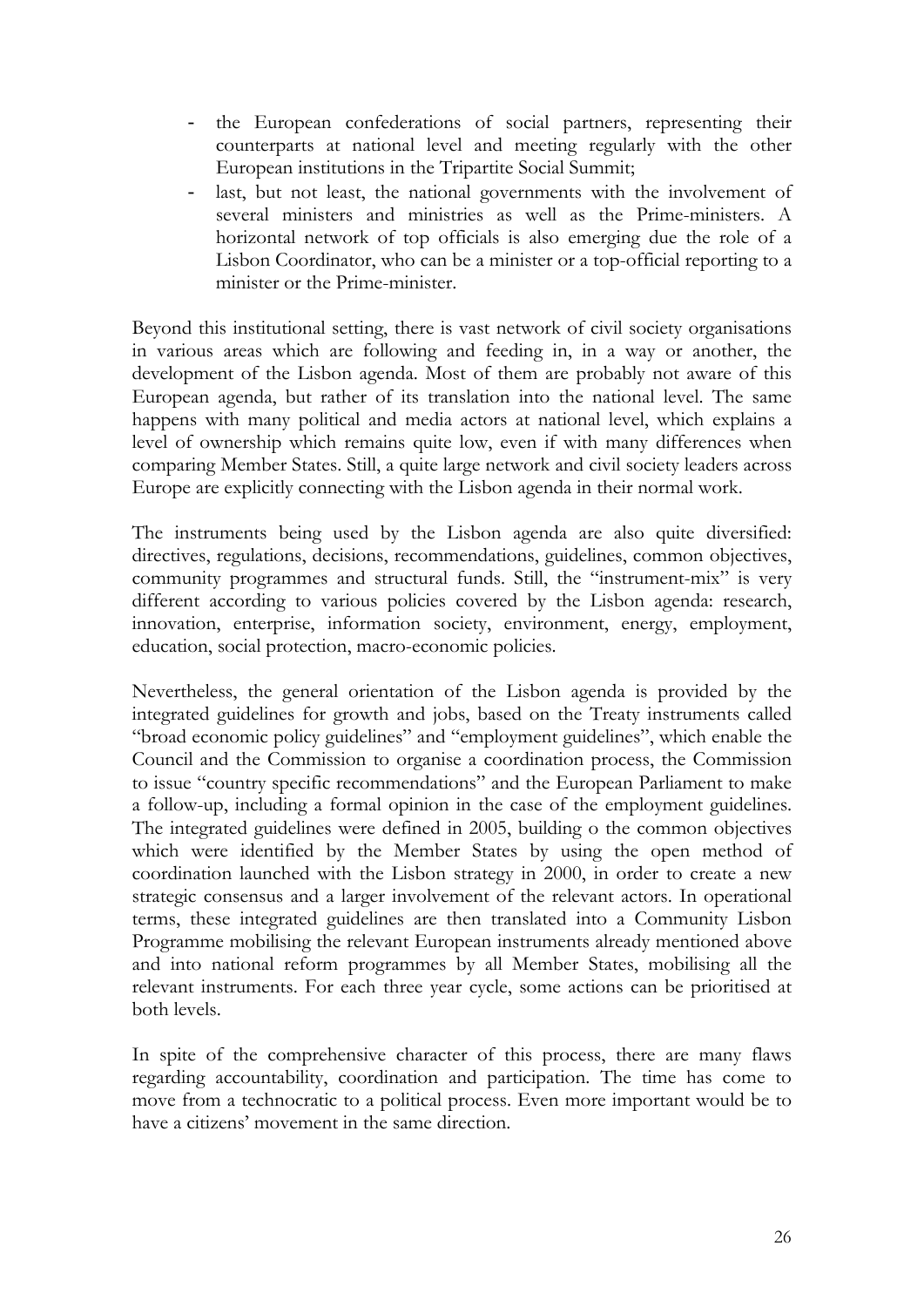| Policy field        | (Relative) achievements                                                                                                                                              | (Relative) failures                                                          |  |
|---------------------|----------------------------------------------------------------------------------------------------------------------------------------------------------------------|------------------------------------------------------------------------------|--|
| Information society | • Schools connected with<br>Internet<br>· Public services: access via<br>Internet                                                                                    | • Scale in content industries                                                |  |
| Research            | • Extension of broadband<br>• European research networks<br>• European research<br>infrastructure<br>• Technology platforms<br>· European Institute of<br>Technology | • Community patent<br>• Mobility of researchers                              |  |
| Innovation          | • Joint technology initiatives<br>$\bullet$ Clusters<br>• One stop-shop for start-ups<br>$\bullet$ Galileo                                                           | · Interface business-<br>universities<br>• Venture capital                   |  |
| Lifelong learning   | · Extension of early-school<br>education<br>· Extension of vocational and<br>technological education                                                                 | · Modernisation of<br>universities<br>• Extension of training for<br>adults  |  |
| Single market       | • Telecommunications<br>$\bullet$ Single sky<br>• Financial services integration<br>• Services directive<br>• Reducing red tape                                      | $\bullet$ Energy<br>· Portability of pensions<br>• Better regulation         |  |
| Trade               | • Bilateral agreements                                                                                                                                               | · Doha Round                                                                 |  |
| Employment          | • Net jobs creation (15<br>million)<br>· Modernisation of<br>employment services<br>• Women employment rate<br>• Restructuring management                            | • Flexicurity<br>• Employment of young<br>people<br>· Immigration management |  |
| Social protection   | · Pensions reform                                                                                                                                                    | • Active ageing                                                              |  |
| Social inclusion    | • Childcare services                                                                                                                                                 | · Poverty rate reduction                                                     |  |
| Environment         | • Environmental awareness<br>· Emissions trade scheme                                                                                                                | • Renewable energies                                                         |  |

**Table 1: The Lisbon agenda: relative achievements and failures** 

Source: Rodrigues, M.J. (ed.) (2009) *Europe, Globalization and the Lisbon Agenda*, Cheltenham, UK and Northampton, MA, USA: Edward Elgar.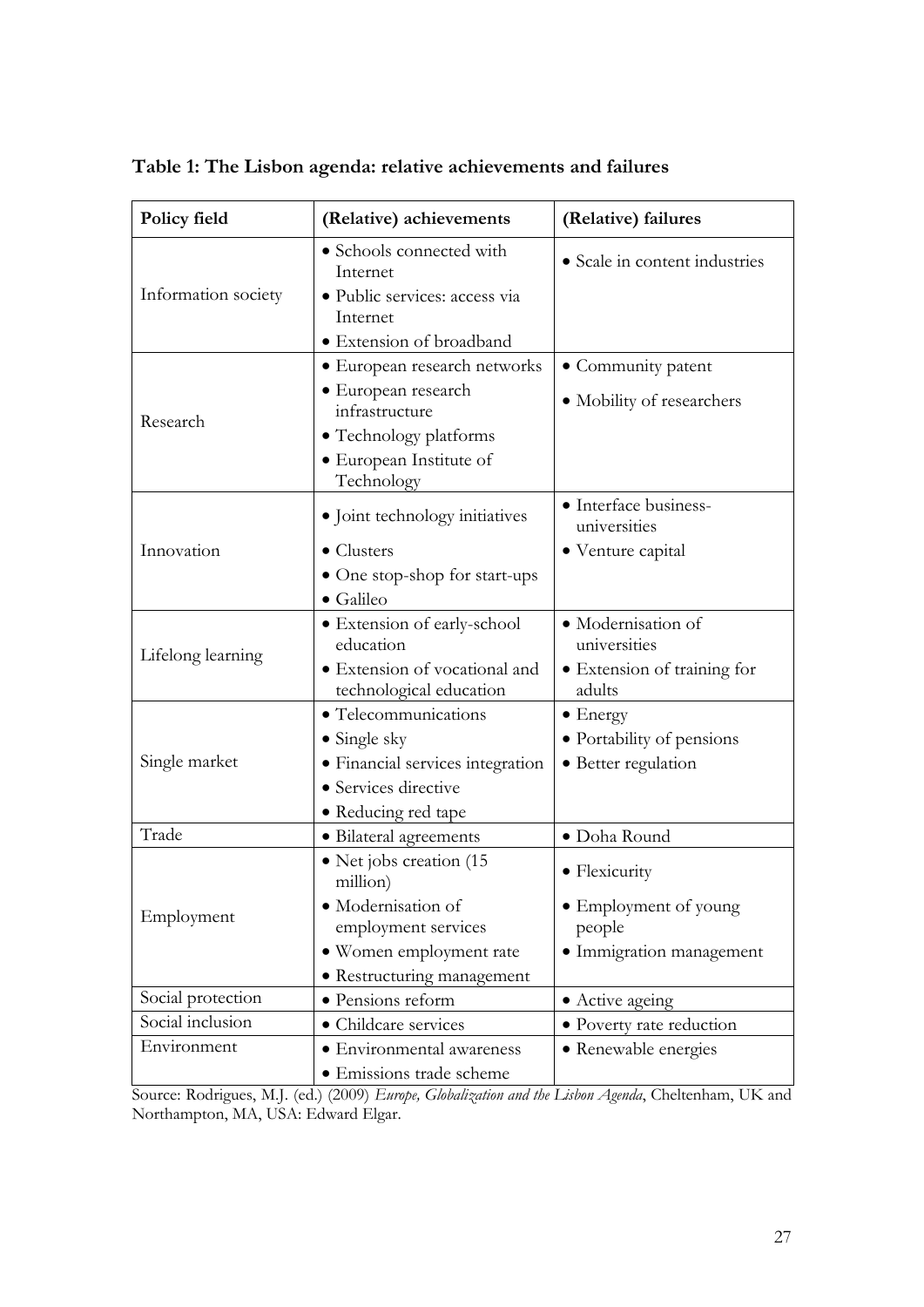# **Recent Bibliography**

Aglietta, Michel and Laurent Berrebi (2007), *Désordres dans le capitalisme mondial*, Paris: Éditions Odile Jacob.

Artus, Patrick and Olivier Pastré (2009), *Sorties de crise, Ce qu'on ne nous dit pas, Ce qui nous attend*, Paris: Perrin.

Attali, Jacques (2008), *La crise, et aprés?*, Paris: Librairie Arthème Fayard.

Boyer, Robert (2004), *Une theorie du capitalisme est-elle possible ?,* Paris :Odile Jacob

Dockès, Pierre and Jean-Hervé Lorenzi (eds) (2009), *Fin de monde ou sortie de crise?* Collection Tempus, Le cercle des économistes, Paris: Perrin.

Dony, Marianne (2008), *Apres la reforme de Lisbonne. Les nouveaux Traites Europeens*, Bruxelles: Editions Universitaires de Bruxelles

European Commission (2009), *Commission working document: Consultation on the future "EU2020" strategy*, COM(2009) 647 final, Brussels, 24.11.2009.

European Commission (2009), *Communication from the Commission to the European Parliament, the Council, the European Economic and Social Committee and the Committee of the Regions: Second implementation report for the community Lisbon Programme 2008-2010*, COM(2009) 678 final, Brussels, 15.12.2009.

Fagerberg, Jan, Paolo Guerrieri and Bart Verspagen (eds) (1999), *The economic challenge for Europe, Adapting to innovation based growth*, Cheltenham, UK and Northampton, MA, USA: Edward Elgar.

Hemerijck, Anton, Ben Knapen and Ellen Van Doorne (eds) (2009), *Aftershocks, Economic crisis and institutional choice*, Amsterdam: Amsterdam University Press.

Jackson, Tim (2009), *Prosperity without growth, Economics for a finite planet*, London and Sterling, VA, USA: Earthscan.

Kinsley, Michael and Conor Clarke (eds) (2009), *Creative capitalism*, London: Simon & Schuster.

Lorenz, Edward and Bengt-Åke Lundvall (eds) (2006), How Europe's Economies Learn. *Coordinating Competing Models*, Oxford and New York: Oxford University Press.

Minski, Hyman P. (2008), *Stabilizing an unstable economy*, New York: Mc Graw Hill.

Mouhoud, El Mouhoub and Dominique Plihon (2009), Le savoir & la finance, Liaisons dangereuses au cœur du capitalisme contemporain, Paris: La Découverte.

Mundschenk, Susanne, Michael H. Stierle, Ulrike Stierle-von Schütz and Iulia Traistaru (eds) (2006), *Competitiveness and growth in Europe, Lessons and policy implications for the Lisbon strategy*, Cheltenham, UK and Northampton, MA, USA: Edward Elgar.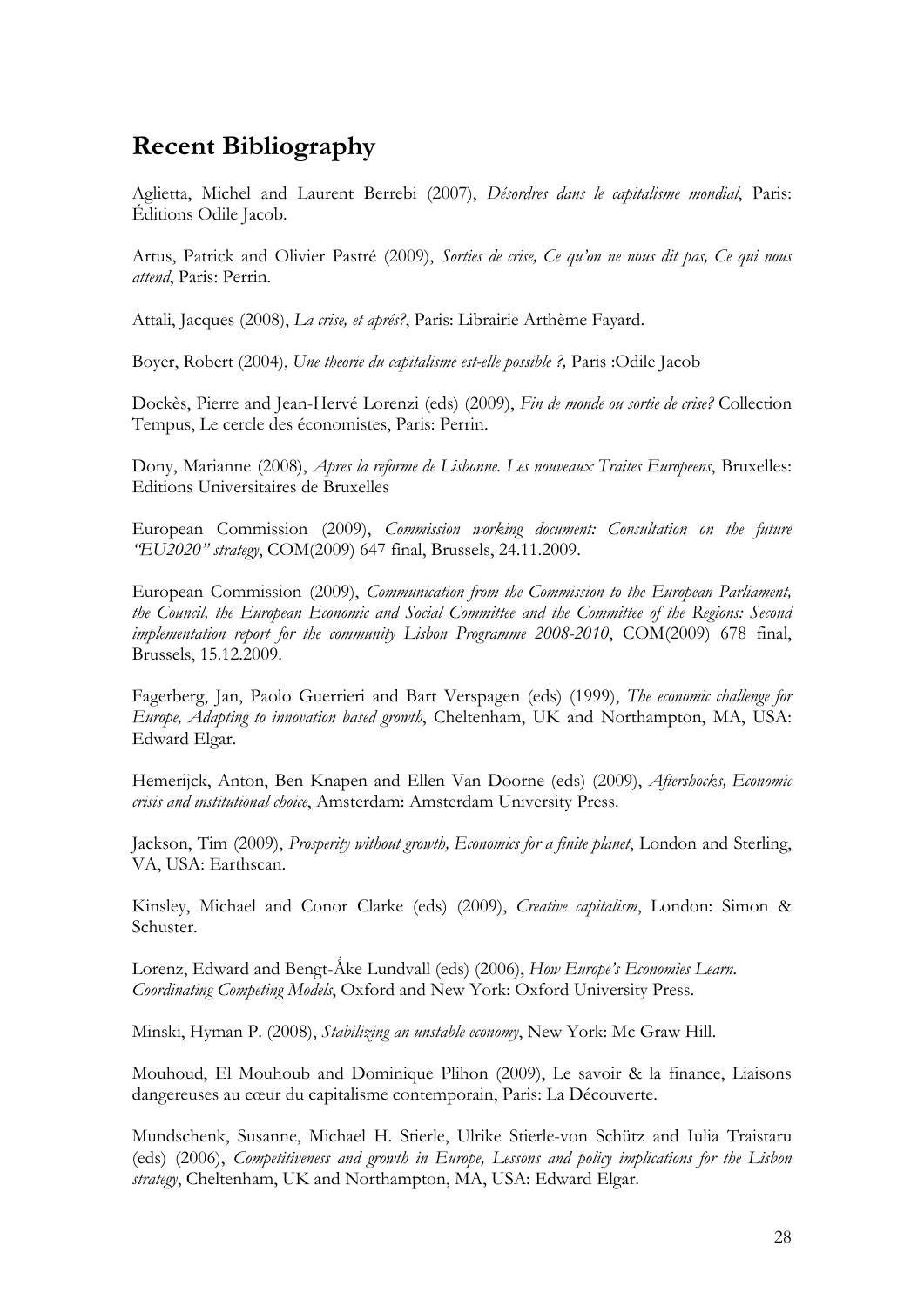Rodrigues, Maria João (ed.) (2002), *The new knowledge economy in Europe – A strategy for international competitiveness and social cohesion* in collaboration with R. Boyer, M. Castells, G. Esping-Andersen, R. Lindley, B.Å. Lundvall, L. Soete, M. Telò and M. Tomlinson, Cheltenham, UK and Northampton, MA, USA: Edward Elgar.

Rodrigues, Maria João (2003), *European policies for a knowledge economy*, Cheltenham, UK and Northampton, MA, USA: Edward Elgar.

Rodrigues, Maria João (ed.) (2009), *Europe, Globalization and the Lisbon Agenda* in collaboration with I. Begg, J. Berghman, R. Boyer, B. Coriat, W. Drechsler, J. Goetschy, B.Å. Lundvall, P.C. Padoan, L. Soete, M. Telò and A. Török, Cheltenham, UK and Northampton, MA, USA: Edward Elgar.

Roosevelt, Franklin D. (2009), *Looking Forward*, New York: Touchstone.

Sapir, André (ed.) (2009), *Europe's economic priorities 2010-2015, Memos to the new Commission*, Brussels: Bruegel.

Sapir, André (ed.) (2007), *Fragmented power: Europe and the global economy*, Brussels: Bruegel Books.

Schmid, Günther (2008), *Full employment in Europe, Managing labour market transitions and risks*, Cheltenham, UK and Northampton, MA, USA: Edward Elgar.

Schmid, Günther and Bernard Gazier (eds) (2002), *The dynamics of full employment, Social integration through transitional labour markets*, Cheltenham, UK and Northampton, MA, USA: Edward Elgar.

Södersten, Bo (ed.) (2004), *Globalization and the welfare state*, Hampshire, UK and New York: Palgrave Macmillan.

Stiglitz, Joseph (2006), *Making globalization work*, London and New York: Penguin Books.

Stiglitz, Joseph, Amartya Sen and Jean-Paul Fitoussi (eds) (2009), *Rapport de la Commission sur la mesure des performances économiques et du progrès social*.

Talbott, John R. (2008), *Obamanomics, How bottom-up economic prosperity will replace trickle-down economics*, New York: Seven Stories Press.

Telò, Mario (ed.) (2009), *The EU and Global Governance*, London and New York: Routledge/Garnet Series Europe in the World.

Wilkinson, Richard and Kate Pickett (2009), *The sprit level, Why more equal societies almost always do better*, London and New York: Allen Lane.

Wolf, Martin (2008), *Fixing Global Finance*, Baltimore: The John Hopkins University Press.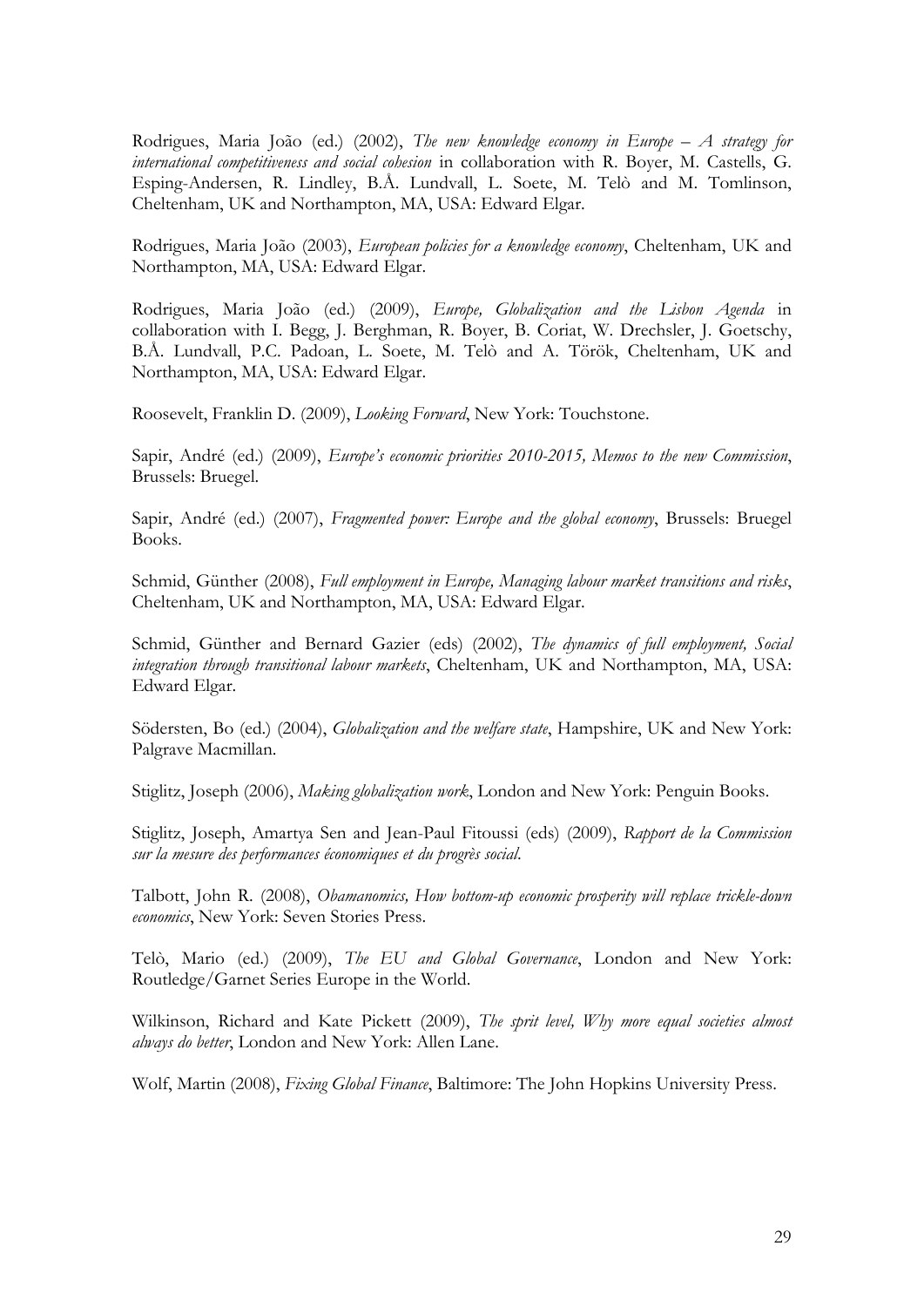# **Robert BOYER**

Economist, CEPREMAP (Center Pour la Recherche Economique et ses Applications) and GREDEG (Groupe de Recherche en Droit, Economie et Gestion).

#### **August 2009**

# **How New Will the Next Regulatory Regime Be?1**

#### **1. Twenty years of "laisser-faire" orthodoxy challenged**

With the victory of conservative governments of Miss Thatcher and President Reagan and the triumph of the new classical macro-economy, the previous regulatory regimes for good, labour and especially financial markets have been "reformed", i.e. largely eroded or even dismantled. A new *doxa* had been diffusing all over the world. Basically, markets are self equilibrating, State interventions are the problem and no more the solution, therefore a light touch approach to regulation has prevailed. It was especially so for finance.

With the collapse of the American financial system after the subprime bubble, the fallacy and danger of such a market fundamentalism becomes clear. Firstly, financial instability and the recurrence of speculative bubbles make an impressive comeback: therefore an ad hoc State intervention is again welcome in order to restore one of the first public goods, i.e. financial stability and the credibility of money. Secondly, self-regulation and light touch regulation are now considered to be replaced by an explicit surveillance and control of finance by public authorities in the next regulatory national and international regimes. Thirdly, given the huge costs of the bailing out of many financial entities, economists, analysts and politicians begin to reconsider their previous beliefs according which "It is impossible to prevent financial crises; it is only required to cure them and public authorities have the related knowledge". Do the collapse of Lehman Brothers and the subsequent systemic crisis mean an unprecedented financial divide?

#### **2. State against markets: a false debate**

The history of economic doctrines as well of major crises suggests the equivalent of long waves. A generation suffers from a quasi economic collapse due to the unlashing of market mechanisms and then sets regulations and institutions in order to prevent the repetition of such dramatic episodes.

<sup>-</sup><sup>1</sup> Contribution to the SASE International Conference, July 2009, Paris.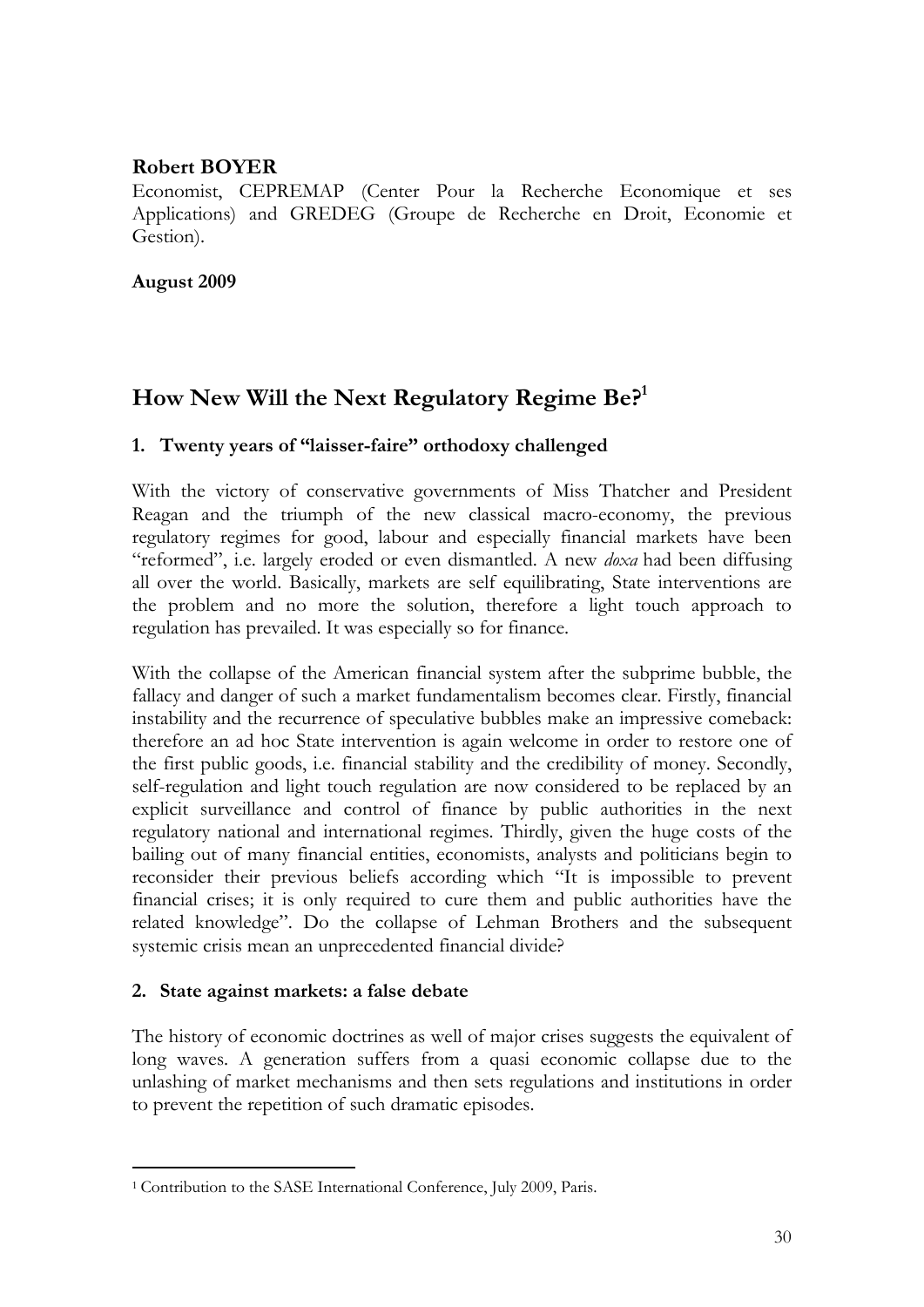This configuration is first successful but it always ends up into a new form of crisis…that a new generation tends to attribute to excessive regulations. Hence a process of deregulation and quasi complete oblivion of the lessons of the past…and this sets up into motion a "laisser-faire" regime that encounters finally its structural crisis.

No surprise then if the subprime crisis is commonly interpreted as the revenge of interventionists over laisser-faire! Since Milton Friedman has been wrong about the stabilizing nature of speculation, then John-Maynard Keynes is right! Unfortunately, the debate is not that simple.

On one side, especially in the United States, regulations are feared because they could negatively affect financial innovations and hence the dynamism of its economy. Implicitly and sometimes explicitly, economists consider that extensive regulations could lead to the equivalent of an American *Gosplan*.

On the other side, a vocal minority of experts and policy makers have a dissenting view about the origin of the financial crisis: the public guarantee granted to Freddie Mac and Fanny Mae would be the origin of a major moral hazard problem that led to a frantic speculation. Let us privatize them and this episode will not repeat itself.

These two opposite positions share a common, and false, premise i.e. that State and Markets are alternative and define exclusive coordination mechanisms. The first statement totally disregards the teaching of financial history: the Golden Age engendered an unprecedented stable and fast growth along with a clear collective control over the autonomy of finance. The second similarly misrepresents the involvement of Freddie Mac and Fanny Mae in the subprime crisis: it might well be the injunction to mimic the private sector that exacerbated the speculative bubble. Last but not least, AIG, a totally private entity, went nearby collapse and was finally quasi nationalized for excessive risk taking in search for extra profit. The causality is clear: from financial crisis to public intervention ands not only the reverse as assumed by free market *doxa*.

*De facto*, adequate regulations are necessary for the viability of any market, especially financial one where promises to pay are especially uncertain and require a form or another of "convention". Consequently, the misleading struggle between the defenders of "pure markets" and the proponents of State intervention should be replaced by the search for relevant complementarities between these two coordinating mechanisms. In this respect, between the mythical pure market economy and the caricature of a centrally planned one, there exists a whole spectrum of *mixed economies*, combining a complex architecture of institutional arrangements.

The challenge associated to the subprime crisis is thus the following: in what direction will the various national mixed economies evolve? *A priori* several paths are open for developed economies (figure 1).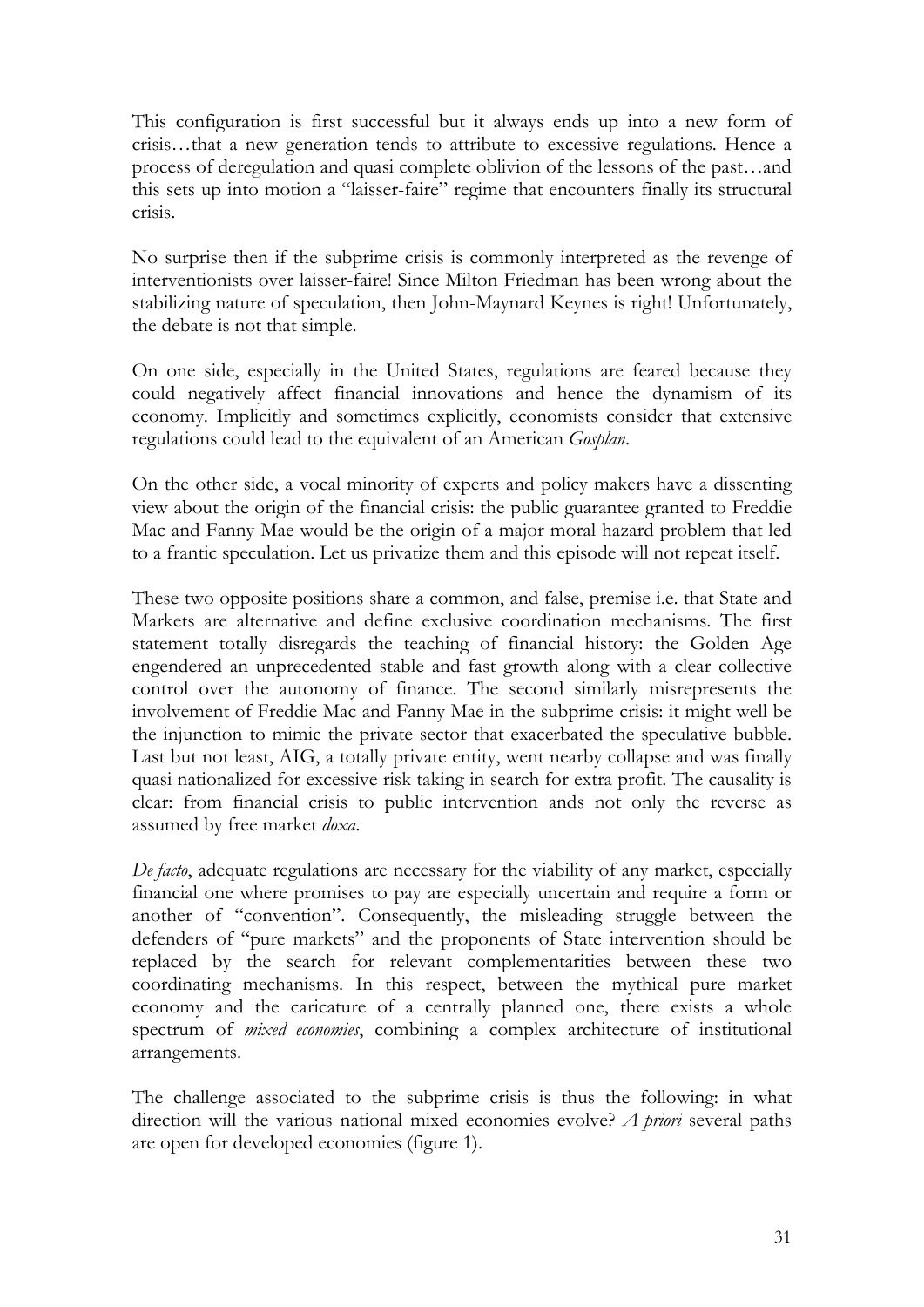Figure 1 – At least, three major strategies in the search for new viable regimes



#### **3. A common objective: correcting the structural unbalances that generated the sub-primes crisis**

Far from being a pure accident that could not be anticipated (Boyer, 2008; 2009), it came after many warnings about the entering of the American economy into a zone of financial fragility (figure 2).

- First, the Stock Market crash of 1987 shows that individual optimal strategies for minimizing risk, when they are diffused to all actors, might well trigger a systemic instability. It was the first, and neglected, warning concerning the limits of *conventional mathematical finance*.
- The collapse of LTCM back in 1998 should have shown the danger of models that seemed to entitle very *large leverage effects* for innovative and therefore risky, hedge funds, at odds with the much more prudent strategy of typical commercial banks. Excessive credit is a major source for financial crises.
- *The remuneration* of the key actors in the financial system was indexed upon the total volume of activity. Given the under-pricing of risk, this has induced an explosion of quite exotic and complex financial products and the new business model "originate and redistribute" has progressively diffused a large irresponsibility of all the actors of the mortgage market. This feature was already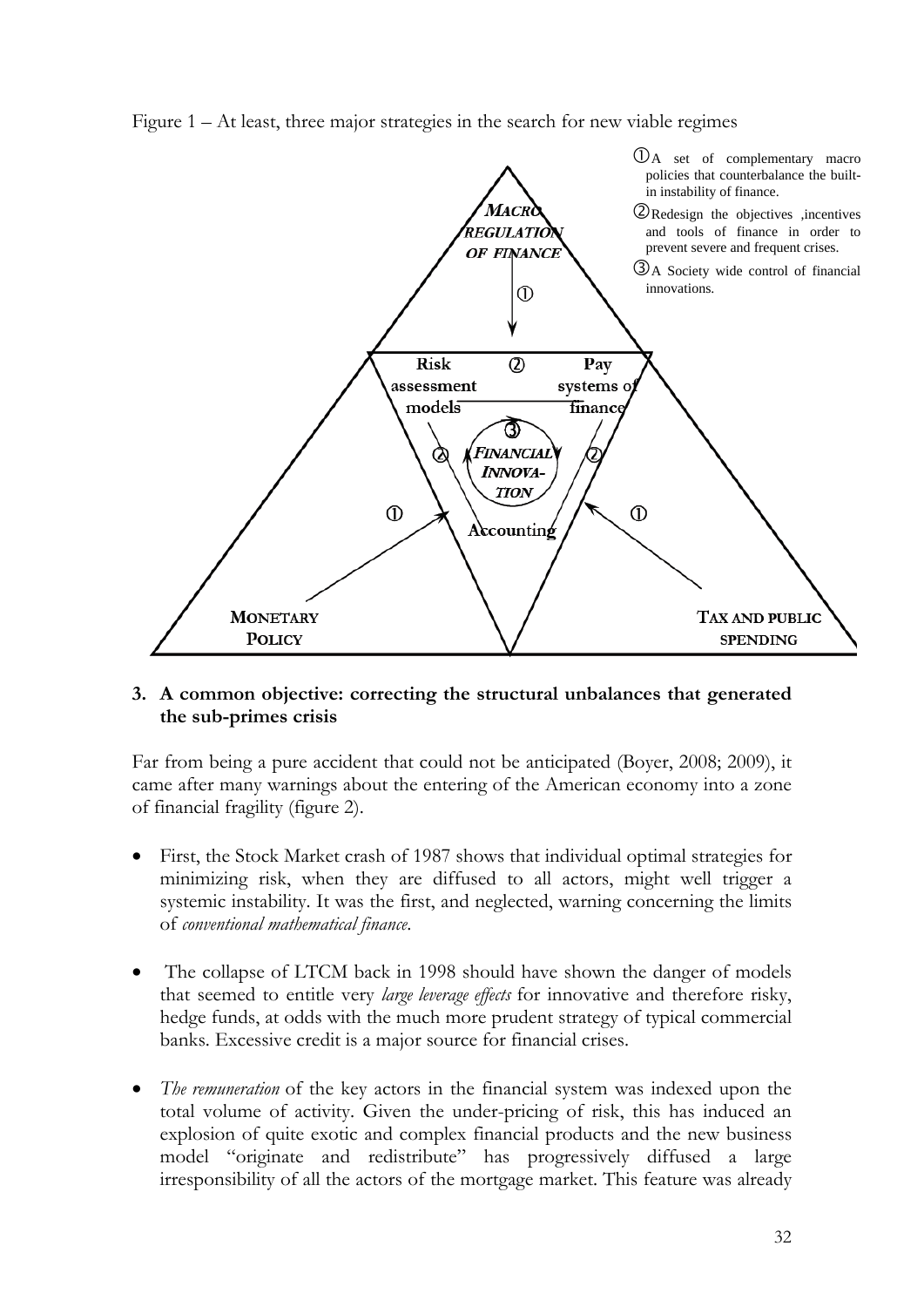detected when ENRON went bankrupt, and this collapse also pointed out the lax American *accounting system*.

• During all these episodes, *the silence of regulatory authorities* is deafening, but it is not a pure hazard. Actually, the new financiers were so rich and promising that they easily convinced the administration and politicians that all these new financial products were stabilizing the economy and had a positive impact on efficiency. Therefore any regulation would be detrimental. Thus the financial laisser-faire was paradoxically strengthened. It is why the subprime crisis is so deep: all the previous unbalances are piling up and trigger a complete melting down after the Lehman Brothers bankruptcy.

Figure 2 – The origins of sub-prime crisis: the spill-over of various perverse mechanisms and strategies



• Finally, *the Central Bank* was part of this process. It was the lender of last resort to overcome the 1987 Stock Market crash, it kept a very low interest rate after its victory against inflation –measured by consumer prices but not asset prices – and thus allowed a speculative bubble, it declared unable to detect. The financiers were strengthened in their beliefs that they were "too important to fail": the FED and the Treasury would bail them out when the bubble would burst out.

If one follows this analysis, the post September 2008 chaos is not at all the unexpected outcome of an adverse exogenous and external shock: it was the logical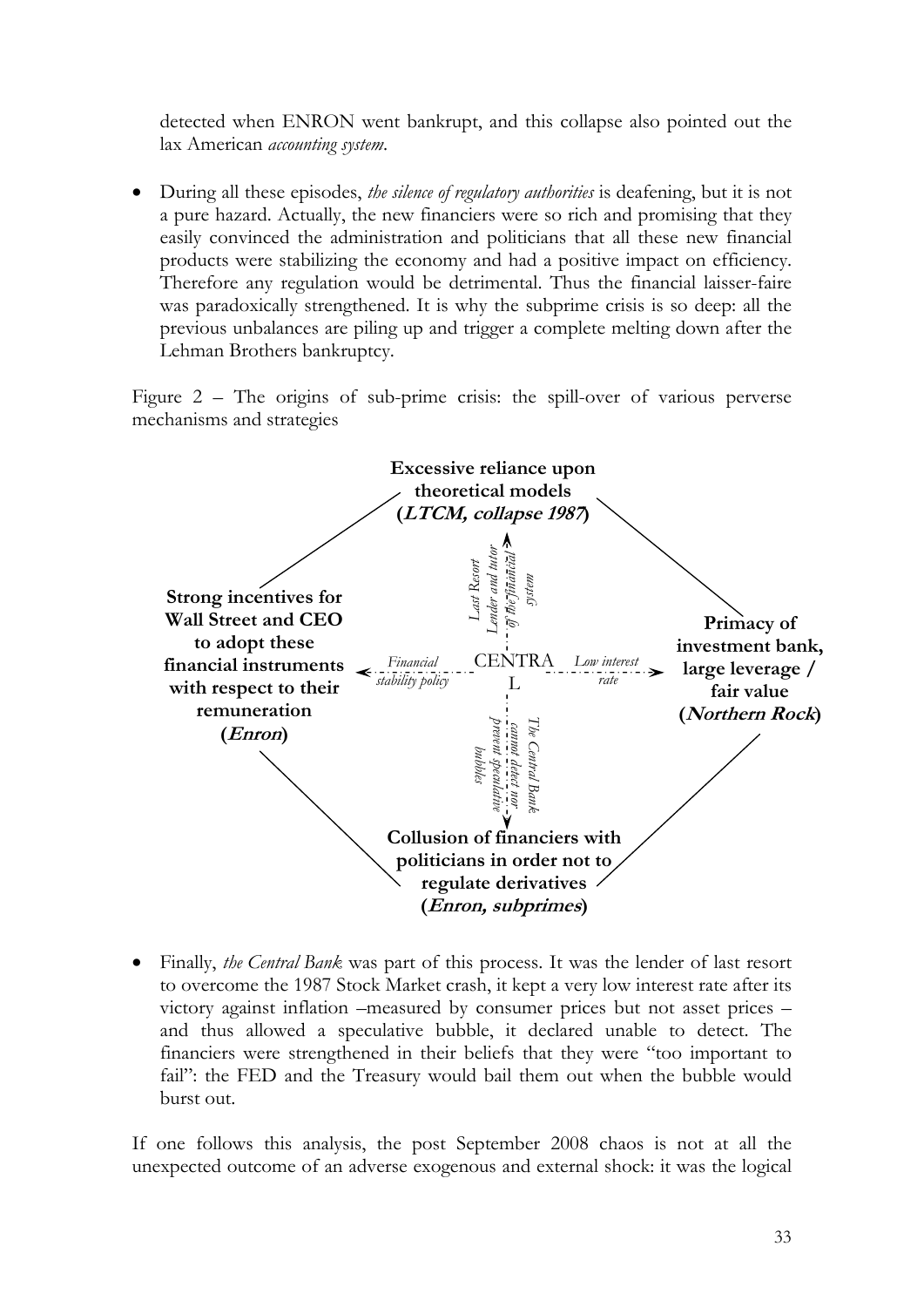consequence of cumulative unbalances within the financial sector and the economy. Let us now explore various avenues for reforming this system.

#### **4. Converging macroeconomic regulation, monetary and fiscal policy: a first possible new paradigm**

This proposal derives from two important premises. Firstly, instability is a structural feature of finance that deals with uncertainty as well as risk. Furthermore the entrenched power of contemporary financiers is such that it would be quite difficult for any government to interfere directly with finance internal organization. But this does not mean that public authorities are powerless in preventing crises: basically they may adopt strong *anti-cyclical* and *anti-speculation* policies that could be efficient enough to drastically reduce the risk of a major economic crisis generated within the realm of finance (figure 3).

• On top of existing regulations at the level of each entity and asset, State should design a *macro prudential regulation*. A special agency should be in charge to make, in real time, stress tests about the resilience of the whole financial system in response to the mimetic diffusion of speculation and its bursting out, and/or adverse macroeconomic shock, affecting simultaneously all the entities. Facing a clear risk of financial collapse, this Agency should be given the right to increase capital requirements at an early stage of the speculative boom, however unpopular it might be among financiers. In a sense, this is no more than converting the stress tests made after the subprime crisis into a permanent and ex ante exercise and complementing the international micro regulations of Basel I and II – themselves reformed – by a national tool adapted to each domestic macroeconomic juncture.

Figure 3 – Prevent that a financial crisis might trigger any major economic crisis by typically macroeconomic tools and regulations

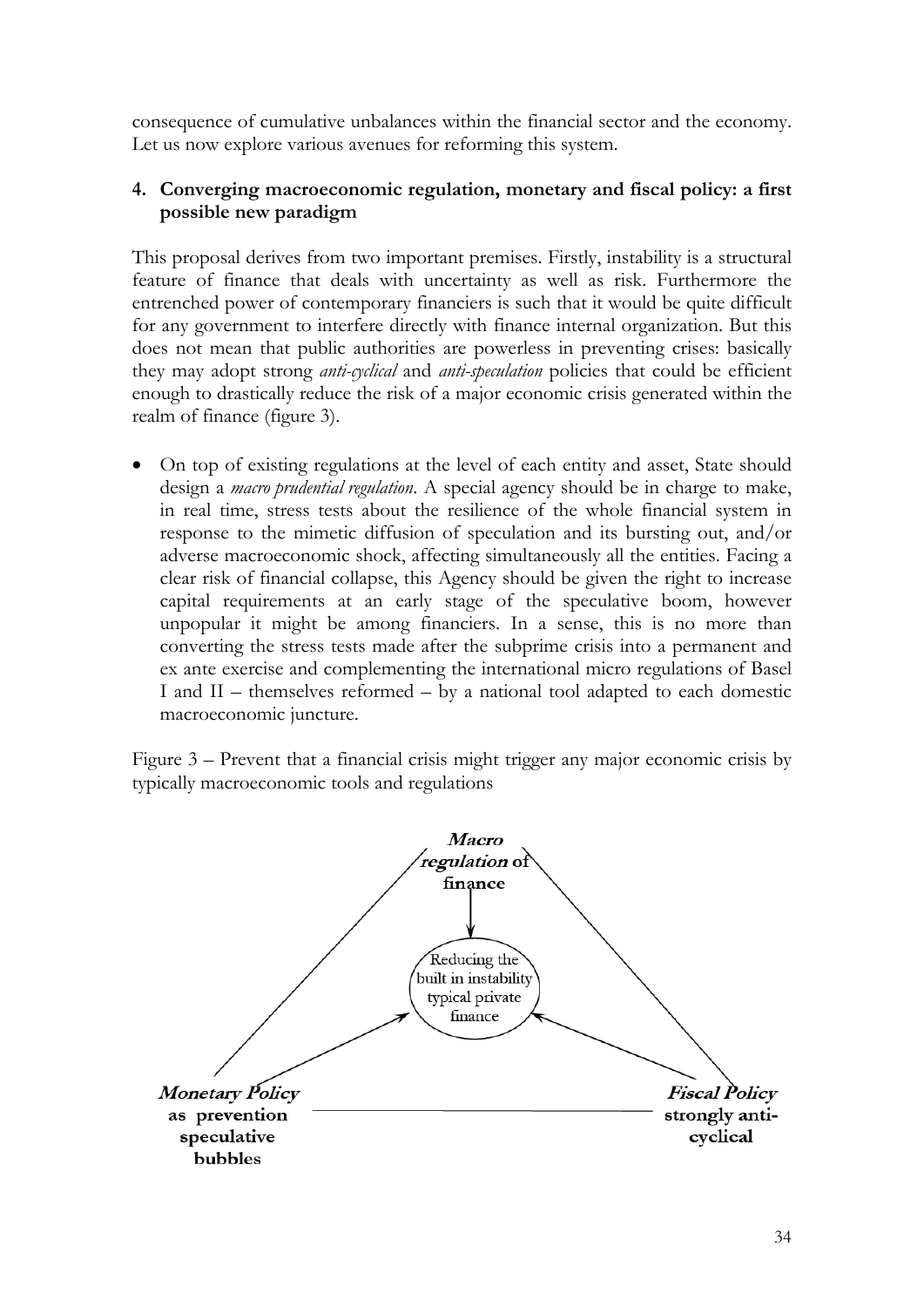- Of course, the *monetary policy* has too a role to play. Ideally, the Central Bank should be given the objective of a maximum rate of inflation, measured synthetically by the purchasing power of money in terms of goods, services…and assets. Therefore, when an acceleration of asset prices not explained by a clear rise of real rates of return takes place, the short term interest rate should be raised, accompanied by a statement of the type: "Given the Central Bank present information and analysis, the economy is entering into a speculative bubble with a  $x$  % probability; if this diagnosis is confirmed by next data it will orient the future decisions about interest rate and refinancing of banks". If authorities fear to trigger an unwarranted recession due to a false alarm, the Central Bank may continue to target consumer price inflation and move accordingly its interest rate policy but it will increase the reserve ratio of bank to remove the excessive liquidity that may trigger an asset bubble. Furthermore, these reserve coefficients could be differentiated in order to penalize speculative activities but not the financing of productive investment. Of course, there is a need for coordinating this policy with the macro regulation by capital requirements previously mentioned.
- The third pillar of this macroeconomic approach relates to *fiscal policy*. In the American system, the deduction of interest payments associated to mortgage credit generates a bias toward credit and against saving and this may finally imperil macro stability when this device converts some households into "Ponzi speculators". This is also part of the story that leads to the subprime crisis. Therefore there is a room for a reform of the tax system: cancel interest payment deduction and increase marginal taxation for the financial earnings that excess a threshold for normal rate of return in the rest of the economy. This would help to reduce the public deficits that are expected for a long period after the costly bailing out of finance. Another major change is required: public policies that tended to become more and more pro-cyclical should be reformed to converge again towards a typical *anti-cyclical* "Keynesian" stance.

To sum-up this paradigm brings back into favour State intervention, without directly interfering with the incentives, tools and objectives of finance. This does not mean that powerful actors would easily accept such a drastic reversal of the policies of the last two decades. Hence why not reform the very internal sources of financial instability?

#### **5. Redesign the objectives, incentives and tools of finance in order to foster a more resilient system**

One of the corner-stone of this second approach relates to the *reform of remuneration* of all actors of finance according to the ex post medium term performance of related credit, asset or merger, at odds with the previous system. For instance sellers of mortgage credit should be paid according to the reimbursement flows, thus taking into account the risk of default. One can expect thus a greater moderation of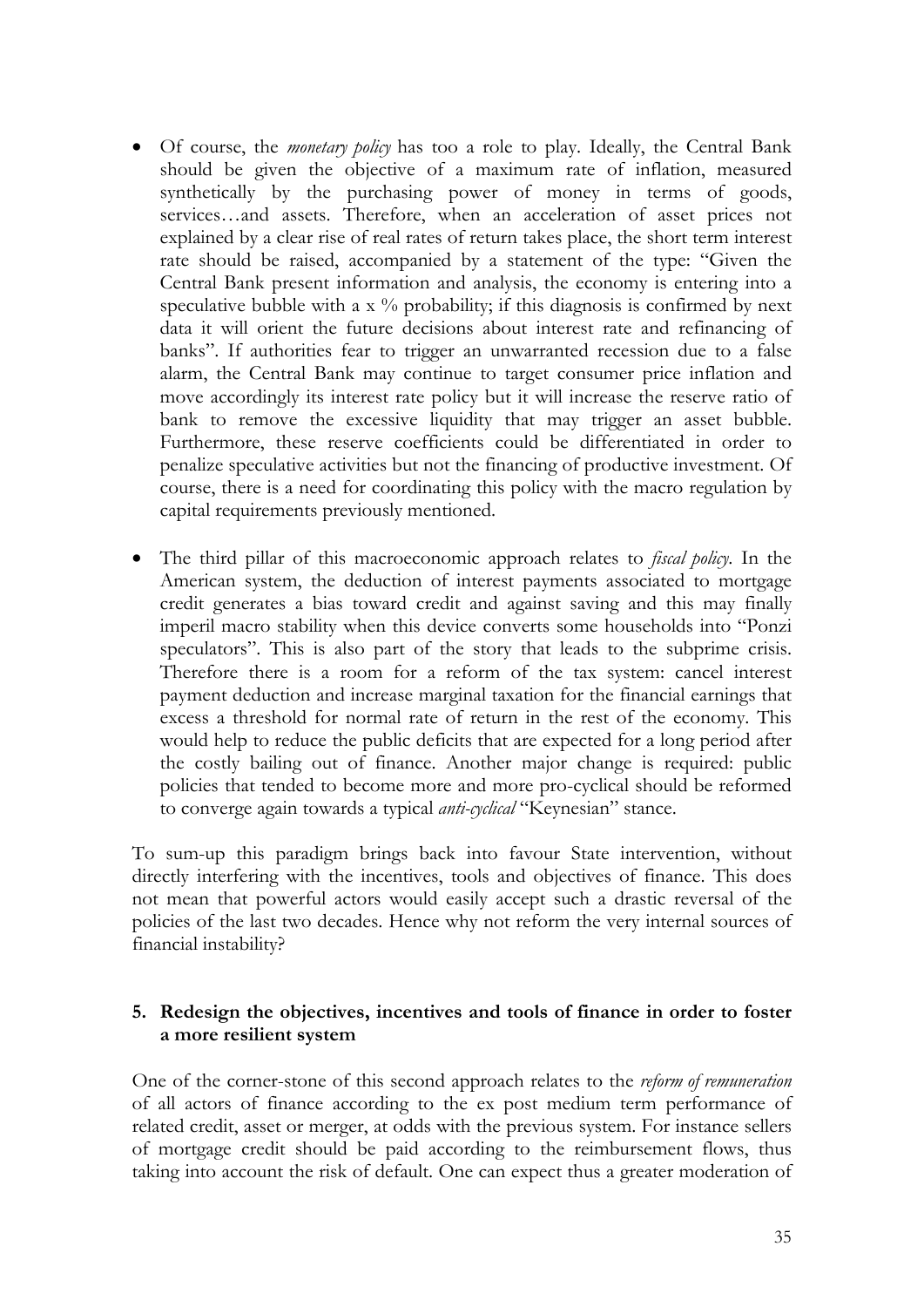credit. Similarly, stock options should be banned since they move according to so many factors far away from a direct measure of the contribution to the performance of the firm and are typically promoting excessive risk taking (figure 4). This seems far better than capping arbitrarily financiers' remuneration, without redesigning the very core of incentives.

• This calls for a drastic reappraisal of fair value *accounting principles*. They have a clear responsibility in the size of the bubble and conversely the collapse of so many banks since they introduced another acceleration mechanism on top of the well known financial accelerator. Furthermore it is meaningless to distribute totally virtual profits that would only be generated if the firm would stop its activity and sell all its assets…at the current price! It is time to come back to the conventional conception and measure of profit as value creation, to adopt a modernized version of historical costs once inflation has been drastically reduced. Similarly it is important to forbid all the Structured Investment Vehicles and other accounting tricks that allow to hide looses and costs and put forward only inflated and invented profits. It is time to learn from the ENRON scandal: the fraud was in conformity with the general principle of American accounting!

Figure 4 - *Redesigning internally finance*, the incentives, accounting principles and models in order to drastically reduce the frequency and severity of major financial crises



The failure of risk assessment by the conventional models of modern mathematical finance calls for the rebuttal of firm specific model evaluation, and the elaboration of a new generation of risk assessment models that would correct their clear short comings as evidenced during the subprime crisis: relatively high frequency of quite *extreme events, endogeneity* of bubbles, need for anticipating a possible *freezing* of markets and access to credit…Financiers should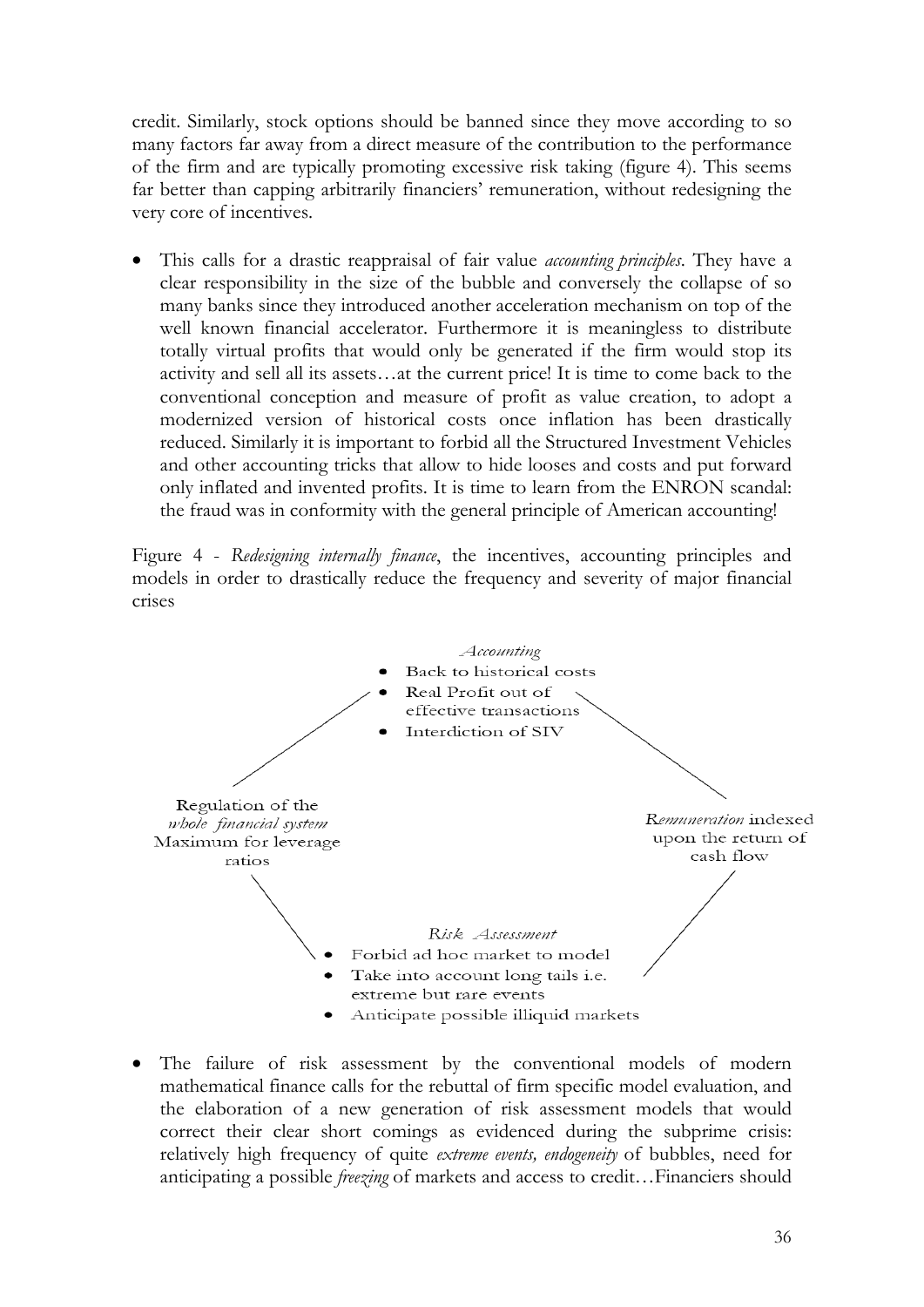not be entitled anymore to build their own model of this new generation: a form or another of certification, hence standardization, should be welcome. In other cords risk assessment at the micro level is too serious to be left at the initiative of overconfident *quants*, and their opportunistic use by top managers of the financial sector.

• Finally the growing interdependency between commercial banks typical activity and the dynamism and inventiveness of investment banks calls for an *integrated regulation* of the whole financial system. Since now in the US, Wall Street entities have been incorporated into the common status of holding bank they benefit from the same access to deposit insurance, liquidity from the Central Bank and credit from the Treasury, they have to comply with the same reporting rules, surveillance mechanisms, transparency and security for the public. The deleveraging that takes place since Lehman Brothers collapse should converge towards safer leverage ratio, just to prevent the repetition of LTCM type crisis.

To be frank, this is more easily to propose than to actually implement, since it assumes a drastic shift in the bargaining power of national governments and public administrations with respect to a still powerful international finance. Thus a third strategy might be suggested.

#### **6. A collective control of financial innovations: still another possible paradigm**

It addresses to one of the interpretation of the subprime crisis: the *laisser faire* applied to finance has induced a wave of innovations, so powerful that they have destabilized the whole economic system. In any other domain, the public authorities have designed rules in order to prevent that a given innovation might display negative externalities upon the rest of the society. This is the case for medicine, security of transport, equipment, work organization, construction.

In the very domain of finance, it took nearly two centuries in order to design and implement regulations in order to prevent the bank runs that used to threat the basic relation of any market economy: the resilience of the monetary system. *Mutatis mutandis*, the task of public authorities is nowadays to invent rules and mechanisms in order to prevent the collapse of modern financial systems under the unexpected feed back of a bunch of powerful, but potentially dangerous innovations, such as securitization allied with complex derivatives (Boyer, 2008). The task is to invent for investment bank activity the equivalent of that has been done in the past for commercial banks (figure 5).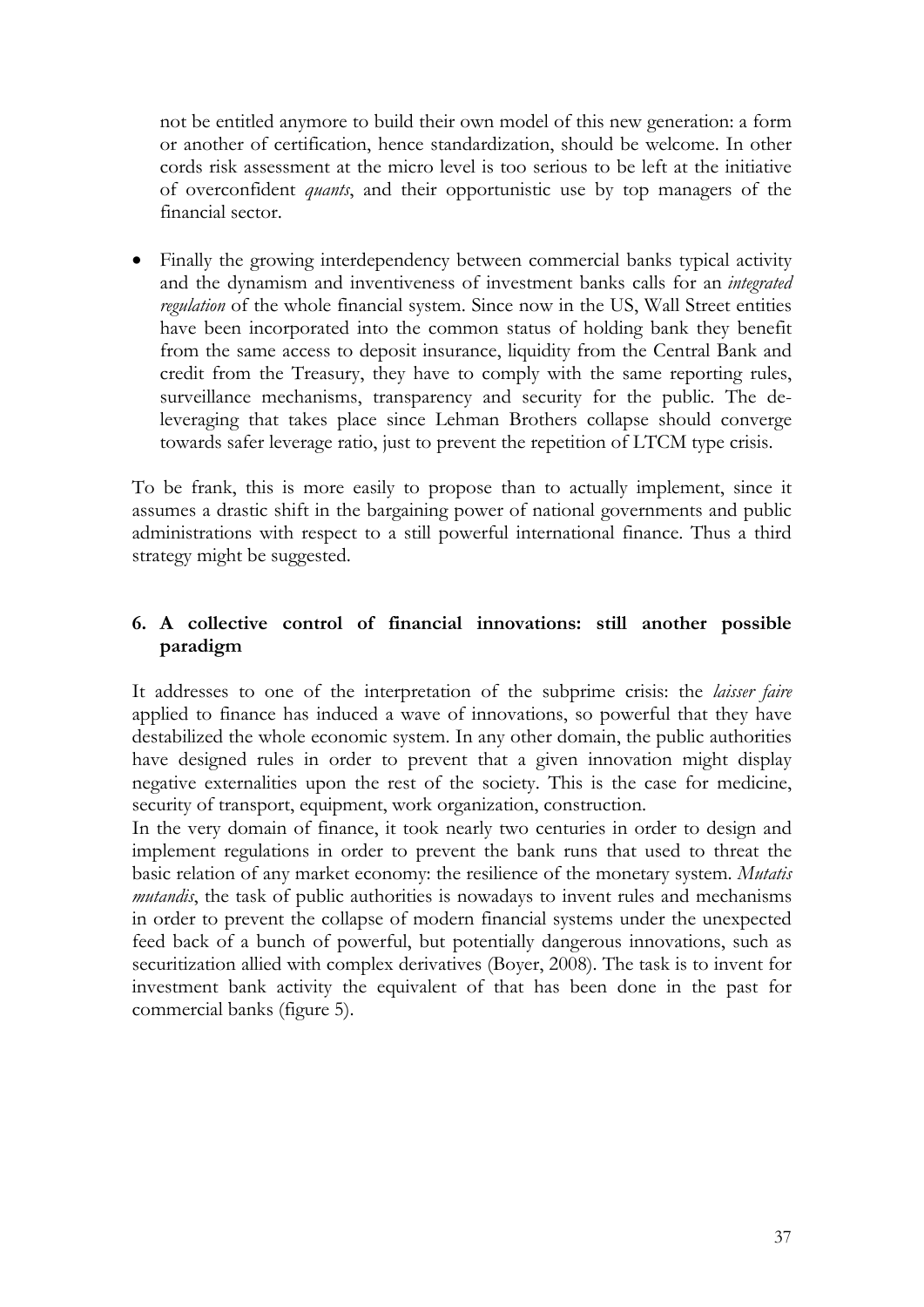Figure 5 – Collective control of financial private innovations, highly profitable but that are powerful enough to destabilize the whole economy



How to prevent the repetition of the 2008 collapse? First it has to be recognized that granting credit to people unable to pay back was a highly profitable idea for the originators only because securitization was shifting the risk to less informed agents. A regulator should have forbidden such myopic risk transfer. When they did for example in Spain, the real estate bubbles were not prevented but no toxic derivatives have been worsening the crisis when prices have declined. Second, subprime holders were betting upon an unlimited rise of real estate prices: it was thus transforming them into "Ponzi speculators" and it is well known that such a scheme is bound to burst out with probability one. The governments that maintained strict rules concerning mortgage credit, such as Canada or Germany, did not experience at all the same trajectory as the US.

Consequently a third regulatory paradigm would focus upon financial innovations and propose an *ex ante* certification of new instruments, standardization of a limited variety of these instruments, organization of clearing houses with mutualisation of risk, real time access by regulatory agencies to the full information generated by deep and liquid markets, and finally interdiction to sell Over the Counter Products to badly informed agents.

To sum-up, again the purpose is simple to explicit, but hard to implement: embed into any new financial instrument first the requirement of transparency for the buyer, and sometimes the seller, second explicit mechanisms that would stop any negative externality in terms of systemic stability. This had been achieved for commercial banks this has to be obtained for the activity of investment banks.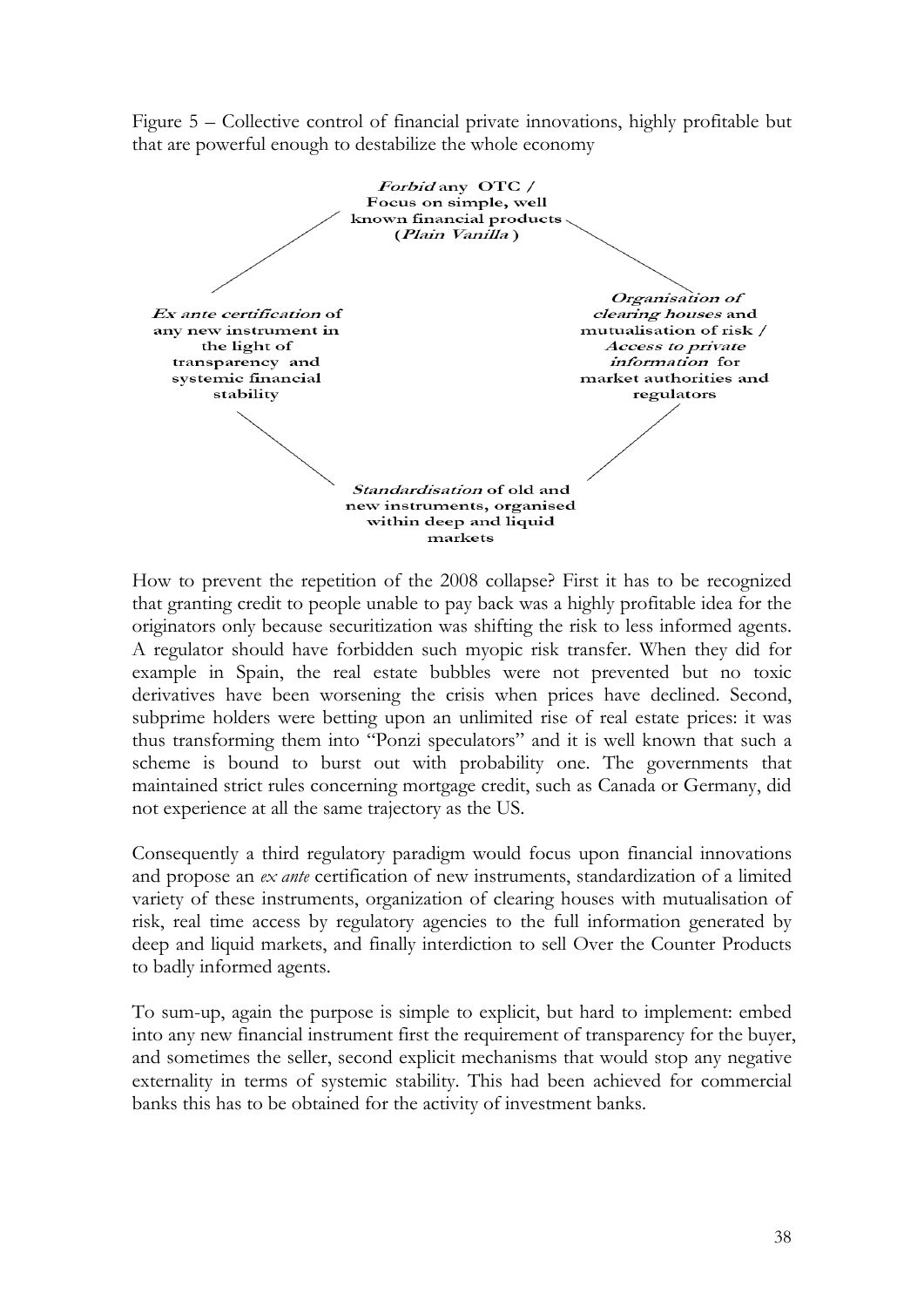#### **7. The search for a new institutional architecture: a response to a systemic and structural crisis**

The previous analyzes focussed mainly on the domain of finance and its relations with public interventions. Nevertheless the deep and long lasting economic crisis that derives from the quasi collapse of the American financial system calls for a wider analysis (Boyer, 2009). Was not the subprime invention a trick to overcome the long term stagnation of the real income of the less privileged fraction of the population? Has not the global 2008-2009 recession shown the international system has drastically changed under the opening of most economies to trade, direct investment and finance? This is an invitation to shift from a micro approach to *regulation* to a macro analysis of the role of different financial systems in the dynamism and resilience of growth regimes, i.e. *régulation* in the French meaning (Boyer, Saillard, 2001).

Clearly, the profit motive has had a clear responsibility concerning the succession of financial crises and the power acquired by finance with liberalization and globalization has induced predatory strategies from high finance. In a sense, this is a Polanyi type of crisis: the full commodification of finance has led to the collapse of its funding pillars, i.e. trust. Therefore could emerge a totally different conception of finance: to the banks and other entities would be delegated the management of a public service, named access to credit and money (Lordon, 2009). Their governance structures should give a voice to each stakeholder (credit holder, depositor, wageearner, citizen, communities, State…) in order to mitigate the absolutism of the profit motive (figure 6).

Basically the credit should be no more a substitute for poor and stagnating incomes. Consequently, the power of labour at the firm level should be strengthened, either by a reform of the governance of non financial firms, or by a public control of capital remuneration. Last but not least, the weakening of workers bargaining power is itself the outcome of the pressure of foreign competition, the high mobility of capital and the productive overcapacity associated with the entry of China, India and other emerging countries into world competition. Disciplining international relations by interregional negotiations would open a new phase of internationalization, better accepted by workers and citizens than the present unintended effects of large interdependence without clear collective rules (Lordon, 2009).

Such a path is far from deriving mechanically from the present state of the world economy, but the rupture of some of the past determinisms makes it less irrelevant than in the past. Every thing is up to the collective actors able to start the exploration of such a reconfiguration of national economy and international relations.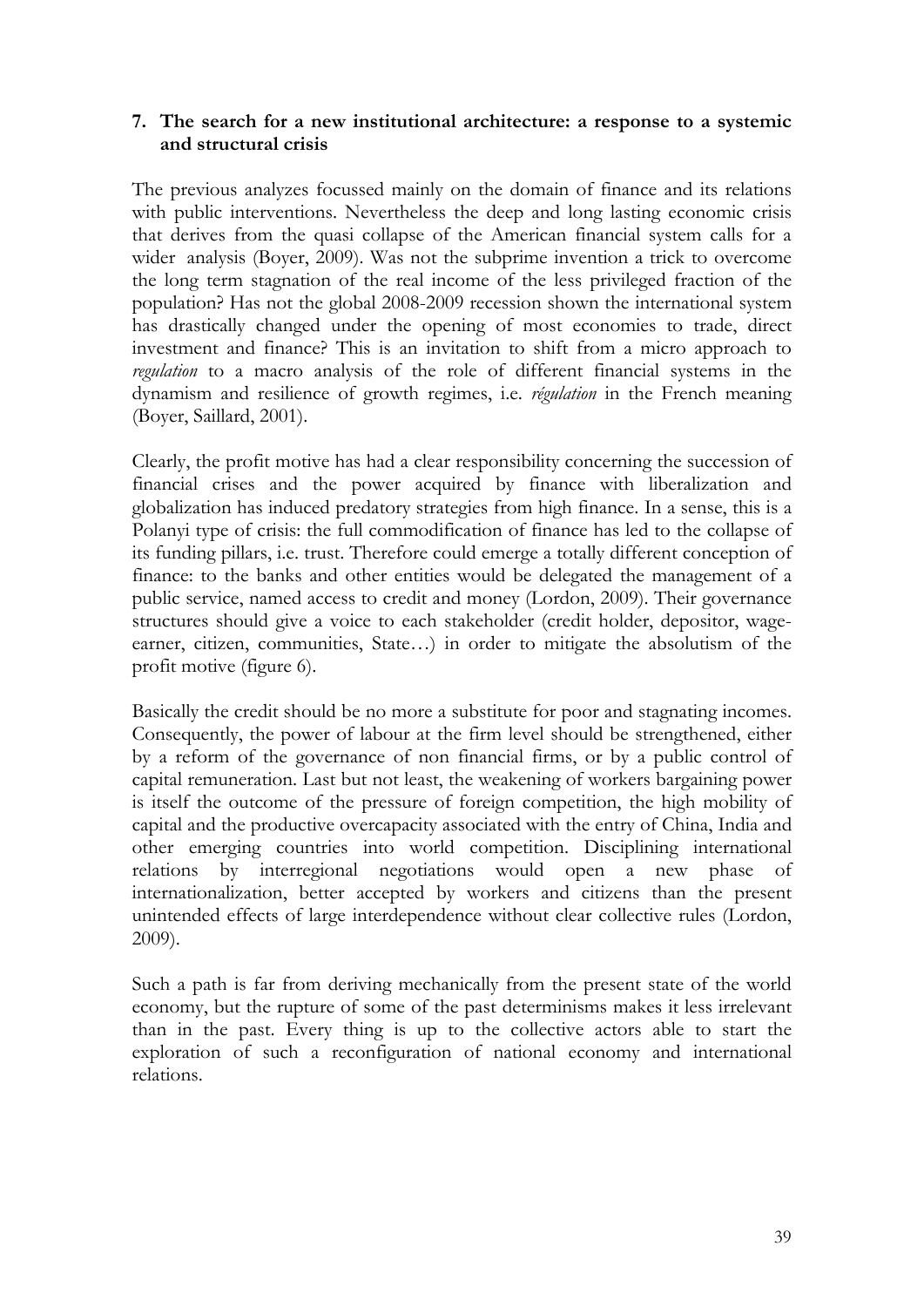Figure 6 – Finance as a public utility, reinstituting some power of workers and new deal for international relations



#### **8. Financial stability has become a global public good…but still typically national strategy?**

The synchronization of the 2008-2009 recession all over the world has shown an unprecedented interdependency among countries. Even the economies that have not been playing the game of financial led growth have been severely hit by the freeze of the American financial system. No surprise then if their governments are ready to impose drastic limitations to the autonomy of finance and its ability to generate structural / systemic crises. But this is not all in the interest of the countries, such as the US and UK, that have a definite competitive advantage in international financial intermediation.

*De facto*, the initial responses to the financial crisis have been highly contrasted. One is struck by the lack of legitimacy of a fully fledged nationalization and a strong control of finance in the US. Conversely one observes a clear reluctance to adopt any Keynesian reflation plan in Germany. In France, a large acceptance of State intervention and a form of public control over finance are prevailing. In the UK, there is still another configuration: pragmatic approach and acceptance of partial nationalization but light touch regulation. The benefits of a typical social democratic approach to financial crisis are quite clear in Sweden (figure 7). Not to speak about the Chinese strategy: brutal relaxation of bank credit, huge public spending, slow but definite reduction of the purchase of US Treasury bonds, persisting control over the exchange rate.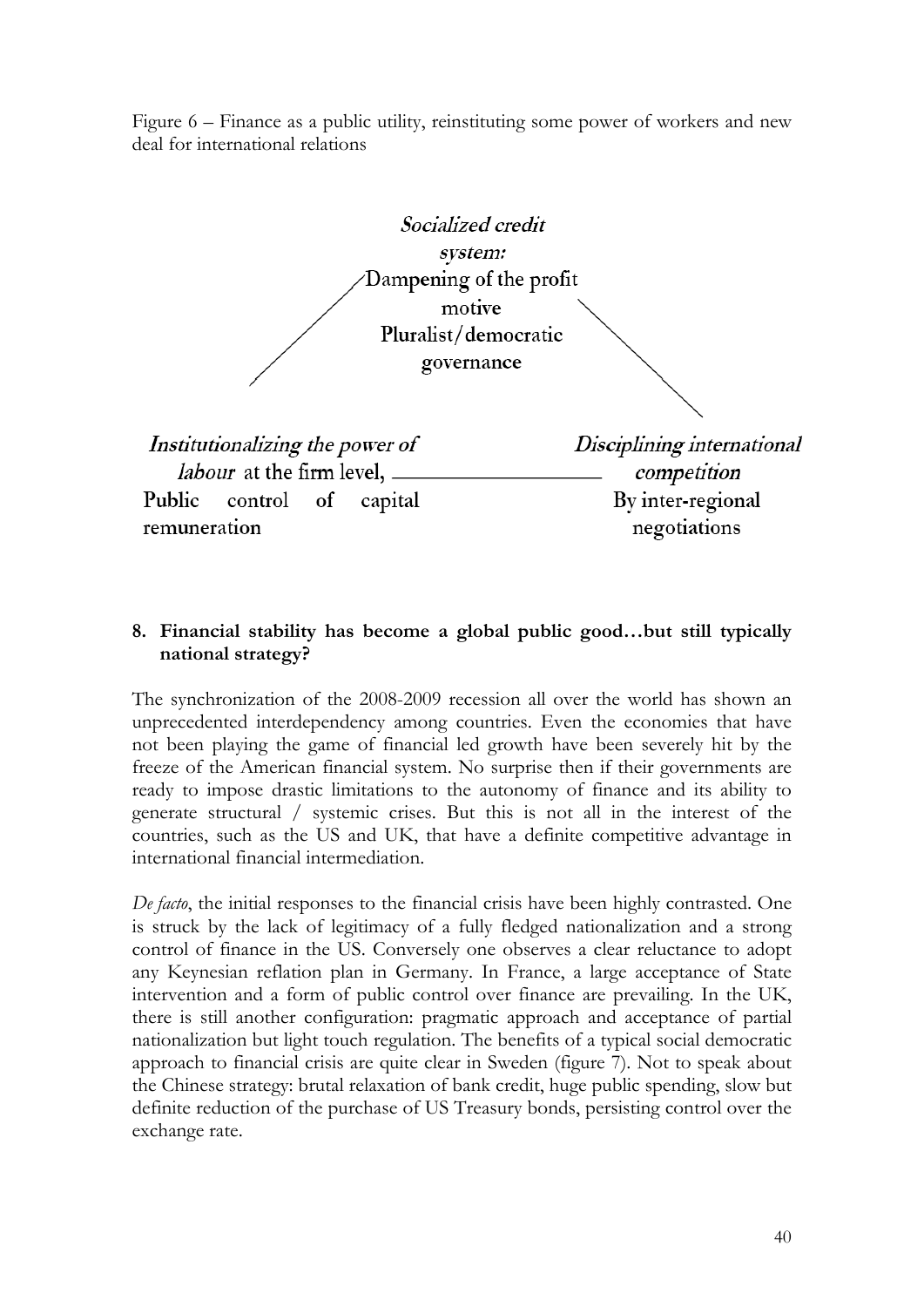The present state of globalisation displays an overwhelming paradox: rhetoric efforts in the direction of general and common principles for financial regulations by the G20…but creeping protectionism in finance and trade and search for typically national strategies (Boyer, 2009)?

Figure 7 – Ways out of the crisis: a matter of political compromises and national style for policy making

|                                                                 | United                                   | UК                                  | Germany          | France                                          | Sweden                            |
|-----------------------------------------------------------------|------------------------------------------|-------------------------------------|------------------|-------------------------------------------------|-----------------------------------|
| Laisser faire<br>fundamentalis                                  | Republican<br>experts and<br>politicians | Mervyn King<br>initial<br>statement |                  |                                                 |                                   |
| Keynesian spendinRaulson and<br>+ Bad debts<br>resolution funds | Geithner<br>Plans                        |                                     |                  |                                                 |                                   |
| Bank bailing out but<br>no Keynesian plan                       |                                          |                                     | 2008<br>strategy | Help to the<br>banks and<br>supply side<br>plan |                                   |
| Partial nationalization<br>and active Keynesian<br>policy       | Obama<br>2009 plan                       | Gordon<br><b>Brown 2009</b><br>plan |                  |                                                 |                                   |
| Nationalization of<br>core banks                                |                                          |                                     |                  |                                                 | Bailing out after<br>1990s crisis |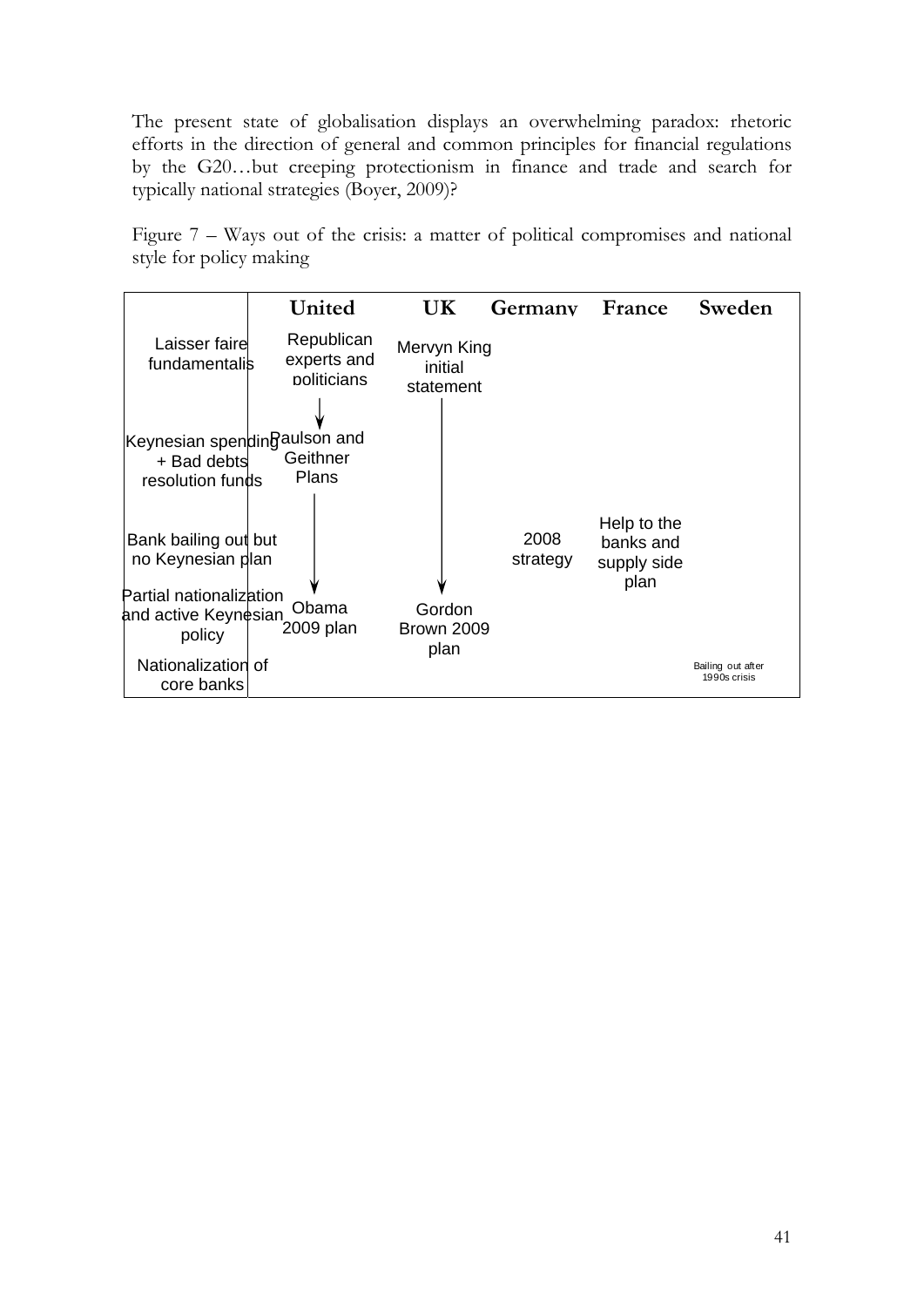#### **References**

- AGLIETTA Michel, REBÉRIOUX Antoine (2004), *Dérives du capitalisme financier*, Albin Michel, Paris.
- AGLIETTA Michel, RIGOT Sandra (2009), *Crise et rénovation de la finance*, Odile Jacob, Paris.
- ARTUS Patrick (2008a), «Peut-on éviter la prochaine crise?», *Flash Economie*, n° 315, 18 juillet, Natixis, Paris.
- ARTUS Patrick (2009d), «Le problème essentiel pour la régulation financière et pour le système monétaire international: la finance procyclique», *Flash économie*, n° 155, 3 Avril, Natixis, Paris.
- BANK FOR INTERNATIONAL SETTLEMENTS (2008), "Credit Risk Transfer: Developments from 2005 to 2007", Basel Committee on Banking Supervision, July, Geneva.
- BERNANKE Ben S., GERTLER Mark, GILCHRIST Simon (1999), "The Financial Accelerator in a Quantitative Business Cycle Framework", in Taylor John and Woodford M. (eds) *Handbook of Macroeconomics*, Amsterdam, North Holland.
- BLANCHARD Olivier, WATSON Marc (1984), «Bulles, anticipations rationnelles et marches financiers», *Annales de l'INSEE*, n° 54, avril-juin, p. 79-100.
- BOYER Robert (2000a), "Is a finance-led growth regime a viable alternative to Fordism? A preliminary analysis", *Economy and Society*, Vol. 29, n° 1, February, p. 111-145.
- BOYER Robert (2007a), «Assessing the impact of fair value upon financial crisis», *Socio Economic Review*, Vol. 5, n° 4, October, p. 779-807.
- BOYER Robert (2008), *History Repeating for Economists. An Anticipated Financial Crisis*, Prisme n° 13, Novembre, Centre Cournot pour la Recherche en Economie, Paris.
- BOYER Robert (2009a), «Feu le régime d'accumulation tirée par la finance», *Revue de la Régulation* n° 5, 1er Semestre 2009,

http://regulation.revues.org/index7367.html

- BOYER Robert (2009b), *Finance et globalisation: la crise de l'absolutisme du marché*. À paraître, Albin Michel.
- BOYER Robert, SAILLARD YVES (2001), *Régulation Theory: the State of the Art*, Routledge, London.
- BOYER Robert, DEHOVE Mario, PLIHON Dominique (2004), *Les crises financières*, Rapport du Conseil d'analyse Economique, n° 50, La documentation française, Paris.
- DELARGY P.J.R, GOODHART C. (1999), «Financial Crises: Plus ça change, plus c'est la même chose», *Financial Markets Group*, January. http://fmg.lse.ac.uk/pdfs/sp0108.pdf
- ERTUK Ismail, FROUD Julie, JOHAL Sukhdev, LEAVER Adam and WIILIAMS Karel (2008), *Financialization at work,* London, UK Routledge.
- GARBER Peter M. (2000), *Famous First Bubbles: The Fundamental of Early Mania*, Cambridge, MIT Press.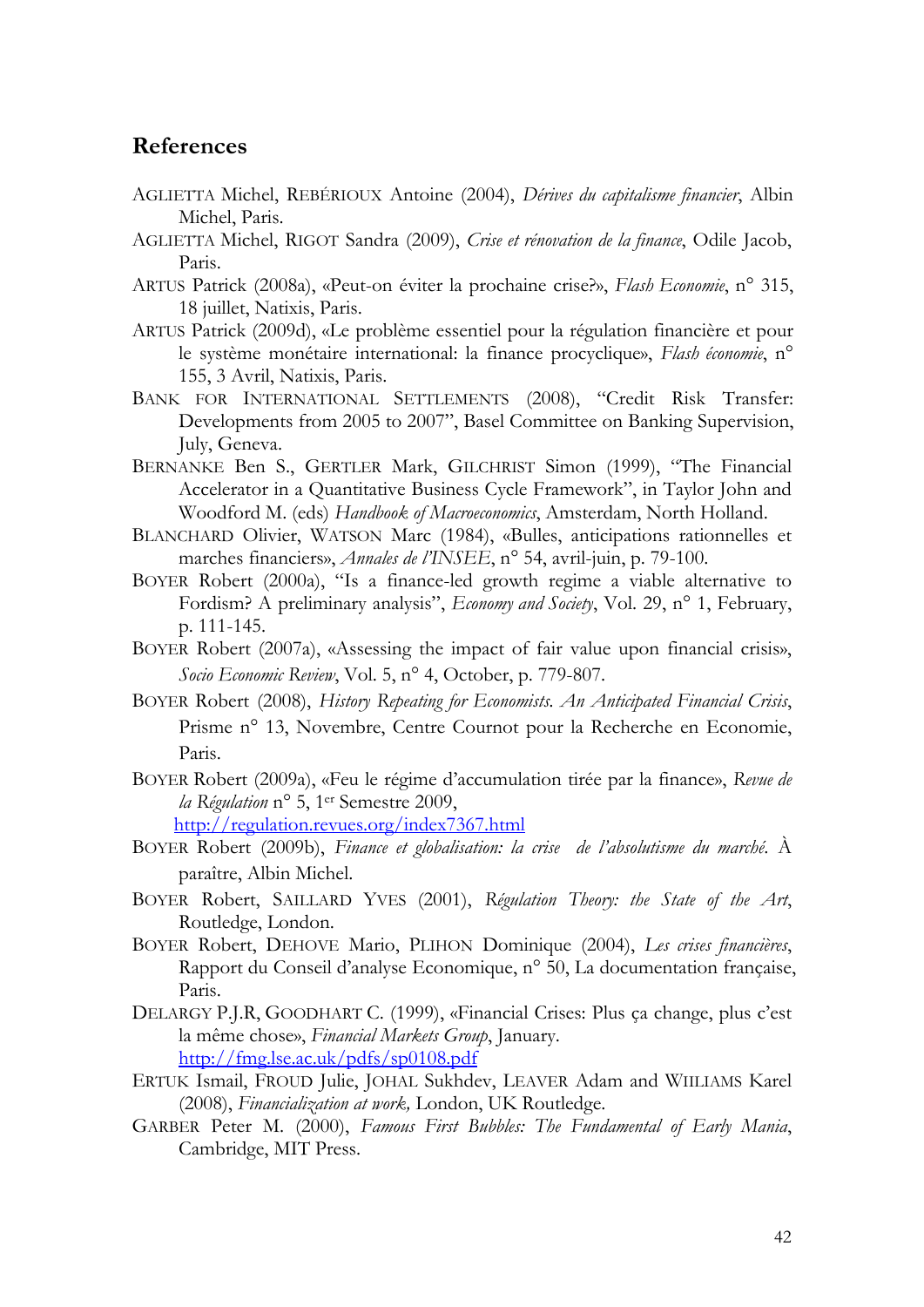- KINDLEBERGER Charles P. (1978), *Manias, panics and crashes*, Basics Books, New York..
- MACKENZIE Donald and MILLO Yuval (2003), "Constructing a market, performing theory: the historical sociology of a financial derivatives exchange", *American Journal of Sociology,* 109: 107-45.

MINSKY Hyman (1982), *Can it happen again? Essays on Instability and Finance*.

- MISTRAL Jacques, de BOISSIEU Christian, LORENZI Jean-Hervé (2003), «Les normes comptables et le monde post-Enron», *Rapport du Conseil d'Analyse Economique*, n° 42, documentation Française, Paris.
- MISTRAL Jacques, de BOISSIEU Christian, LORENZI Jean-Hervé (2003), «Les normes comptables et le monde post-Enron», *Rapport du Conseil d'Analyse Economique*, n° 42, documentation Française, Paris.
- POLANYI Karl (1946) *The Great Transformation*; Traduction Française, Paris: Gallimard, 1983.
- SCHOLES Myron (2000), "The Near Crash of 1998. Crisis and Risk Management", *American Economic Review*, May, 90 (2), p. 17-21.
- SHILLER Robert J. (2000), *Irrational Exuberance*, Pinceton, NJ, Princeton University Press.
- SORNETTE Didier (2003), *Why Stock Markets Crash. Critical Events in Complex Financial Systems*, Pinceton, NJ, Princeton University Press.
- SOROS George (2008), *The new paradigm for financial markets. The credit crisis of 2008 and what it means*, PublicAffairs, Perseus Book Group, New York.
- STIGLITZ Joseph (2009b) "America's Socialism for the Rich" The Economists' Voice, www.bepress.com/ev June.
- WOLF Charles Jr. (1990), *Markets or governments: choosing between imperfect alternatives*, Cambridge Massachussetts, The MIT Press.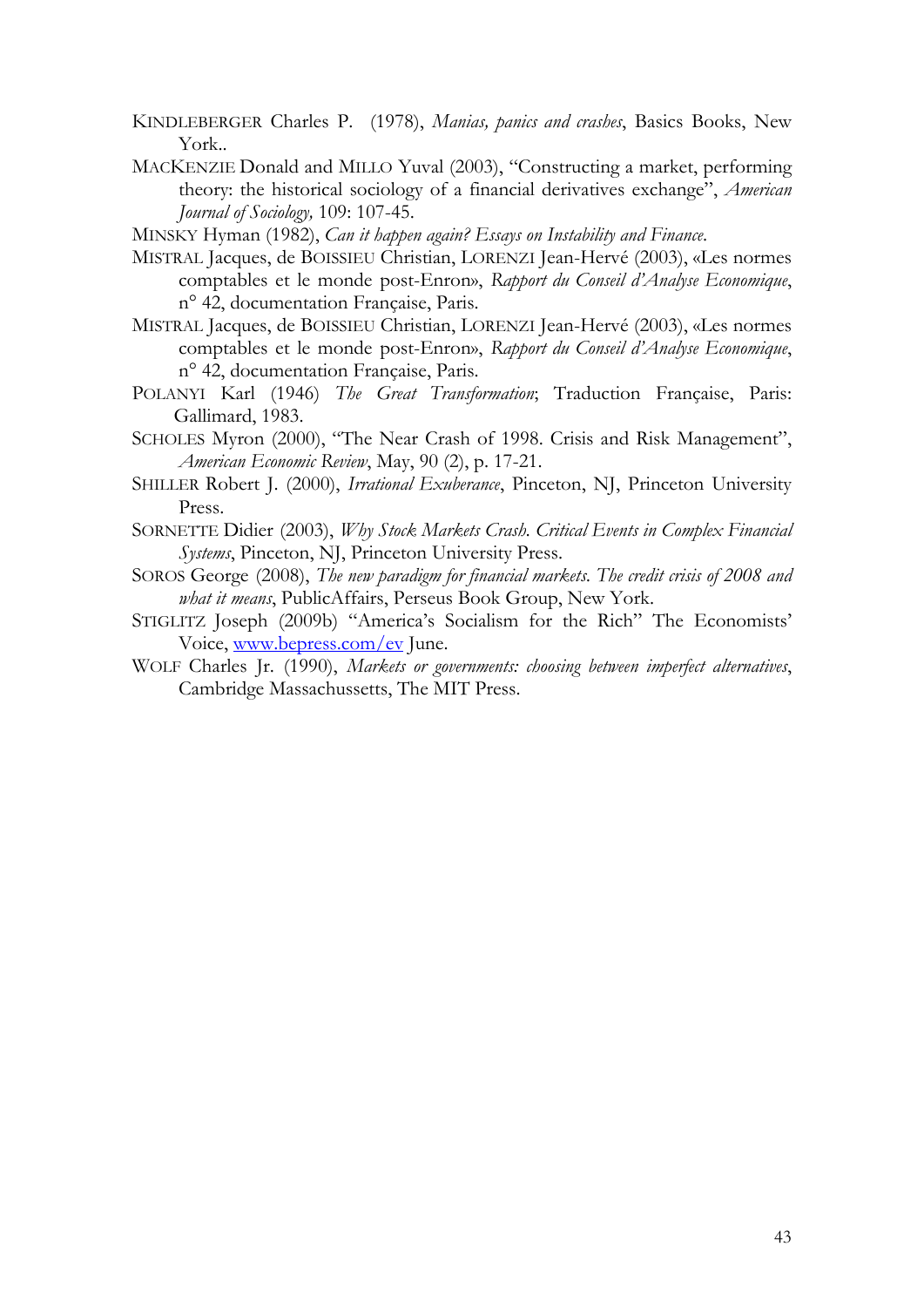#### **Bengt-Åke LUNDVALL**

Professor, Aalborg University (Denmark) and Sciences Po (Paris).

#### **January 2010**

# **Innovation and Democracy in the Greening Learning Economy**

#### **Introduction**

1. The Lisbon Strategy recognized the critical importance of innovation for economic development and in the 2020 strategy innovation it is characterized as one of the major drivers not only for economic growth but also as a prerequisite for sustainability and social cohesion.

2. But innovation remains a vague plus-word in the proposed text. To develop appropriate policies and meaningful action it is important to specify the understanding of the innovation process and relate it to the general objectives of the strategy - growth, social inclusiveness and green economy.

#### **A need for a holistic approach**

3. Innovation represents a collision between technical opportunities and user needs. Investment in science and technology contributes to expanding the knowledge base. So far this understanding has been behind the most immediate public policy response in Europe: the Barcelona agreement on raising the BNP share of R&D to 3% in all member countries.

4. This agreement reflects a general bias in innovation policy toward the supply side. Recently, and as a reaction, there has been a growing interest for what has been called 'user-driven' innovation and in the next call of the 7<sup>th</sup> Framework program a major effort is made to engage researchers in analyzing 'demand-driven' innovation.

5. Rather than engaging innovation research and policy in a zig-zag movement where the focus shifts between supply and demand side factors Europe should base its policy on a balanced approach investing both in the supply of and the demand for knowledge. A third and critical element is to promote the interaction between the two through institutional design.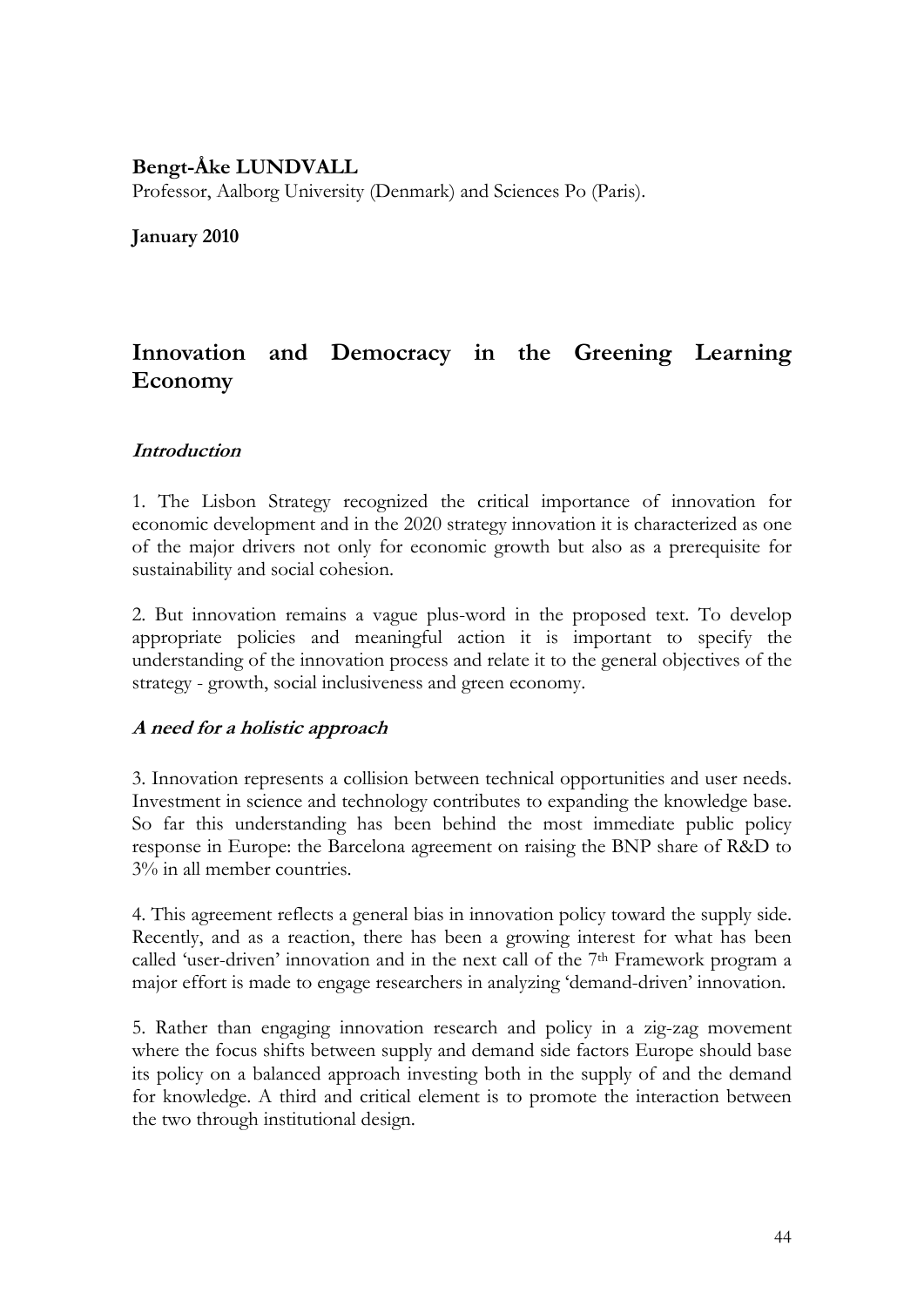#### **On the importance of interaction among diverse agents - policy implications**

6. To transform investments into innovation requires interactive learning among diverse agents. The innovation process starts with a combination of disparate elements into a *new idea*, followed by *design* of new products and processes and ending with *use* of new products and processes. At each stage feed-back and interaction among diverse agents is a key to success.

7. This perspective has important implications for public policy in different sectors. Science policy should give incentives for engaging scientists in cross-disciplinary efforts. Education policy should aim not only at high quality in terms of reading and math competence but also promote individual and collective creativity as well as social skills. Reducing barriers between disciplines and professions is a way to stimulate the formation of *new ideas*.

8. For a successful *design* process at the level of the firm it is crucial to reduce barriers between functions, including external partners such as suppliers, users and knowledge institutions. The cultural, educational and work experience background of the people involved will have a major impact together with the characteristics of the national innovation system.

9. Both in the design phase and when it comes to use new technologies success will reflect a broad participation among employees with corresponding low social distance between bosses and workers. The more turbulent the economy the bigger the need to democratize working life and to transform workplaces into learning sites.

10. Some of the crucial factors supporting the innovation process seem to lie outside the realm of public policy and sort under the prerogatives of business. But recent research shows that the design of education and training systems as well labour market policy has a major impact upon the innovation process.

11. Egalitarian education systems that give equal weight to theoretical and practical elements promote participation in organizations. The same is true for labour markets that combine high mobility with economic security and life-long training program. One way to promote innovation is thus to reform education systems and labour market institutions.

#### **Linking innovation to empowerment and to the green economy**

12. In the 2020 strategy three objectives are listed:

- 1. **Creating value by basing growth on knowledge.**
- 2. **Empowering people in inclusive societies.**
- 3. **Creating a competitive, connected and greener economy.**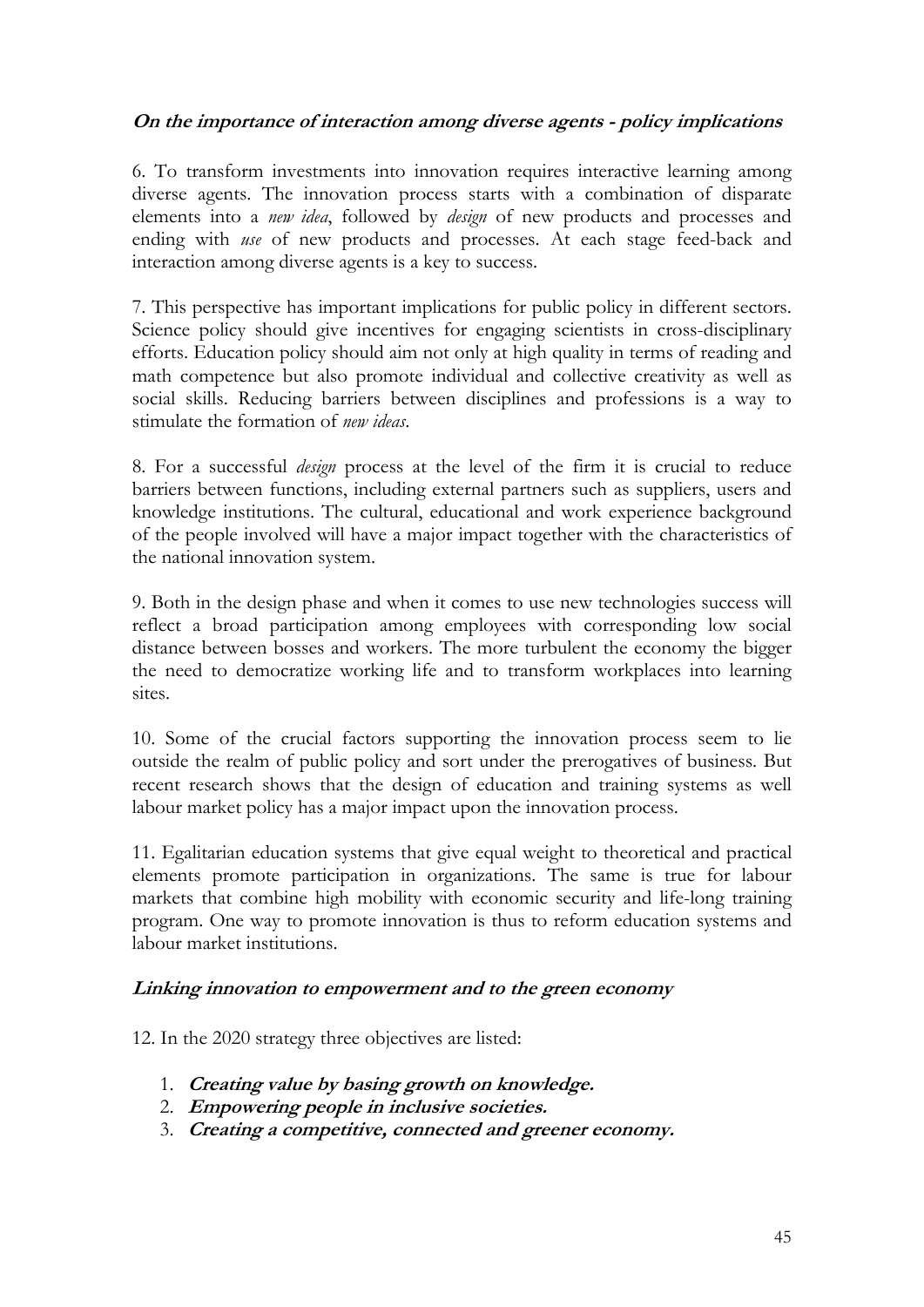On the basis of our understanding of the innovation process we see a great potential in combining the three objectives. Empowering people is a key element in promoting value creation on the basis of knowledge. There is also a great potential in linking innovation to the green economy.

13. Historically important technological breakthroughs came about with major government intervention. This is true for the Industrial Revolution, for the construction of Railways and for the ICT-revolution. A coordinated effort to promote a green economy is necessary to avoid global warming. History indicates that it may also be seen as a way to establish a new growth path.

14. It is important that such an effort recognizes the need to take into account all dimensions of the innovation process. Investment in research needs to be linked to markets and to actual use. Proposals for R&D-efforts now with application at some moment in the distant future are misleading. Without feedback from experiences from use little progress will be made.

### **Multi-level innovation policy**

15. Innovation policy may be implemented at different levels. The formation of links between actors such as private firms and universities may be stimulated at the local level, cities may make efforts to attract creative firms and creative people.

16. In most European countries education systems and labour market institutions remain national and here national governments have a major responsibility for upgrading skills, stimulate creativity and prepare people for the learning economy.

17. Europe has a role in promoting innovation policy in this broad sense. Imposing illusory 'best-practices' on member states may, given the systemic features of the knowledge based economies, be less efficient than organizing 'learning by comparing'.

18. In some areas of science, technology and industry there are scale economies exploited more efficiently at the European level. But the tendency to apply 'airbusperspective' to all fields of science, technology and industry is problematic since it undermines sound competition.

19. In some areas even Europe is too small to go alone. This is true for 'megascience' projects related to the oceans, major diseases and for developing, diffusing and using technologies that may reduce global warming.

20. Finally Europe should engage in non-technical innovation together with the rest of the world. Increasingly sophisticated technologies are of little use without a new system of global governance that can tackle problems of global warming, financial instability, global inequality and terrorism.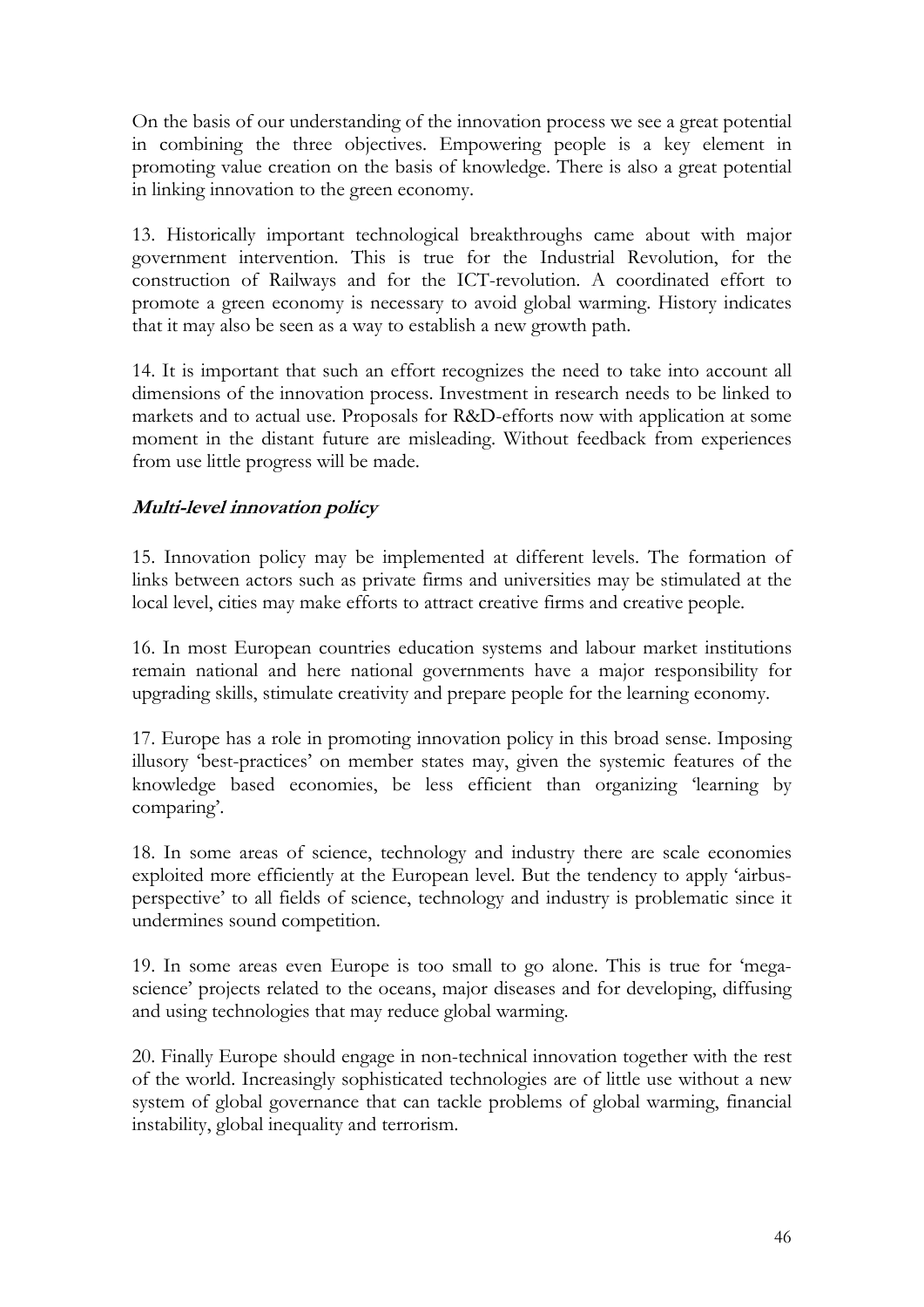#### **Luc SOETE**

Chairman of the Expert Group on "The Role of Community Research Policy in the Knowledge-Based Economy".

Director, Maastricht Economic and Social Research and Training Centre on Innovation and Technology (UNU-MERIT).

#### **November 2009**

# **European research policy at a crossroad**

The global financial crisis represents a window of opportunity for more radical reflections on the relationship between Community and national research policies. As questions start to become raised about the long term financial sustainability of knowledge investments in Europe following the impact of the financial crisis on private R&D funding and rapidly growing public deficits in most Members States (MS), the time seems ripe for a reassessment of the balance between private and public funding of research and the role of national versus European policy in research.

With respect to the financial sustainability of Europe's drive towards a knowledgebased economy, the Lisbon strategy and the ensuing so-called Barcelona targets setting 3% of GDP – divided unequally between a 2% private and 1% public target – as 2010 EU R&D investment target, have undoubtedly contributed to much stronger support in MS for R&D activities and for fostering innovation in firms. However, most policy measures in MS have been taken without much consideration for their overall European impact. At the start of 2010, one can only conclude that the overall result at EU level has been disappointing. Private R&D investment as percentage of GDP has remained flat since 2000 just below 1% of GDP; the gap with the US has remained more or less the same and a new gap has emerged with China. The policy focus on private R&D has, in many ways, been misconceived. It has moved the policy attention away from the lack of priority given to public funding support for research in many MS and to a national obsession with increasing incentives to private R&D. The latter has led to intra-European competition in private R&D tax schemes with ultimately no overall positive EU effect but rather intra-European tensions with respect to R&D location as a result of widening differences in firms' R&D personnel costs. Ultimately, the aggregate business R&D deficit in Europe should be viewed as a private investment decision outcome: a reflection of Europe's attractiveness to private research investment. From this perspective, Europe's apparent limited attractiveness over the last decade reflects not only the existence of other global opportunities for private R&D investment; it also reflects a poor capacity to support the growth of significant new businesses. Compared to other regions in the world, the remaining fragmentation of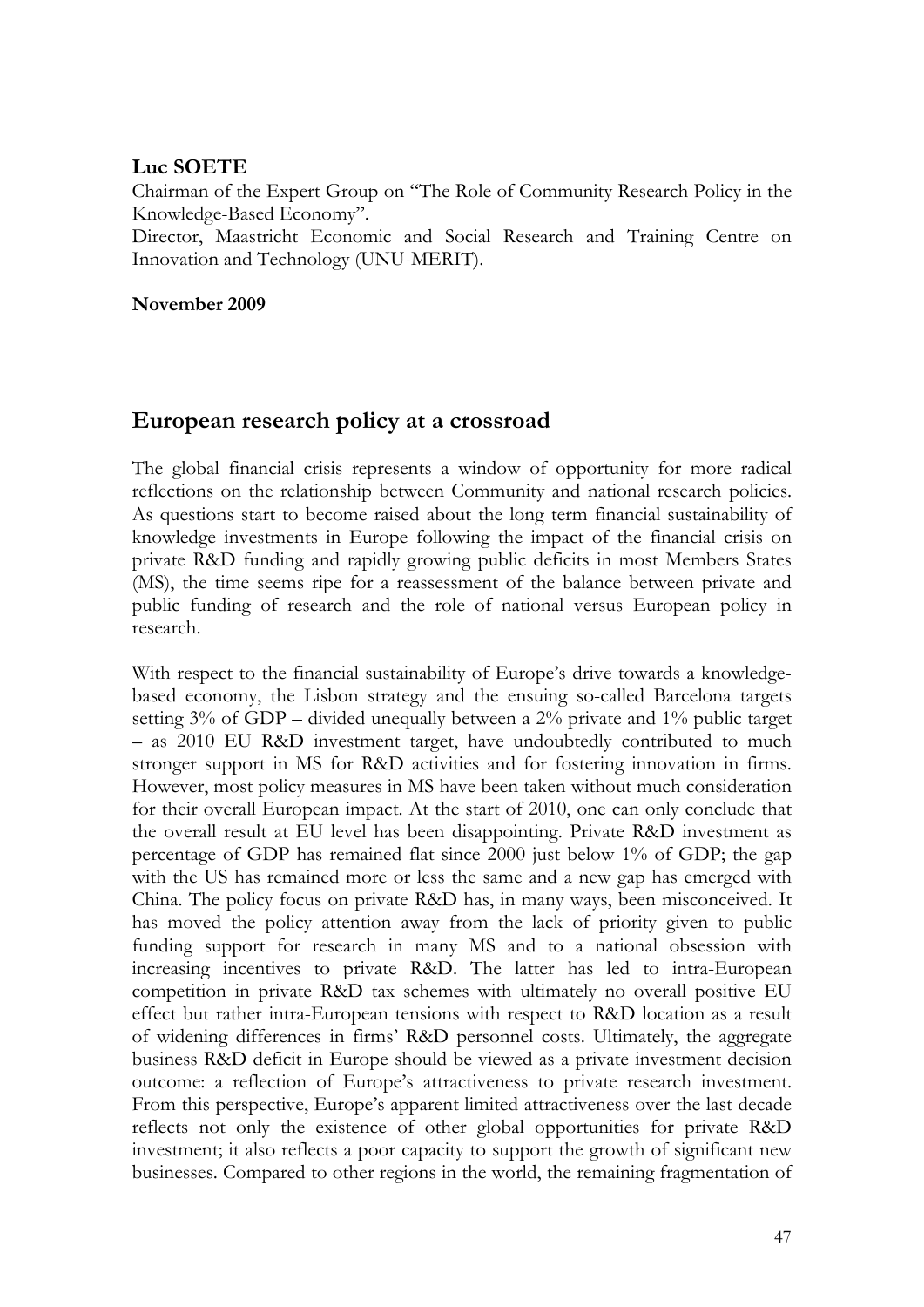European national markets e.g. in high-tech services, is likely to have increased the uncertainty of the expected rate of return to R&D investments in Europe, representing a structural impediment to an increase in Europe of private investment into R&D.

At the same time and given the likely future environment of severe fiscal austerity in many MS, there is today a need for a more explicit commitment of European governments to knowledge investment. Hence the proposal for a new 3% knowledge investment target: to be achieved by the EU in 2020 and consisting of the old 1% Barcelona public R&D funding target and a 2% higher education target2. It has a number of clear policy advantages over the Barcelona 3% target. First of all, it focuses directly on what governments and policy makers are directly responsible for: whether in terms of funding or setting funding rules such as in the case of tuition fees with respect to higher education. It is a target in other words for which governments and policy makers in MS can be held responsible and accountable for. Second, none of the European MS is near, or likely to come near, this target in the years to come, as illustrated in the attached Figure. In political terms the target offers in other words credibility. All MS are being challenged to either find own public resources to increase such knowledge investments, alternatively to call upon private resources to invest in individual's future human capital. By leaving the latter to the individual choices of MS, the target provides also sufficiently political freedom to MS to decide how they intend to try to achieve the target by 2020.

Turning now to the implications of the crisis for the intervention logic of Community versus national research policy and for the balance in Community research policy between competition versus cooperation in allocating resources, it seems appropriate to also push here reflections in a more radical direction. Given the fragmented responses to the financial crisis, by and large dominated by MS' own interests, how can Community research policy play an effective catalyst role with respect to MSs national research policies? How can new instruments such as the ERC and the EIT, introduced as new Community research policy tools well before the crisis, take on a more structuring role over the years to come, providing the EU with direct instruments to restructure the fragmented European research landscape towards a truly European Research Area (ERA)? It is clear that as fiscal pressures mount in each MS, the effectiveness of many national (and regional) research funding agencies operating within the sometimes relatively narrow geographical boundaries of their domestic national, sometimes regional research area, is likely to become increasingly scrutinized. From this perspective, the future, post-crisis MS landscape of fiscal austerity offers actually opportunities for a truly European based "*common"* research policy: a new era for the ERA.

-

<sup>2</sup> In the latter case based on public or private contributions.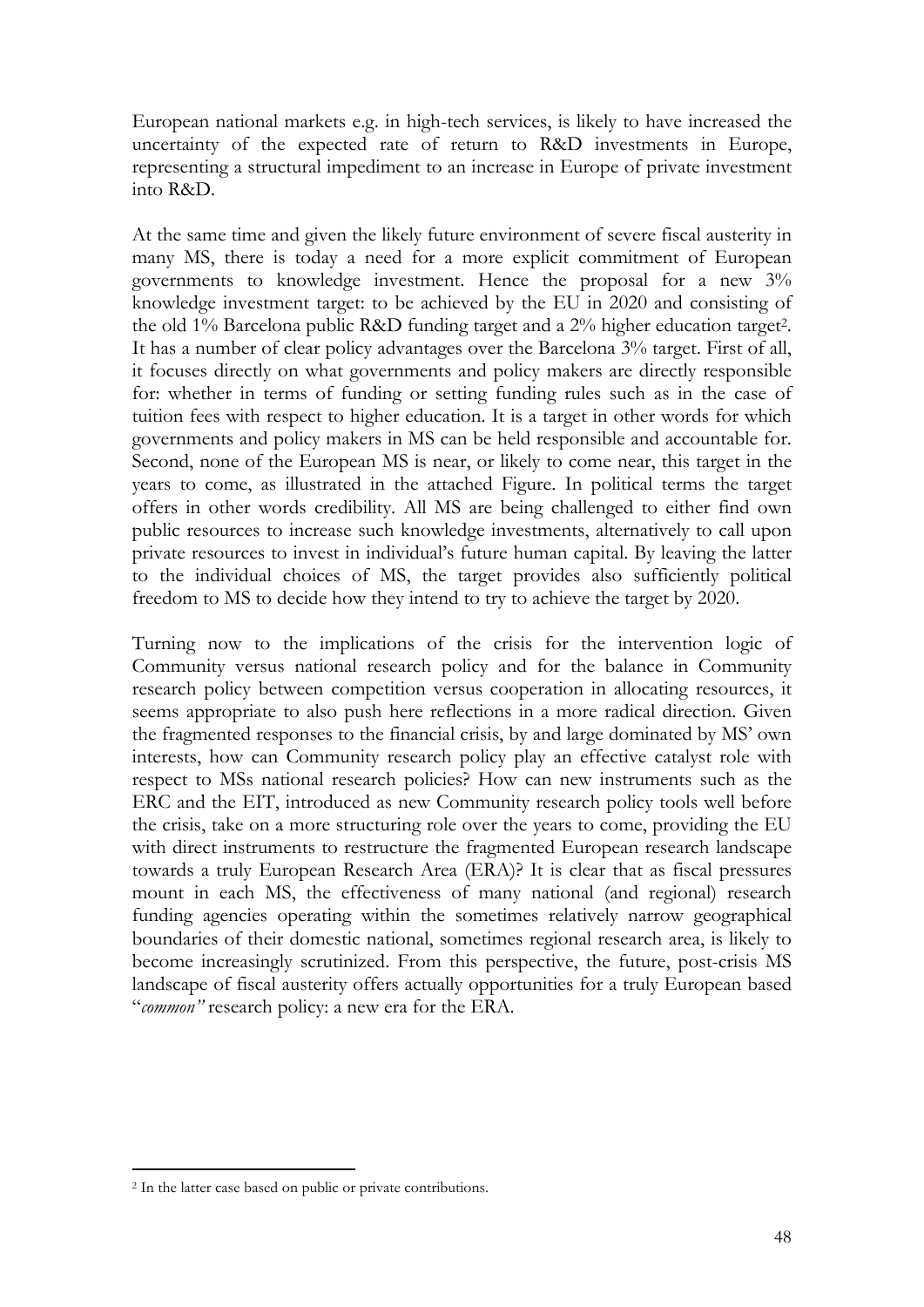

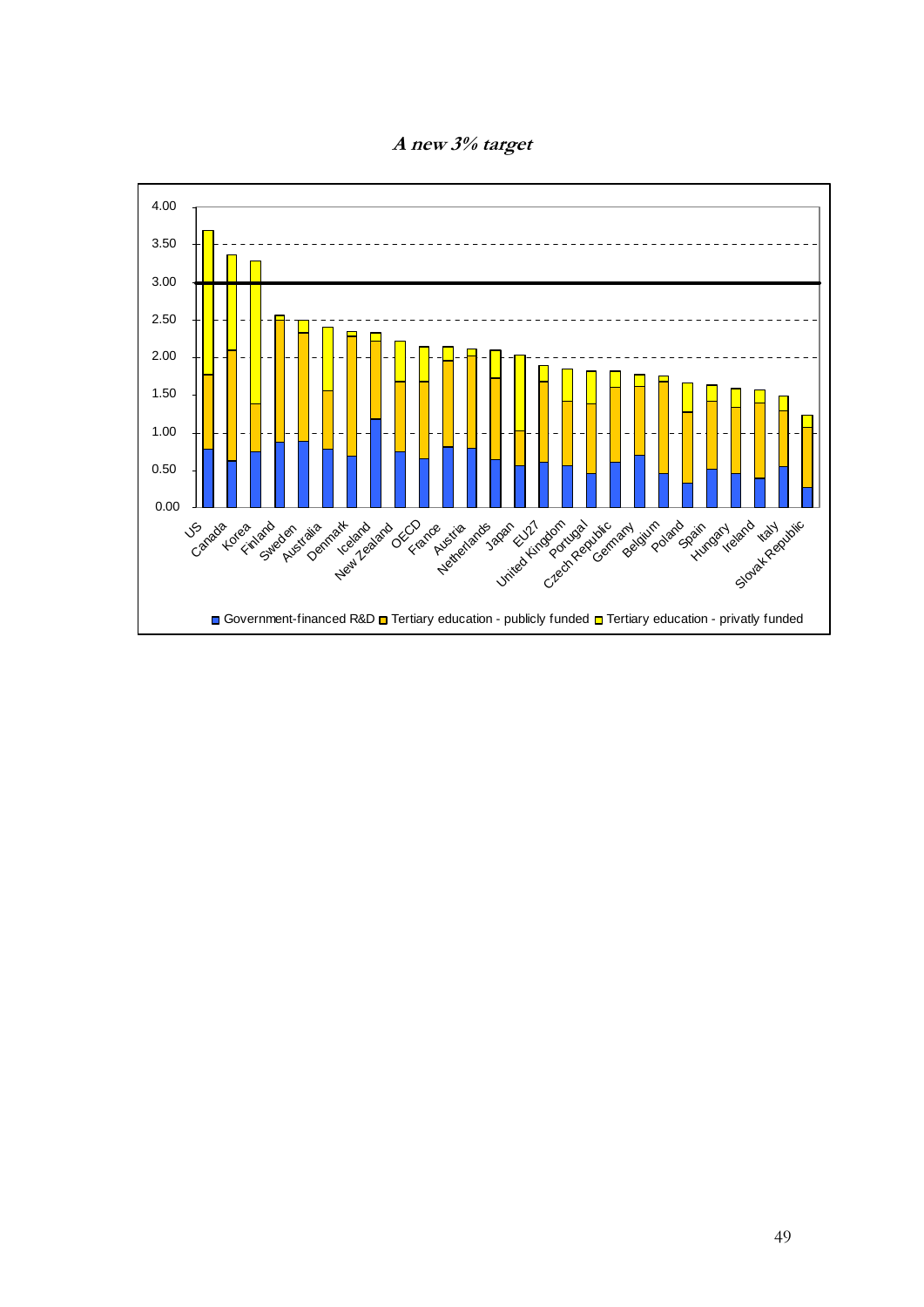# **Ádám TÖRÖK**

Professor of Economics, University of Pannonia, Veszprém. Director, Network Research Group on Regional Innovation and Development Studies, Hungarian Academy of Sciences.

**January 2010** 

# **International competition in Higher Education and the role of this sector in the EU's post-2010 (post-Lisbon) strategy**

#### **1. Competition and comparisons**

Globalisation has given to the world of Higher Education (HE) a truly international character, and more cost-conscious policies of HE have transformed this sector into one where competitiveness has become a key strategic issue. The measurement of competition in HE originated in the United States, namely in the field of business education (MBA programs). Ranking lists of HE institutions were produced from the mid-seventies on mainly in national frameworks. That means U.S. institutions were compared only with each other while British, German, French and other national ranking lists of HE institutions also included their domestic universities or business schools only.

The picture started taking an international character in the mid-nineties when first business school rankings (e.g. Financial Times, Business Week), later university rankings (Shanghai Jiao Tong University, The Times Supplement on HE) were produced based on a worldwide approach.

The ranking methodologies utilized to produce the latter lists still raise a few questions. Such questionable issues include but are not limited to the following ones:

1. Knowledge creation taking the form either of R&D or teaching/training is not given equal treatment; some lists consider only publications;

2. The role of reputation related indicators (e.g. Nobel prizes won by persons affiliated to a given institution decades ago) tends to be exaggerated;

3. Some lists are to a great extent survey-based which reflects real institutional quality less than highly developed networks and good PR work;

4. Post-education careers (alumni careers) are only rarely considered – but if they are, they tend to be considered mainly in the case of business schools.

In spite of these and other methodological problems, the picture of worldwide competition demonstrated by basically all international ranking lists of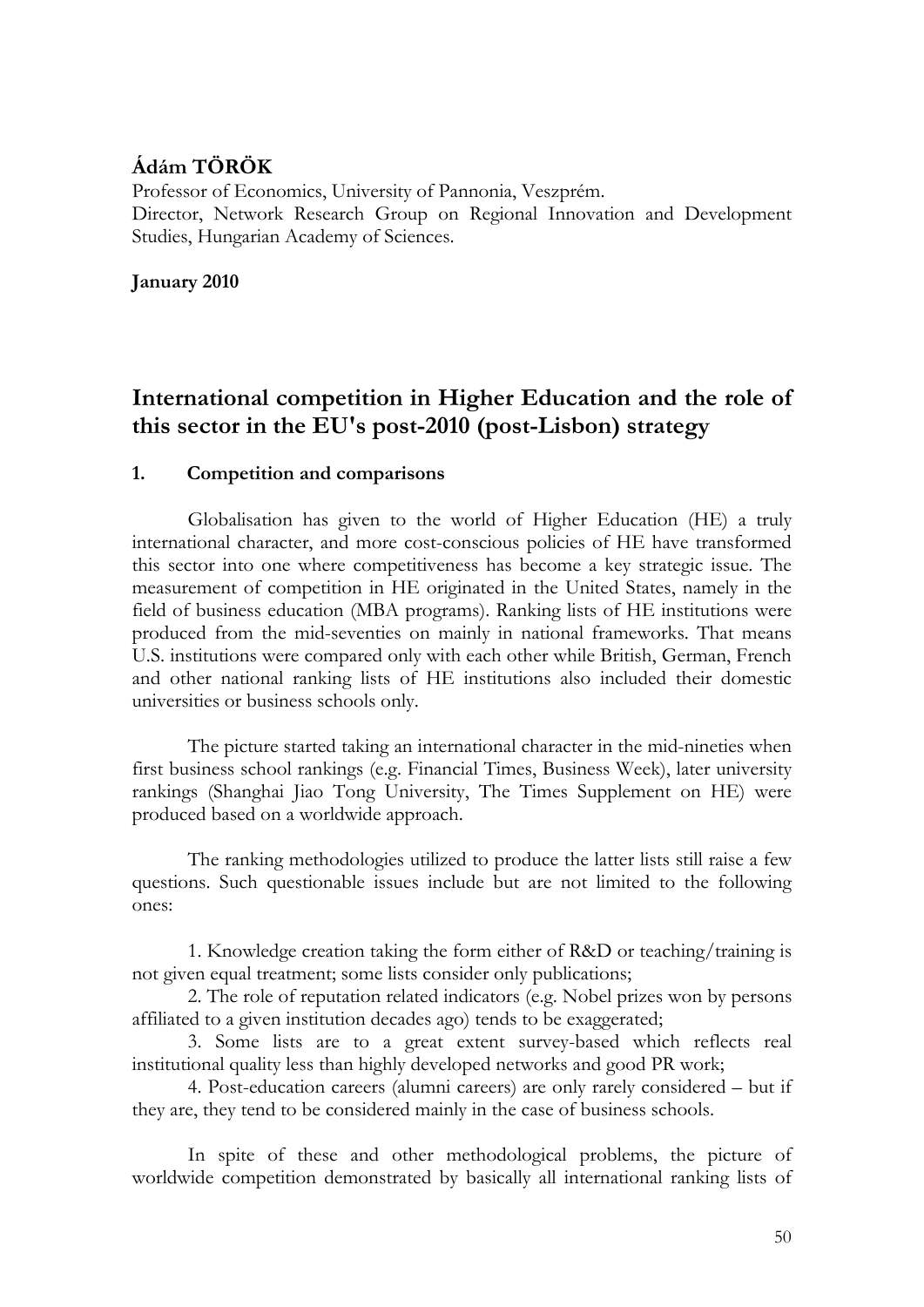HE institutions should stimulate strategic thinking in Europe in this field as well. The top players are almost exclusively American universities with only 2 British universities and 1-1 Japanese or Swiss school in the pack of leaders. American dominance is also evident in the midfields of the lists (approximately the first 100). The leading universities of some European countries with quite considerable tradition and strength in HE (e.g. Italy, Spain, Belgium, Austria, Russia, Poland or Hungary) are not even in the midfield of several ranking lists.

It is quite typical that "follower" (that is high quality but by far not "Ivy League" level) universities in the U.S.1 **fare better than universities considered representative of old European culture**<sup>2</sup> . **This makes it imperative to consider not only the future and competitiveness of R&D in Europe, but also the perspectives of European HE as a strategic issue crucial for productive post-Lisbon thinking.** 

#### **2. Strategic options**

This kind of strategic thinking should take at least two directions:

1. A critical assessment of the technologies currently used for preparing international ranking lists of HE institutions is urgently needed. Such an assessment should not have a too much technical character. It should go into conceptual details of how international competition and competitiveness in HE should be understood. On the other hand, the measurement of knowledge creation by R&D and also by education/training should be given priority attention in the sense of the "knowledge triangle" (the content of which needs further precision). Such measurement techniques should incorporate both input and output factors. Regarding output, the contribution of HE to competitiveness on the macroeconomic level should be given as much consideration as the role of R&D (and R&D spending) in promoting economic competitiveness has been given in recent publications.

2. Country cases, with special emphasis on the U.S. case of course, should also be given in-depth attention. The financial strength of leading U.S. universities is beyond doubt.

 Harvard, Johns Hopkins or MIT (first of all the American universities with sizeable medical schools) spend close to 1 billion USD on R&D per year which is in the range of the GERD of EU member countries such as Greece, Portugal, the Republic of Ireland, Hungary, Romania or Slovakia. Besides the fund-raising capacity of these American universities however, their prominent role and high prestige within society should also be given serious attention. An important factor of their good fund-raising performance is the strength and the extensive character of their alumni networks. This is rather a social than an economic phenomenon

-

 $2^2$  A string of German, French or Italian universities could be listed here.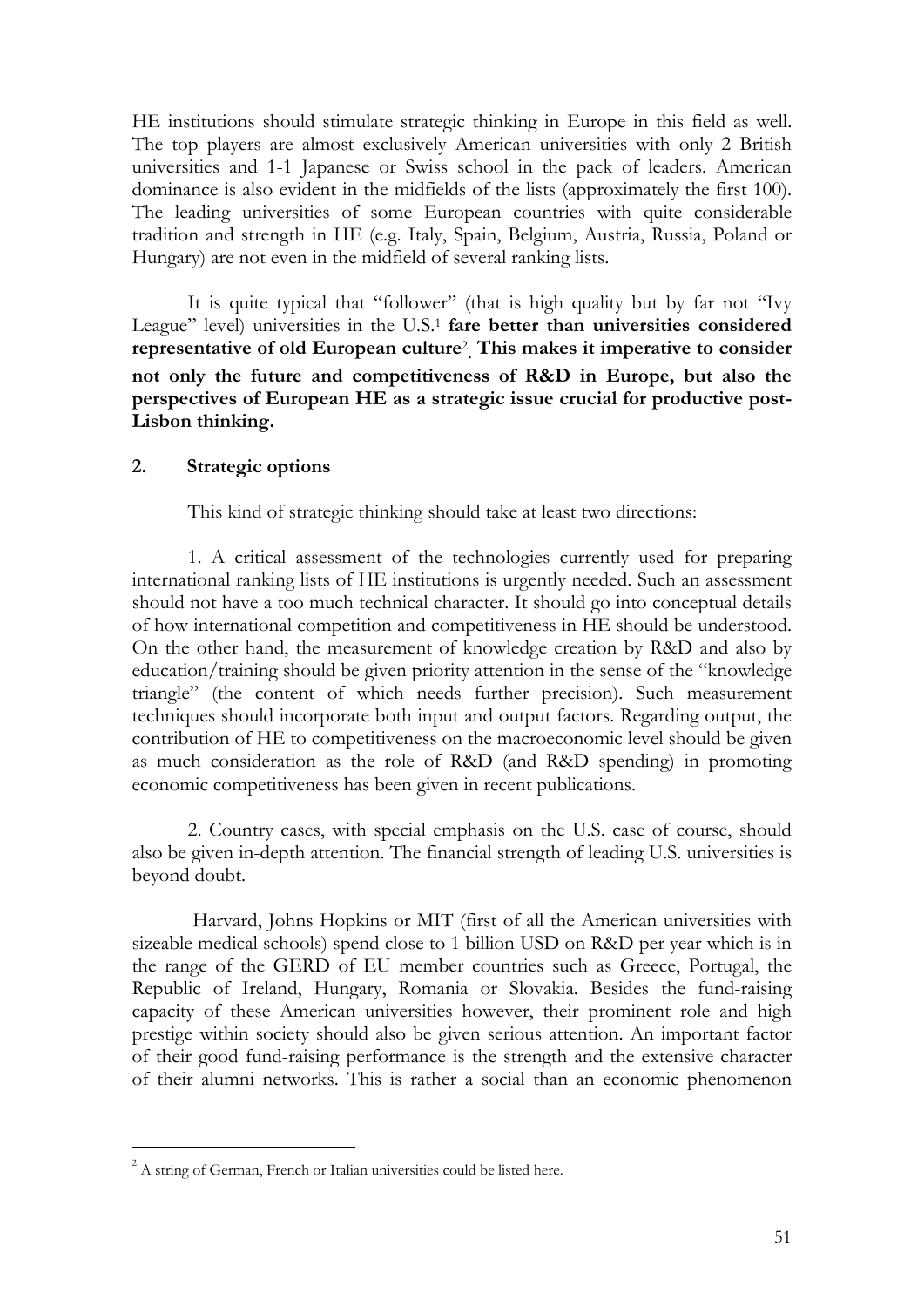which makes it necessary to assess the soft factors of competitiveness also in this field.

Beyond financial issues, performance assessment in U.S. HE is also an issue to be considered when thinking in terms of the future of the university world in Europe. Despite a quite ambitious strategy of creating a single European market also in HE (see the Bologna process), performance assessment in HE is still far from being unified in Europe. National funding systems of HE make it that accreditation is also national (except for some internationally networked business schools) which is a considerable factor of segmentation of the European "market" of HE.

A last important point to be addressed is related to the quality of HE output in Europe. There is a seemingly never ending debate on the real value of diplomas on the labour market with two extreme views. One of these is the "demand-pull" approach focusing on the transfer of practical (easy-to-learn-and-use) knowledge and skills to students at HE institutions. This approach seems to neglect to some extent the role of universities in producing human capital also for R&D, HE and top-level government and business work, not only for routine-based professions (with one word the training of professional elites which could not be left to PhD programs only). This approach may have obtained some intellectual support from the experiences of realising of the Bologna process in its current form. Some critics of the process namely say that the widespread practice-oriented training of theoretically not sufficiently prepared students will lead to the mass production of "receptionists" with some language, communication and computer skills but nothing else to speak of in the scientific sense.

The other viewpoint is rooted in the old European continental tradition which attached a great value to the production of intellectuals with strong analytical firepower in basically any field of science (the "supply-push" approach). This way of thinking is based on the conviction that the productions of high-quality intellectual capital will quasi automatically create its market in industry  $-$  as it used to be the case in Germany and Austria-Hungary at the beginning of the last century<sup>3</sup>. This may be a very useful approach in strictly social terms, while its economic/financial feasibility is very strongly challenged by current and probably increasing fiscal tensions in most countries of the EU.

In my opinion, Europe's (or its standard-setting countries') policy approach to HE has been shifting (and is increasingly biased) towards the first kind of approach in recent years. While a movement in the opposite direction may be desirable to some limited extent, the strategic approach to the future of HE in Europe should be based on trying to strike a sound balance between the two ways of HE policy thinking.

-

<sup>&</sup>lt;sup>3</sup> See references to this in "The Vertigo Years" by Philip Blom (Weidenfeld & Nicholson, 2009).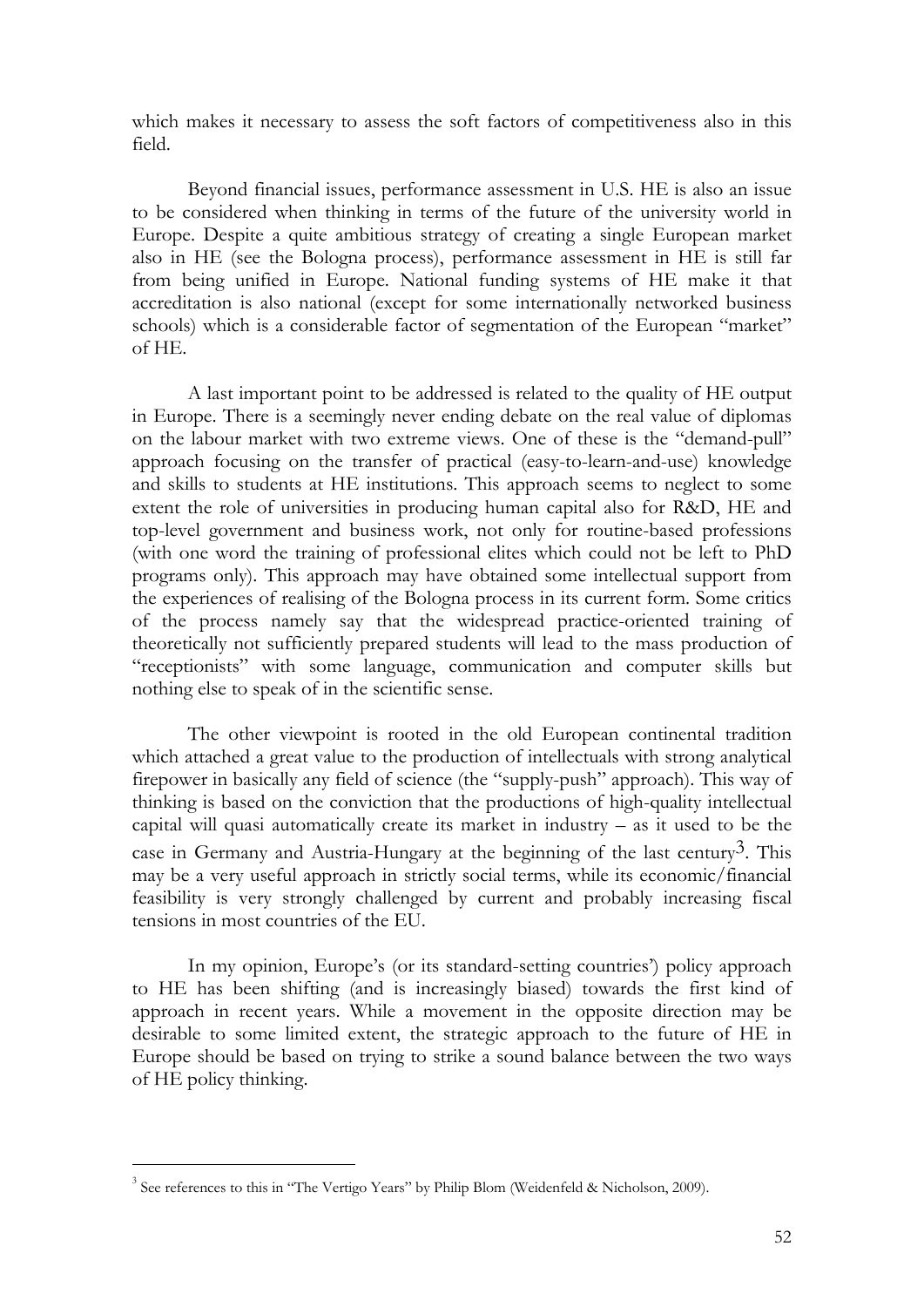#### **Benjamin CORIAT**

Professor of Economics, University Paris 13, (CEPN-CNRS).

# **EU 2020: Which IPR regime to face the challenges of a green and knowledge based economy?**

#### **Foreword**

Since their very beginnings the establishing of IPR and patent systems have been controversial issues. Designed to overcome some specific and important market failures (the "public good" character of information and knowledge) and to incentivise the production of knowledge, IPR systems since they consist in granting (temporary) monopolies may seriously hinder the good functioning of market-based economies. From the beginning, the debate on IPR systems was how to balance the benefits of increasing the stock of knowledge (through incentives to innovate) with the social costs paid by the society due to the granting of legal monopolies.

#### **1. Learning from to the past**

After a "golden age" during when patent systems seemed to have been reasonably balanced, the last decades were marked by dramatic changes.

What happened is no less than a general change in *IPR regimes* and systems, marked by an unprecedented strengthening of *all types* of IPR, a considerable *extension of patentable subject matters* and the *strengthening of the rights granted to the owners*. The list of changes can be presented as follows:

- Generalization of the right to patent the research results funded by public funds and to sell them through exclusive license to private for profit entities (Bayh-Dole Act);
- Dramatic extension of the domains of patentability: to living entities, software and mathematical algorithms, data bases;
- Relaxation of patentability criteria;
- Extension to 70 years of the Copyright protection;
- Internationalisation of patent laws through the signing of the TRIPS imposing "minimum standards" at world level;
- Strengthening of *enforcement* laws and measures (often under the name of fight against "piracy" and "counterfeits" products);
- Moreover some institutional complementarities were established between IPR regimes and financial regulations opening new rooms for the commoditization of knowledge and creating markets for R-D intensive firms (venture capital, Nasdaq).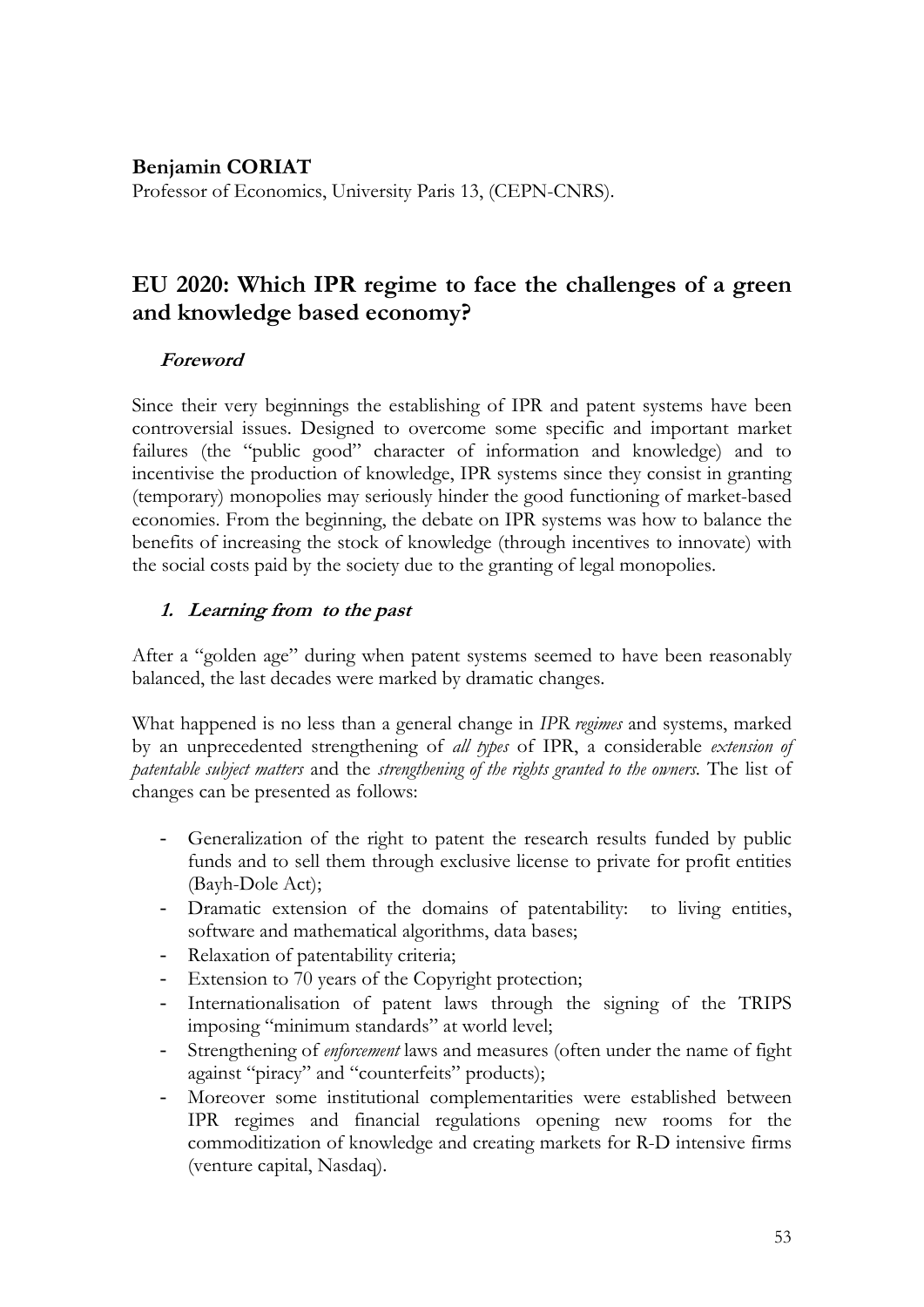This has resulted in an unprecedented surge of patents. But since the quality of the patents granted has sharply decreased, the costs of litigations rose dramatically.

It has to be noticed that in this process of changes: *Europe has always been a follower.* All the institutional or judicial innovations were first introduced by the US authorities, and then incorporated into the EU corps of laws and doctrines; often after a long resistance emanating from diverse institutions of the civil society or even from key political bodies, beginning by the European Parliament (patenting of living entities or mathematical algorithms).

# **2. The present situation and the challenges to be faced**

Wither the benefits of such a change continues to be a matter of discussions, a series of negative effects could hardly be contested. Among them:

- tensions in the field of creation and diffusion of knowledge (the debate on the "scientific commons" and the "tragedy of the anticommons"); critiques around the dilution of the rules of "open science";
- multiplication of cases of "patent abuses" and related lawsuits (Microsoft, Motorola, the pharmaceutical industry,…to morrow Google…);
- serious North/South tensions: to day as regards the impacts of the TRIPS on access to medicines and care, to morrow as regards green and clean technologies (see below);
- contradiction between copyright laws and internet communities and practices.

Important reports, emanating from the highest scientific authorities (in the US for example from the National Academy of Sciences, in the UK from the Royal Commission on IPR) are now calling for revisions and more or less profound amendments to the present patent and IPR regime.

At the same time a large variety of actors operating in the fields of innovation and/or production of knowledge have opened new avenues, finding ways to escape from the rules of "exclusivity" (and monopolies) which is at the basis of the present patent and IPR systems. This is the case of the open source (FLOSS) movement in the software industry, a movement that now begins to spread into the life sciences and biotechnologies industries. It is noteworthy that even some very large firms (such as Sun or IBM) do not hesitate to use the opportunities opened by the FLOSS products. Moreover many different types of "intellectual commons" are experimenting new protocols to share access to knowledge and invent new ways to promote "commons based" production and innovation3 . At the same time the claims to restore the values and practices of "open science" and to promote an enlarged public domain are growing.

 $\overline{a}$  $3$  On this key issue see the remarkable contributions of the last Nobel price winner in Economics: E. Oström.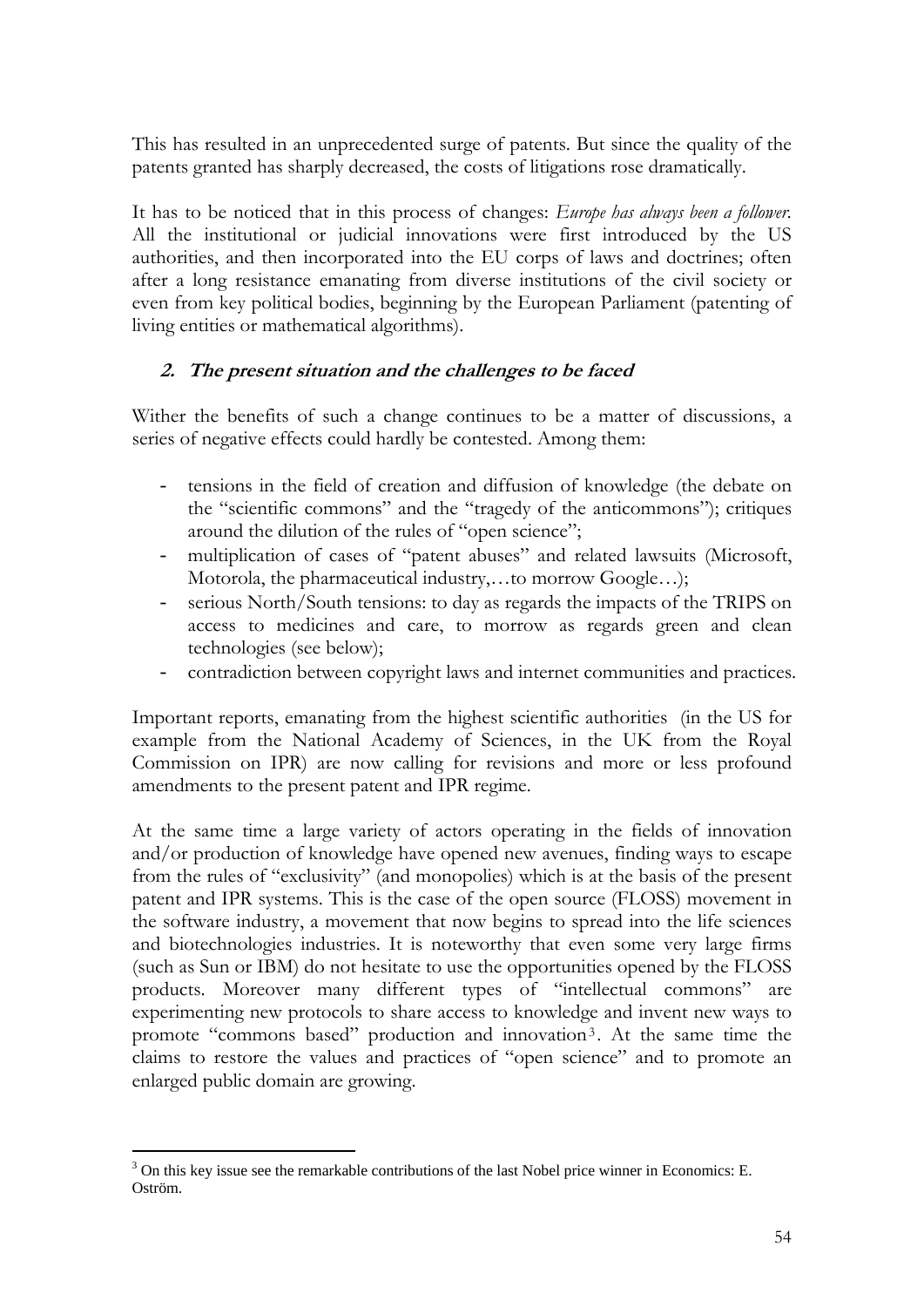#### **3. Perspectives**

In the near future, major problems are pointing in the horizon. Just to mention few of them:

- How to cope with the new global pandemics? The lessons drawn from the fight against SRAS, H1N1, H5N1, and above all HIV/AIDS have clearly demonstrated that the present patent regime is just unsustainable;
- How to cope with the challenges posed by climate change and the need to pass to green technologies? A series of major tensions are already opened between DC's and Developed countries, the access to knowledge as regards these technologies being a central issue;
- Last but not least, the tensions between the copyright laws and internet technologies are far from having found their solutions, a situation which maintains under serious threats a series of key industries and activities.

No satisfactory solution can be found to the problems above mentioned if one doesn't admit that major shifts should be assumed in the design of our IP systems. The implicit vision behind the changes of the last decades is that the continuous strengthening of IPRs is a wishable perspective not only because the granting of IPRs are viewed as incentives to innovate, but also because *IPR systems* considered as such *are the pillars on which knowledge markets are built and come to existence*. The implicit idea that organized the initiatives in favour of the endless strengthening of IP rights and systems is that the buying and selling of licenses (based on granted patents) and more generally the commoditization of knowledge is the *cornerstone for the building of opulent societies.*

What this vision doesn't see or dramatically underestimate is *that the types of markets created by the IPR system are very fragmented, highly imperfect and subject to systematic strategic behaviours from the patent owners*. Moreover one should recognize *that the commoditization of knowledge is just one of the ways – and probably not the most appropriate one – to stimulate the creation and diffusion of knowledge and innovation.* 

The above mentioned initiatives organized around the principles of free and/or shared access to knowledge, more generally around "commons based" production and innovation networks, often deployed to overcome the restrictions and limitations put by the present IPR regime, clearly demonstrate at the same time, the *need* and the *feasibility* of new ways to achieve the tasks of knowledge creation and diffusion.

What is now on the Agenda is:

putting an end to the race towards more and more exclusive rights, and exploring the opportunities opened by alternative uses of the existing property rights to promote shared and common based innovation communities;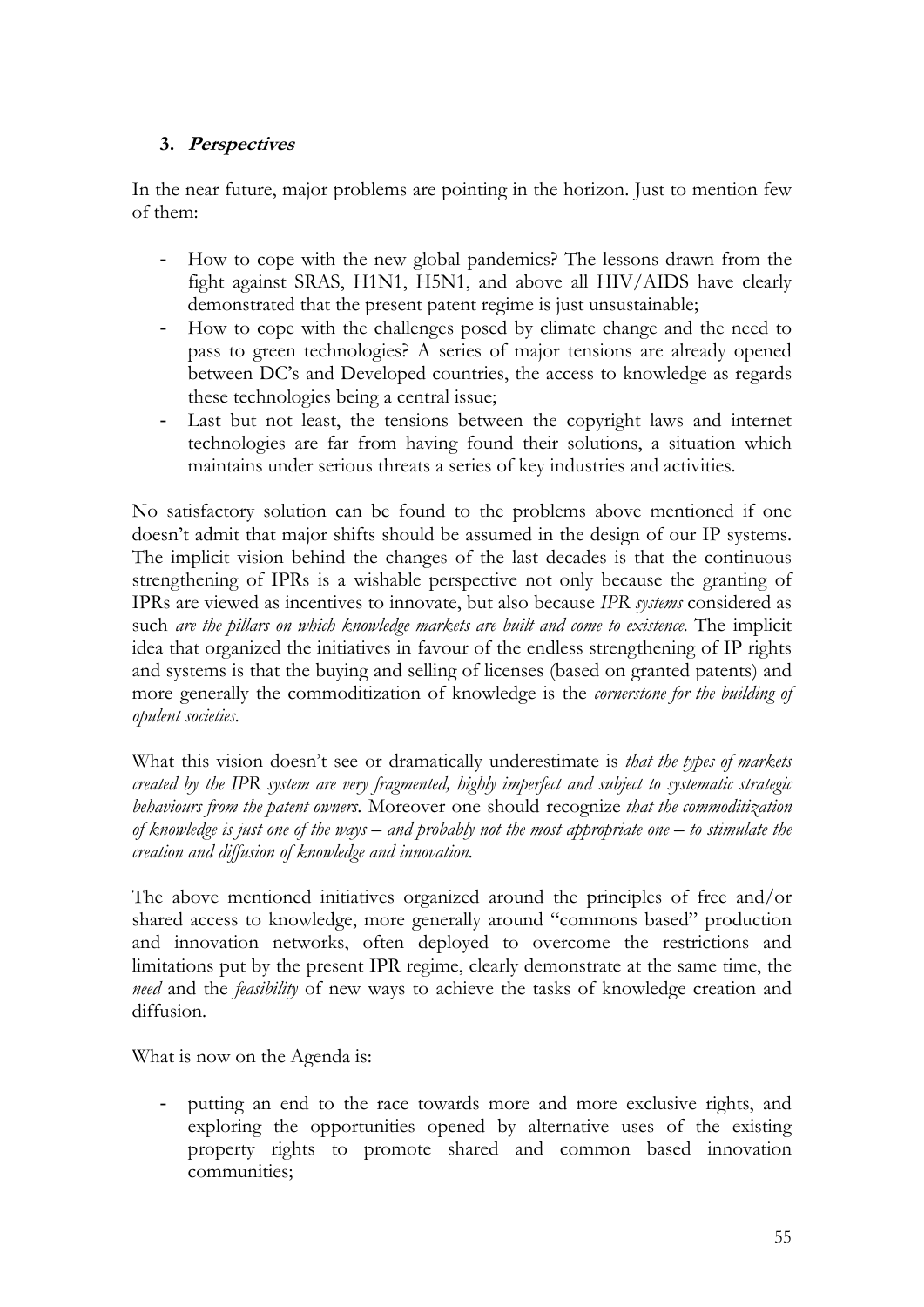- re-establishing right lines of departure between patentable and non patentable subject matters (especially in the two key fields of biotech and information technologies);
- redefining patentability criteria to re-establish trust and confidence to the patent systems and lower the costs of litigations;
- strengthening and protecting the public domain and the rules of "open science";
- promoting networks and communities of innovators, joining public and private entities, small and big firms, scientists and developers;
- exploring the opportunities incorporated in the TRIPS agreements to find ways to promote, on a win/win basis, cooperation with developing countries, especially in the fields of access to knowledge and transfer of technologies.

In doing so, the EU will, at the same time design the appropriate tools to face the challenges at stake and build on its fundamental cultural and philosophical values.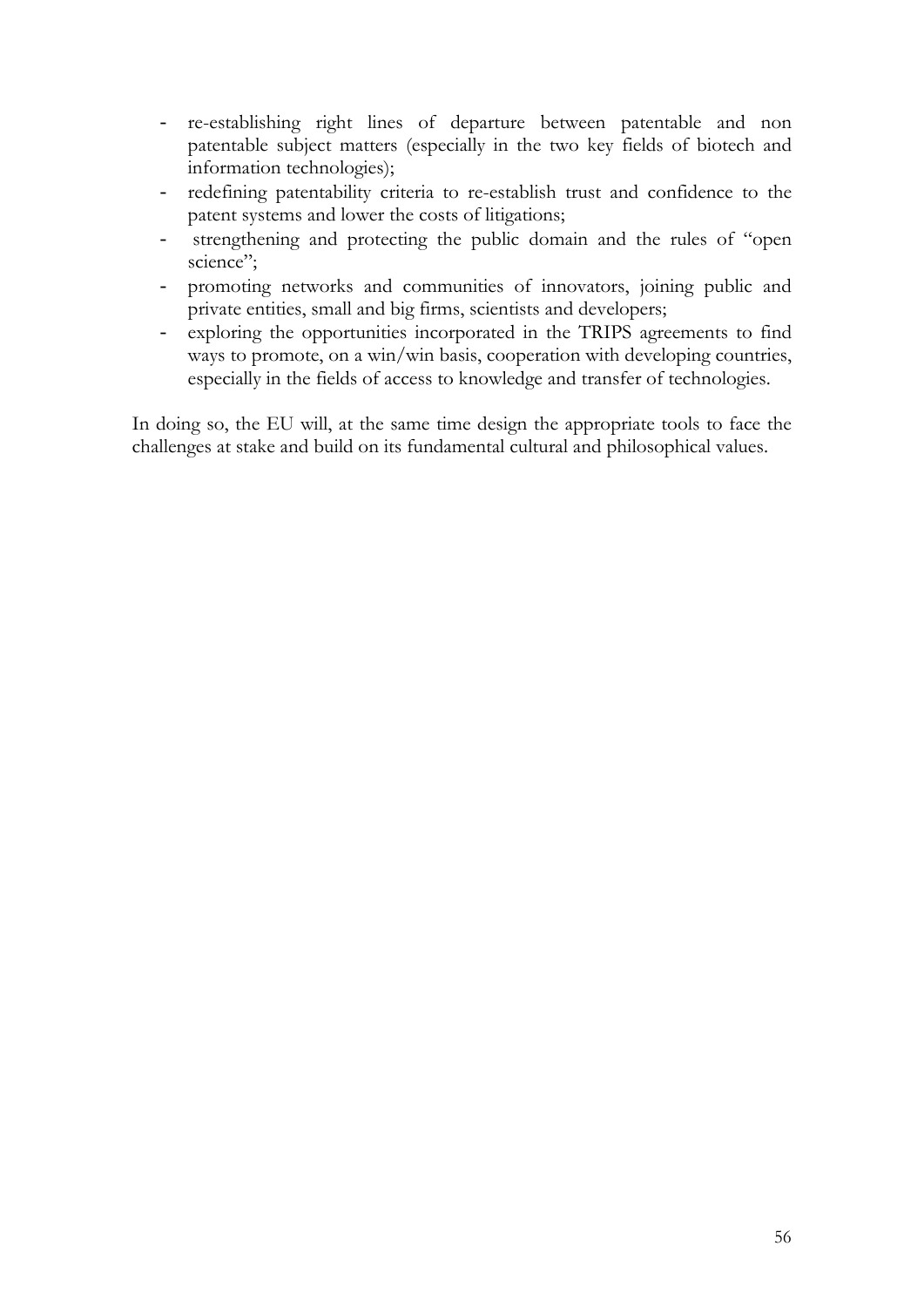#### **Wolfang DRECHSLER**

Professor and Chair of Governance, Tallinn University of Technology, Estonia. Co-Director of the Technology Governance Graduate Programme.

#### **January 2010**

# **Web 2.0 and the digital economy**

While the EU2020 strategy certainly mentions ICT, digital development and digital commerce in a prominent way, underlining its importance for the EU and its competitiveness – just as the new Commission includes a designated Commissioner for that area – the strategy does not sufficiently focus on Web 2.0 ('Ambient Intelligence') and its implications. The interactive world is more than a tool or platform, but rather the technology that is currently changing the lives of Europeans more radically than anything else, including information, interaction and indeed identity (Facebook, Twitter, Google, Skype, Wikipedia, YouTube), well beyond the Internet alone, although hardly any area of human life can be called 'beyond' anymore. While this is often not fully appreciated by "digital immigrants", it has direct bearings on every level of human interaction, but with a particular focus, in the context of the EU2020 strategy, on knowledge and learning on the one side and business and commerce on the other – but also on social aspects such as inclusion and equality, as well as on public administration and governance, *q.v.* In several aspects, Europe is greatly lagging behind the United States and it only has one locally developed and maintained platform of any significance that unites the interactive and commercial world, namely Skype, and there is neither enough ICT innovation nor enough innovation based on ICT. The EU2020 strategy, while otherwise focusing on the both normatively and empirically most important aspects of global and European development, has to boldly, explicitly and substantively address this challenge, well beyond references to the European Digital Agenda, a common digital economy and some possibilities in various fields of education and life-long learning. In order to avoid the air of the Web 1.0 world, it must focus on the citizens / users who are both being transformed and transform the current political, economic and social world, who are driven and drivers at the same time, and it must provide well-working and competitive, safe and secure yet non-limiting structures and institutions for the inevitable establishment of the global network society in Europe. To be part of this process and in many instances and ways to lead it as well is the task of the EU if it wants to accomplish its goals during the next decades, and it needs to be a central issue of the EU2020 agenda.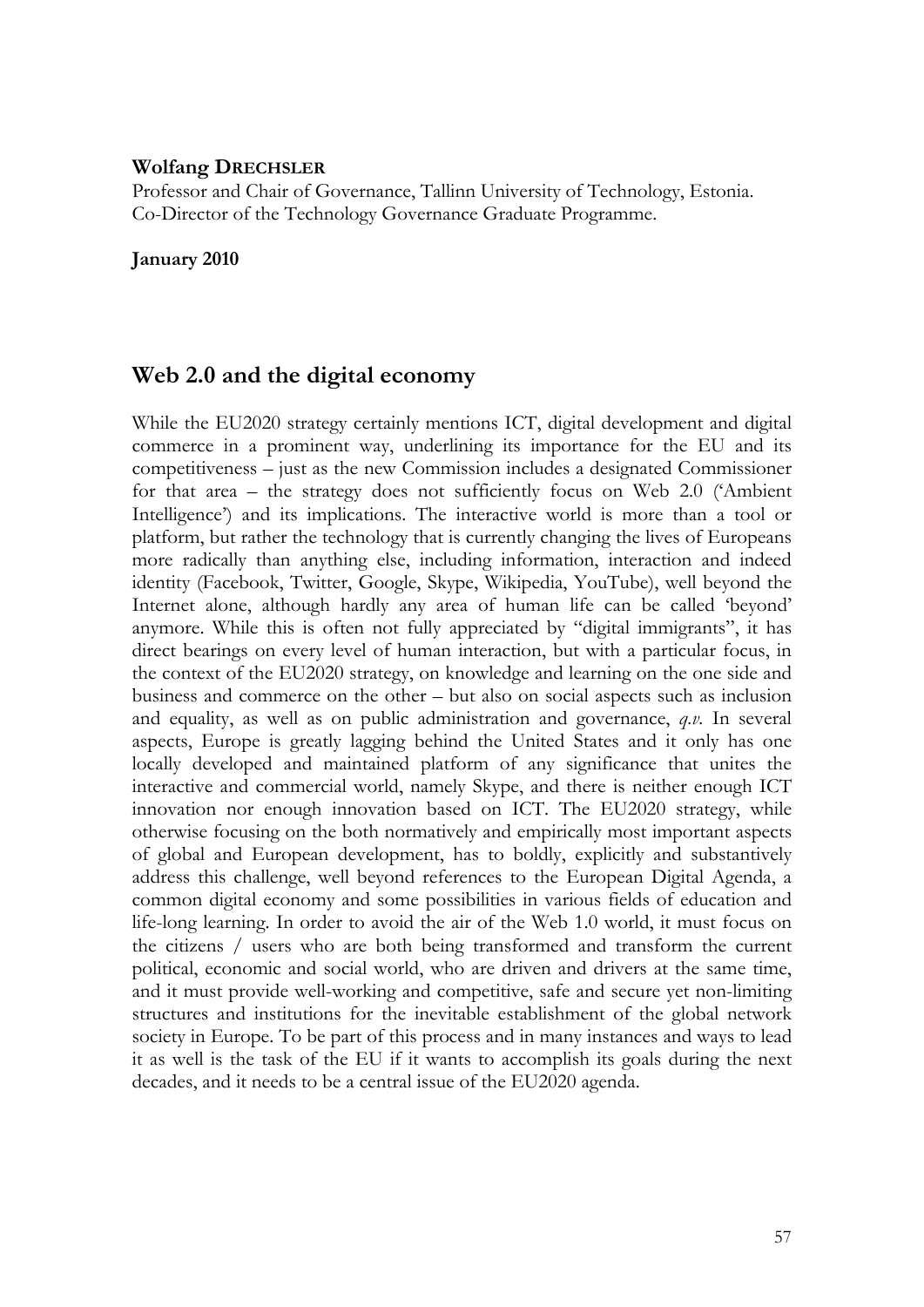# **Public administration – once again the missing dimension**

Although the EU2020 strategy has public policy and public-policy making as its central focus, once again the public administration (PA) and management perspective is completely missing, excepting a few negative *en passant* statements regarding "administrative burden" (4), "administrative simplification" (5), making "government services easier and more efficient to deliver" (6), and one explicit statement referring to "enhancing the efficiency of public administration" (11). Overall, the strategy is formulated throughout in a passive voice; while it suggests a comprehensive development strategy to be implemented via coordinated governance, it makes no reference to who it is that should actually coordinate and carry out the strategy. To an overwhelming extent, this will have to be done via PA, and as the Lisbon Strategy has shown, policy success depends on PA performance and hence PA quality. It has to be recognized that a high-quality, high-competence, high-capacity PA, entailing the civil service and the entire field of policy, is absolutely vital for reaching the goals of the EU2020 strategy and for implementing the strategy itself.

This is even more strongly the case during the current crisis and the exit from it, which – due to its increased role, coordinating and otherwise, of the public sector – will require a particularly well-working PA, both on the side of the European Union and of the Member States on all levels of governance. Arguably, during the next half decade or two, the focus has therefore to be on PA effectiveness first – efficiency should not be forgotten, but it can not be the primary goal.

Generic complaints about PA inefficiencies, while frequently justified and certainly worth dealing with because of the centrality and the massive scope of the public sector, should not obscure the fact that European PA generally is one of the great competitive advantages of Europe on the level of effectiveness, transparency, competence and commitment. Especially at a point in time when the problems of earlier, simplistically managerialist reforms ("New Public Management") which have actually decreased PA capacity have been recognized and a new, specifically European pattern of high-quality administration is emerging (the "Neo-Weberian State"), reference only to reducing, curtailing and limiting the public administration, which represents the generic attitude of PA reform in the pre-crash paradigm with its overall scepticism of the state and its functions, is sending precisely the wrong message.

We therefore suggest that the EU2020 strategy includes an explicit paragraph referring to the high quality of PA in Europe which, while still in need of efficiencyenhancing reforms in many places and on many levels, is a strong asset of the EU and which needs to be developed towards even higher capacity, competence and effectiveness in order to deal with the challenges facing the EU, now and during the years to come, as such PA is a *conditio sine qua non* for the success of the strategy and for Europe as a whole.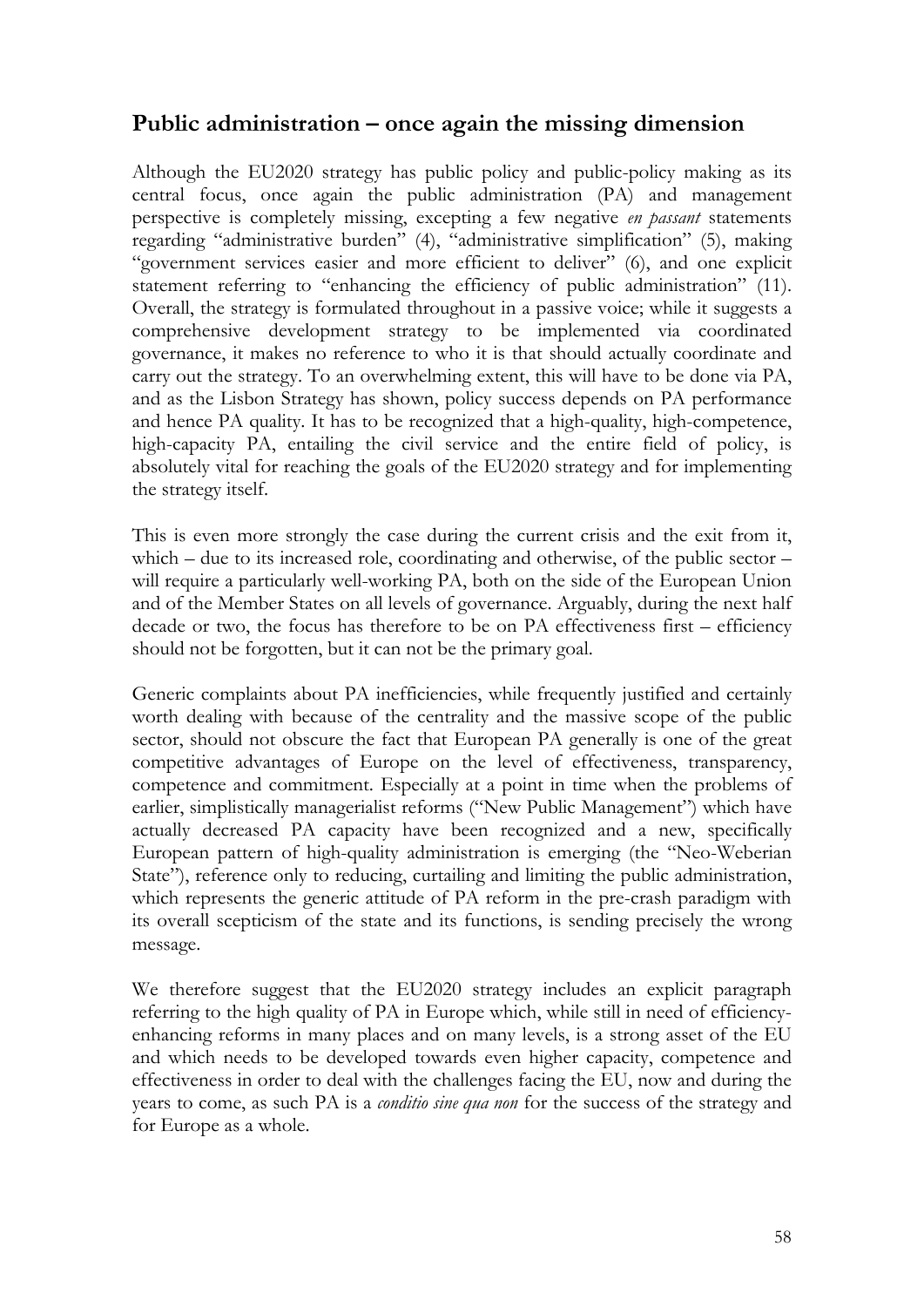### **Iain BEGG**

Professorial Research Fellow, European Institute, London School of Economics and Political Science.

**January 2010** 

# **Employment and social dimensions in the post-Lisbon Strategy**

Employment policy co-ordination has been in place since the launch of the Luxembourg process in 1997 and has achieved considerable successes both in reshaping policy thinking and in pushing governments to implement policy reforms. In so doing, it has undoubtedly contributed to substantial transformations in the EU labour market and to the steady development of flexicurity as an underlying framework. Nevertheless, the European Employment Strategy, as a key component of EU 2020, now faces one of its greatest challenges. It has to ensure a convincing and coherent EU level response to the severe recession from which the EU is struggling to emerge, while also maintaining the momentum of economic reforms and anticipating emerging influences on the EU economy.

Although the knowledge-intensive economy and social cohesion aims of Lisbon I, and the growth and jobs of focus Lisbon II remain essential goals for the EU, a range of other goals have become more prominent. The Commission communication of the 24th of November puts forward three possible themes for EU and it is likely that, even if they are modified in subsequent stages of decisionmaking, they will feature prominently in what is eventually adopted. The second of these themes - *empowering people in inclusive societies* - is most directly relevant to the employment and social dimensions, yet plainly needs to be elaborated and refined. But it is almost axiomatic now that the EU 2020 strategy will have to encompass responses to climate change.

The crisis undoubtedly demands a fresh look at the underpinnings for policy, but may also fundamentally change what is expected from EU level co-ordination. For the EU, and in particular for the Member States facing the greatest post-crisis problems of adjustment, there will be difficult tensions to reconcile. These include possible widening of inequalities and a resurgence of long-term unemployment and detachment from the labour market. But there are also economic, social and political pressures to raise job quality, to foster labour market mobility, to develop a consistent approach to the whole life-cycle of education, active life and retirement, and to enhance human capital.

The longer-term drivers of change are well-known, but despite their familiarity have arguably not hitherto featured sufficiently in the policy strategy; they include: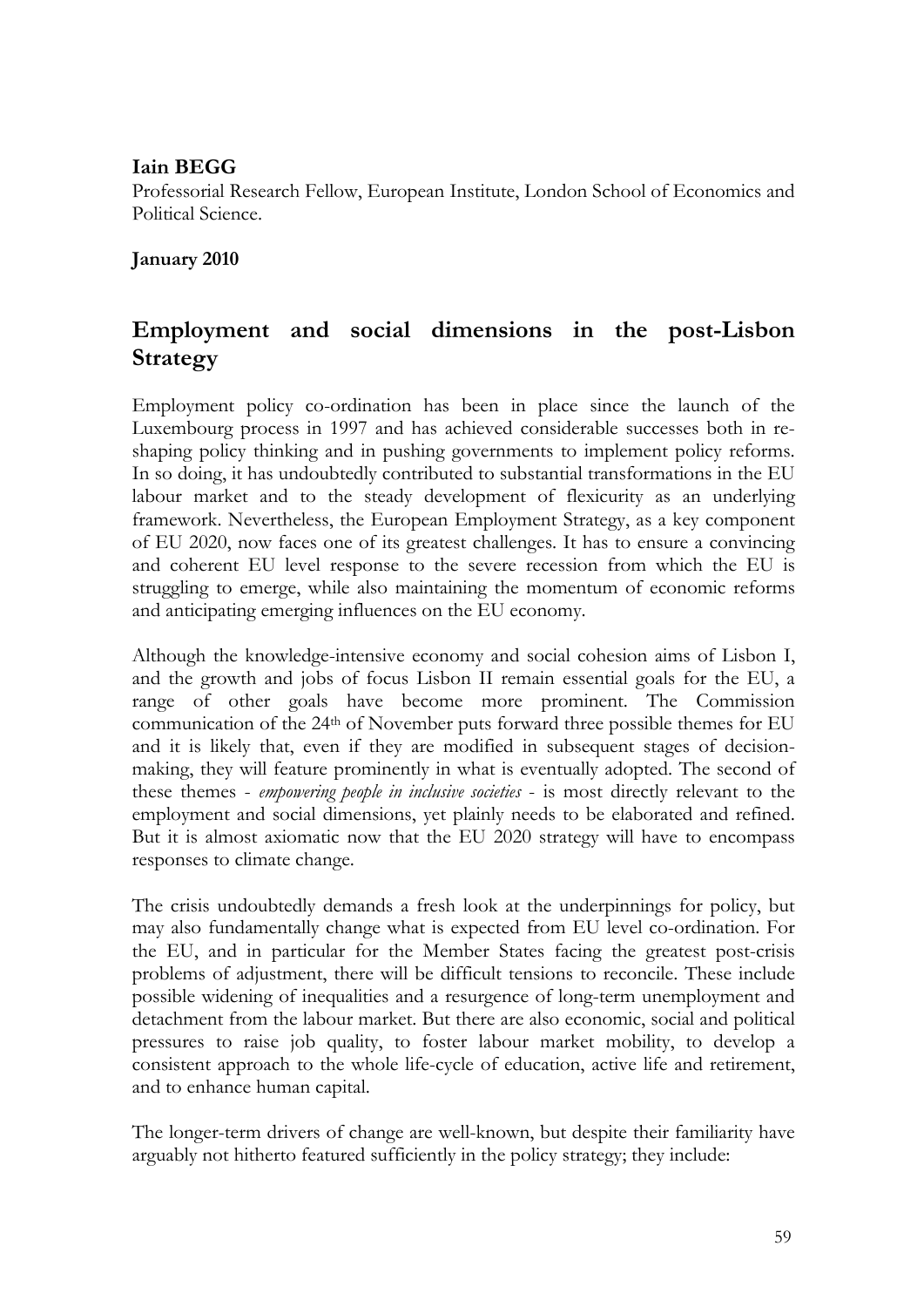- Demographic change that will alter patterns of demand for services and for the occupations they require.
- Sectoral developments including the further tertiarisation of the economy. The knowledge economy is also part of the sectoral change.
- Intensified international competition as a result of globalisation.
- Societal change, notably the continuing rise in female employment, demands for work-life balance and so on.
- Climate change as a threat.

Precisely because these drivers are long-term, their effects are not easily seen in obvious turning-points. Yet their impact is cumulative and calls for fresh ideas and interpretations of the evolving labour market. In particular, timely action will be needed to increase labour supply and to raise the skill level of the workforce. The EU cannot hope to sustain its competitiveness by lowering labour standards or curbing social protection. Nor can EU countries realistically hope to undercut emerging countries with much lower wage levels by resorting to wage cuts.

Looking forward, there are still strong reasons for having common EU level employment guidelines, but new emphases should be considered and the policy content should shift, notably to give greater weight to the supply and quality of labour. An important legacy of the last decade has been to push all Member States to support employability as a response to unemployment. While the short-term consequences of recession will still require policies to mitigate unemployment, longer-term considerations point to a more comprehensive underlying goal of increasing labour supply. Such a focus would imply paying greater attention to marginalised groups, but also to the management of immigrant labour supply.

In parallel, greater efforts will be needed to develop the supply of skills that reflect emerging labour demands, notably in the knowledge economy and to bolster 'green' jobs. The knowledge economy is often associated with competition in leading-edge, science-based industries, but a more general perspective is that is about 'brainpower' as a factor of production that confers a competitive edge, along with the application of technological advances (notably in ICT) across the whole gamut of activities and occupations. Absolute shortages in knowledge-related skills may have declined compared with a few years ago, but mis-match is a widespread phenomenon, so that policy needs to address the causes of it, including by revisiting the curricula of tertiary education. Moreover there are still sizeable qualitative and quantitative skill gaps for some of the activities central to the knowledge economy. The policy implication is that lifelong learning and post-education training have to become more orientated towards the skills demanded by the knowledge economy, and the rising importance of softer skills – communication, management etc. – should be stressed.

From the next decade onwards, the EU as a whole, and most Member States (albeit to varying degrees) will have to face up to a decline in the ratio of the working population to the elderly dependent population that will, if not dealt with, put severe strains on public finances and inter-generational 'contracts'. Some Member States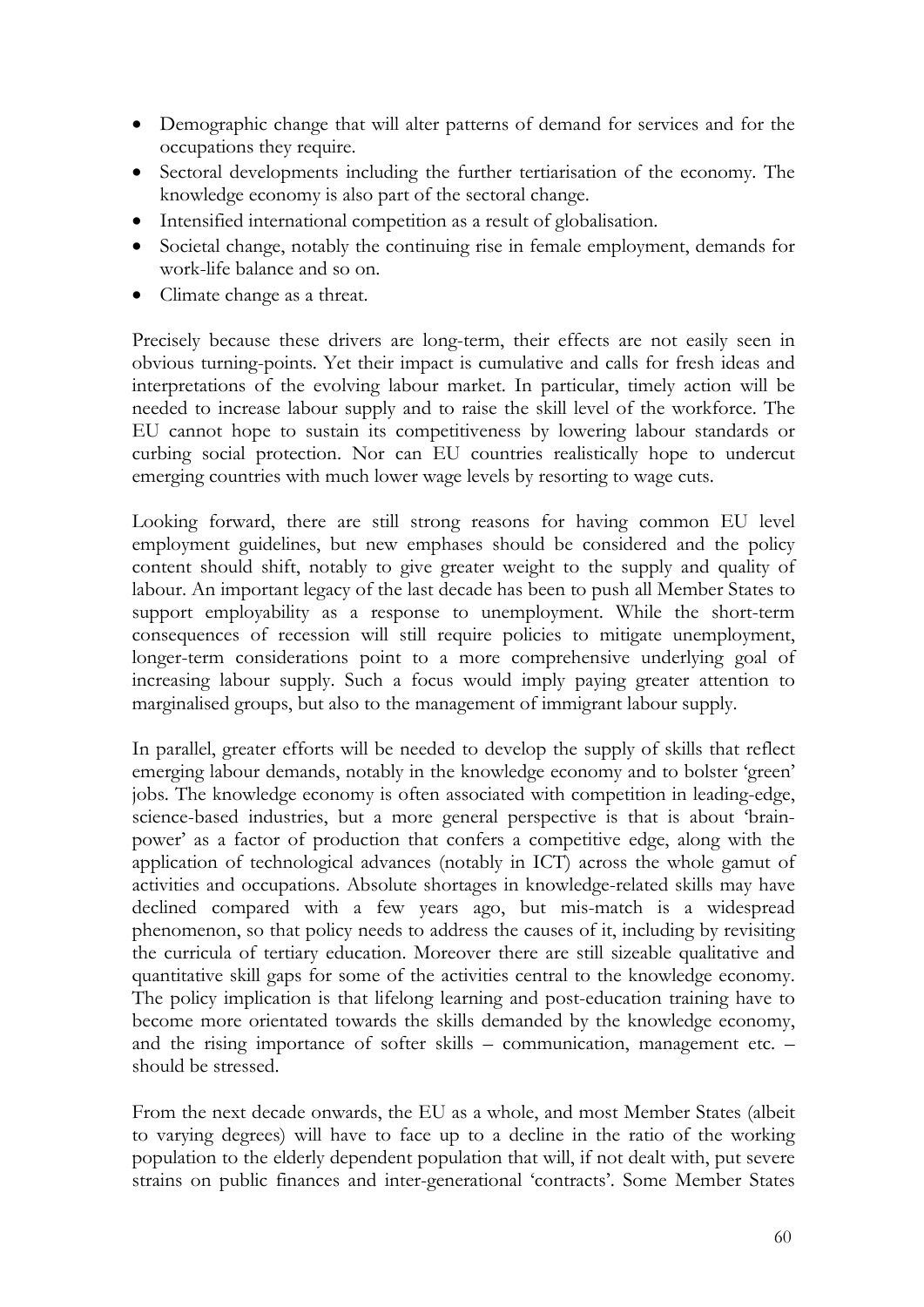will see their working population decline. While there is still scope to increase the participation rates of certain groups and, as a result, to boost the effective labour supply from the projected population, there is still likely to be a labour supply gap that can only be filled by immigration. Managing the existing stock and future flow of immigrants will, then, become a key policy issue. It is one that is, inevitably, complicated by the vexed social and security issues that go hand in hand with economic migration, especially when the likely sources of immigrants are from neighbouring regions such as North Africa or the near East (including Turkey) which are seen as predominantly Muslim.

There are two distinctive immigration flows to consider. The first is politically fairly straightforward: in some leading-edge occupations, the labour market is global and there is already a concern that the EU does not offer sufficient incentives to attract the 'best brains' who choose, instead, to favour the other side of the Atlantic. The attractiveness of the EU to key workers in the global economy is an issue that deserves attention, because many of the aims of the Lisbon strategy depend on the enabling influence of such workers. While aggregate measures of human capital based on crude counts of educational attainment tell part of the story, there is a further dimension to do with 'talent'.

Specifically some categories of workers enhance competitiveness and/or growth prospects by having a pivotal or catalytic role in economic activity. An implication is that their role and the barriers to deploying their specific human capital warrant attention. Competition for the best people and ensuring that they are deployed optimally will be increasingly more crucial to success than physical capital or other factors of production in a knowledge dominated economy. This concerns not just the skills and qualities of the current workforce, but the capacity of the EU to retain (avoiding brain *drain*) or attract (securing brain *gain*) the most talented individuals in the global labour market.

A more contentious migration challenge is in filling the jobs - often requiring only basic skills – that EU citizens are either reluctant to fill or for which the aggregate supply of labour is too limited. With an ageing population, care services will need many more employees, yet resistance to immigration of unskilled persons is substantial, and is often portrayed as being about competition for jobs when, in reality, it is more about social conditions or politics. The solution here is to look at the social and economic dimensions of immigration together, and to develop a common EU framework, although policy initiatives will manifestly have to take account of the many national sensitivities in this area.

A second broad orientation for future policy content is the different facets of labour demand.. Although already present in different ways in the existing employment guidelines, these are dispersed and explicit identification of labour demand as a core aim would help to focus attention on the obstacles to increasing labour demand, including the development of new jobs. It would also facilitate closer linkages to macroeconomic variables. Under this heading, areas for attention include wage costs, barriers to hiring disadvantaged segments of the labour force, the promotion of new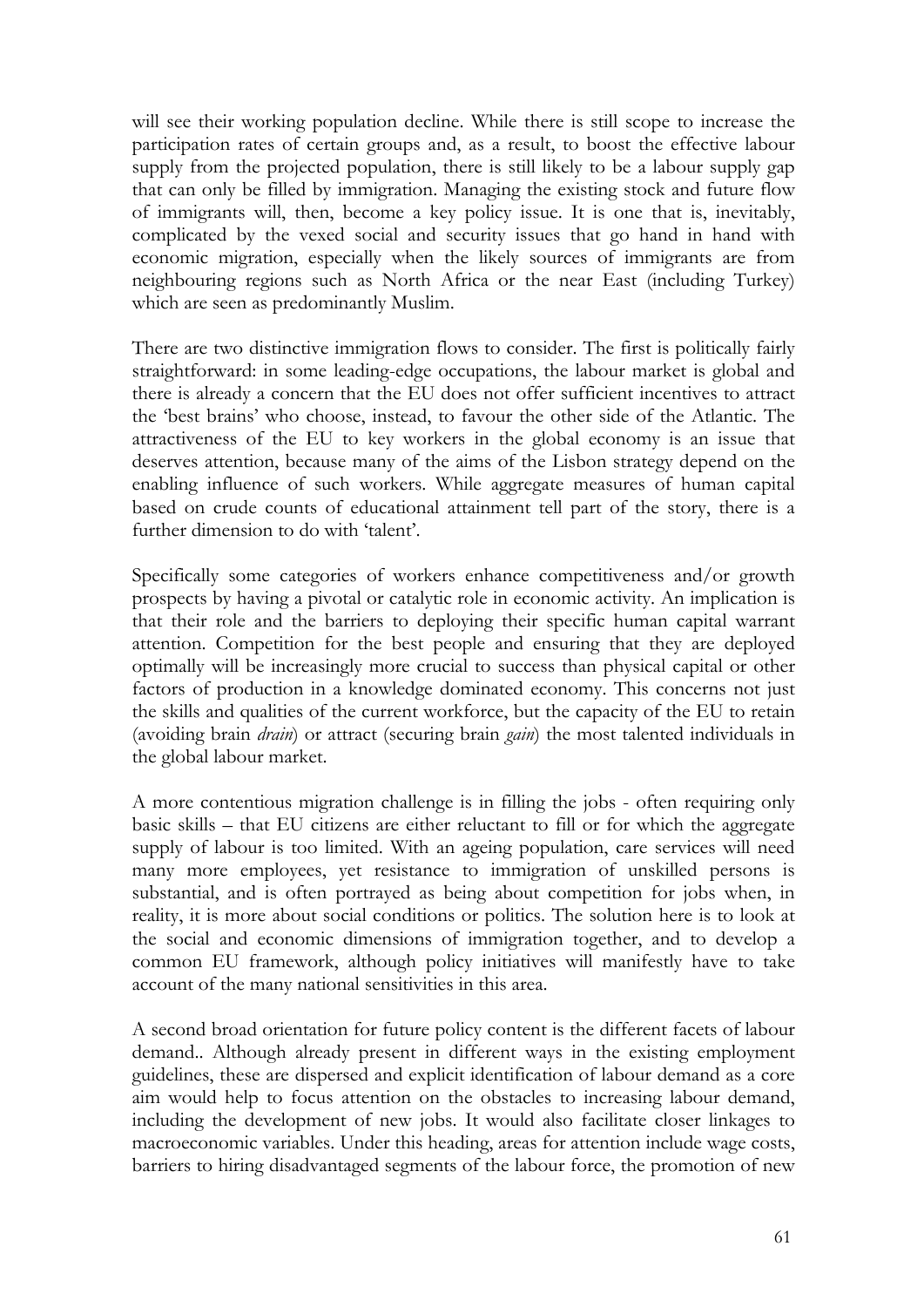sectors and of forms of work that are less familiar, including the scope for more selfemployment. The bulk of the jobs of today in every Member State are in services that are not, in practice, directly vulnerable to international competition. Many such jobs – the ballast for employment – are in relatively routine personal services. A notable consequence is that the median job may soon have to be thought of as one that is filled by a woman, not necessarily working full-time, in a service industry that may not be greatly exposed to international competition, instead of the male fulltime worker in manufacturing. The dichotomy between typical and atypical jobs may not only be harder to maintain, but also increasingly unhelpful as a policy concept, with the implication that a new paradigm for understanding labour demand may be needed to reflect the changes.

Third, there is still a broad agenda in the EU for improving the functioning of labour markets and the public services that promote employment. Such institutional changes are best understood and advanced within a flexicurity framework, but need refinement. Careful examination of the different components of national systems, of the incentives they offer and the ways in which the inevitable trade-offs are managed. Plainly, systems that combine flexibility and security are needed across the EU, but they cannot be imposed from above and there are always sensitive national accommodations that have to be taken into account. It will also be important to avoid the trap of viewing flexibility as mainly about greater freedom in management for employers while security is for the workers. Instead, a modern social agenda should be sensitive to the needs for flexible working arrangements that are attuned to the needs of households.

Although there is some evidence that more heavily regulated labour markets are less successful at integrating marginal groups of potential workers, Employment Protection Legislation (EPL) offers a form of social risk management for workers and can increase the incentives for employers to invest in their workforces. EPL also affects flows into and out of unemployment, with more intensive protection associated with lower turnover. It is a moot point whether this inhibits better allocation of labour or provides a degree of security that could help to boost productivity, although one outcome is to make periods of unemployment longer. A clear message is that the details of EPL matter.

The inter-action between social goals in the labour market (gender equality, quality of jobs) and conventional employment policy certainly deserves more attention, not least because the mainstreaming of issues such as gender equality in the Growth and Jobs strategy since 2005 does not seem to have worked well enough. The social aspects of employment could also be broadened: for example, job quality has previously been seen as being predominantly about raising productivity, but could also be seen from the perspective of what workers want from a job. Wider social inclusion objectives also have to be better connected to the Lisbon strategy which could mean either consolidation of the currently separate EU strategy for Social Protection and Social Inclusion into a more comprehensive EU 2020 strategy or fresh thinking on how to ensure compatibility and cross-fertilisation between these strategies. Doing so calls for a review of the governance mechanisms.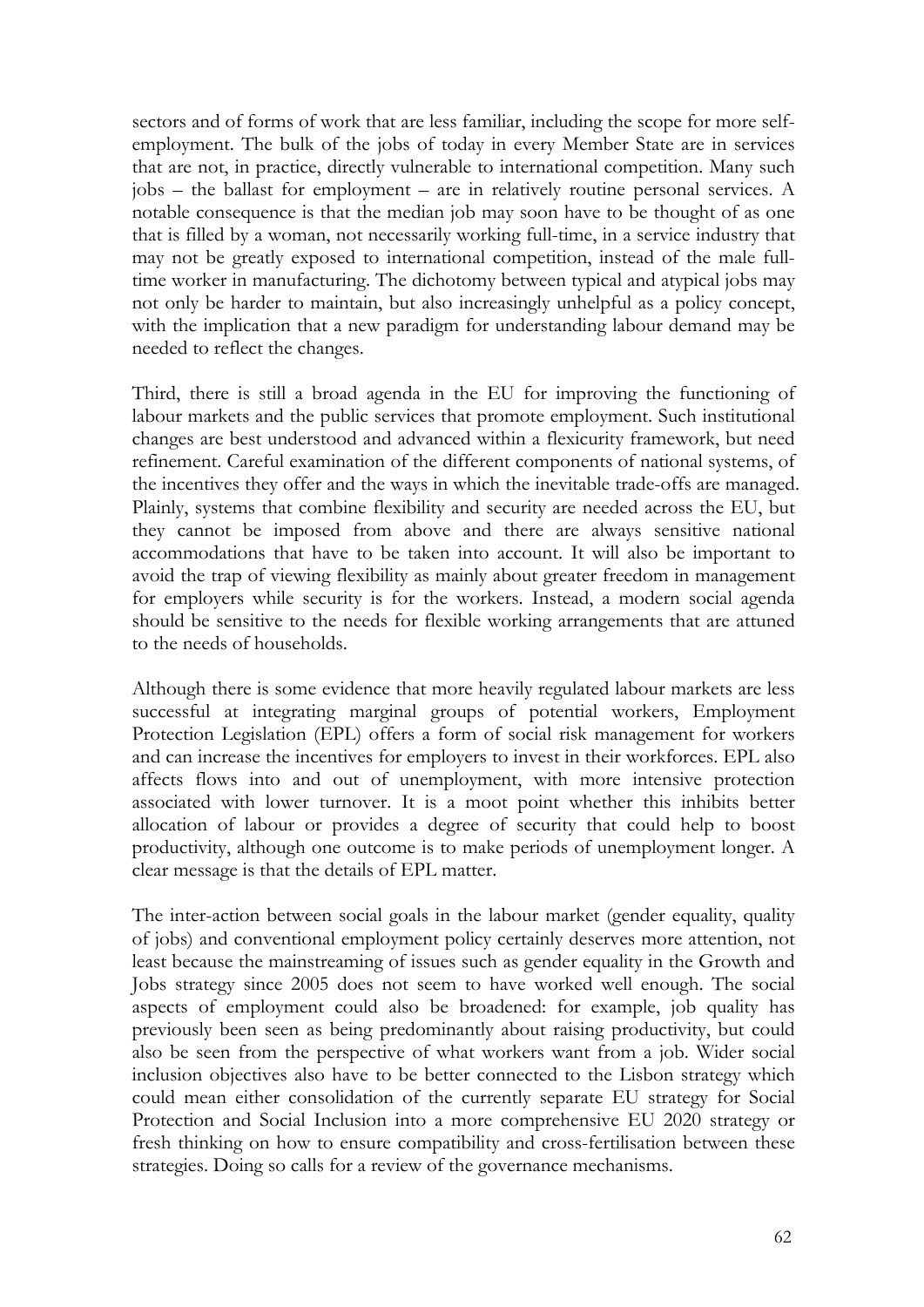Some aspects of the governance of employment strategy are worth re-visiting. Procedurally, the present Lisbon strategy works well enough, with policy goals translated into employment guidelines, national responses in the form of comprehensive reform programmes, and a process of scrutiny and recommendations that is now solidly established. Yet it is also clear that the direct impact of the EU level on national policy is muted, because it is often tangential to national policy debates and has only limited resonance for front-line policy actors. One solution would be to make the country-specific recommendations more forthright with the expectation that they might then become an instrument for external pressures on governments (media, national parliaments, public opinion), notwithstanding the consistent opposition of governments to anything that resembles naming and shaming.

A different tack, however, would be to recognise that one of the unsung benefits of policy co-ordination is that it facilitates policy learning and to develop this aspect of governance. Although mutual learning is more systematically organised in the EU's employment and social policy domains than in other dimensions of the Lisbon strategy, it is far from obvious that its potential is sufficiently exploited.

Six main propositions for EU 2020 follow from the foregoing discussion:

- 1. Flexicurity should remain central to EU employment policy, but needs to be developed to take more account of flexibility from the standpoint of the worker as well as the employer, while also reconciling the redistributive and securityorientated aspects of social protection with flexibility aspirations.
- 2. There needs to be a balance between short-term measures related to the exit from the crisis and longer-term labour market imperatives in the headline goals.
- 3. Social and quality of life ambitions should feature alongside the more established competitiveness agenda in the over-arching goals of EU 2020, building on the second
- 4. National differences in timing and sequencing matter, implying that more attention than in the past should be paid to feasible pathways for each Member State. Possible mechanisms might include using staged targets or benchmarking against comparable Member States, however politically sensitive such measures might be.
- 5. The importance of a strategic approach to labour supply should be should be stressed, even though short-term considerations might militate against measures that increase the immediate size of the active population, thereby risking higher unemployment rates.
- 6. The opportunities for learning are a crucial element of policy co-ordination, so that one of the priorities should be to strengthen mutual learning and other approaches to policy learning so that they reach deeper into national policymaking and engage a wider spectrum of actors.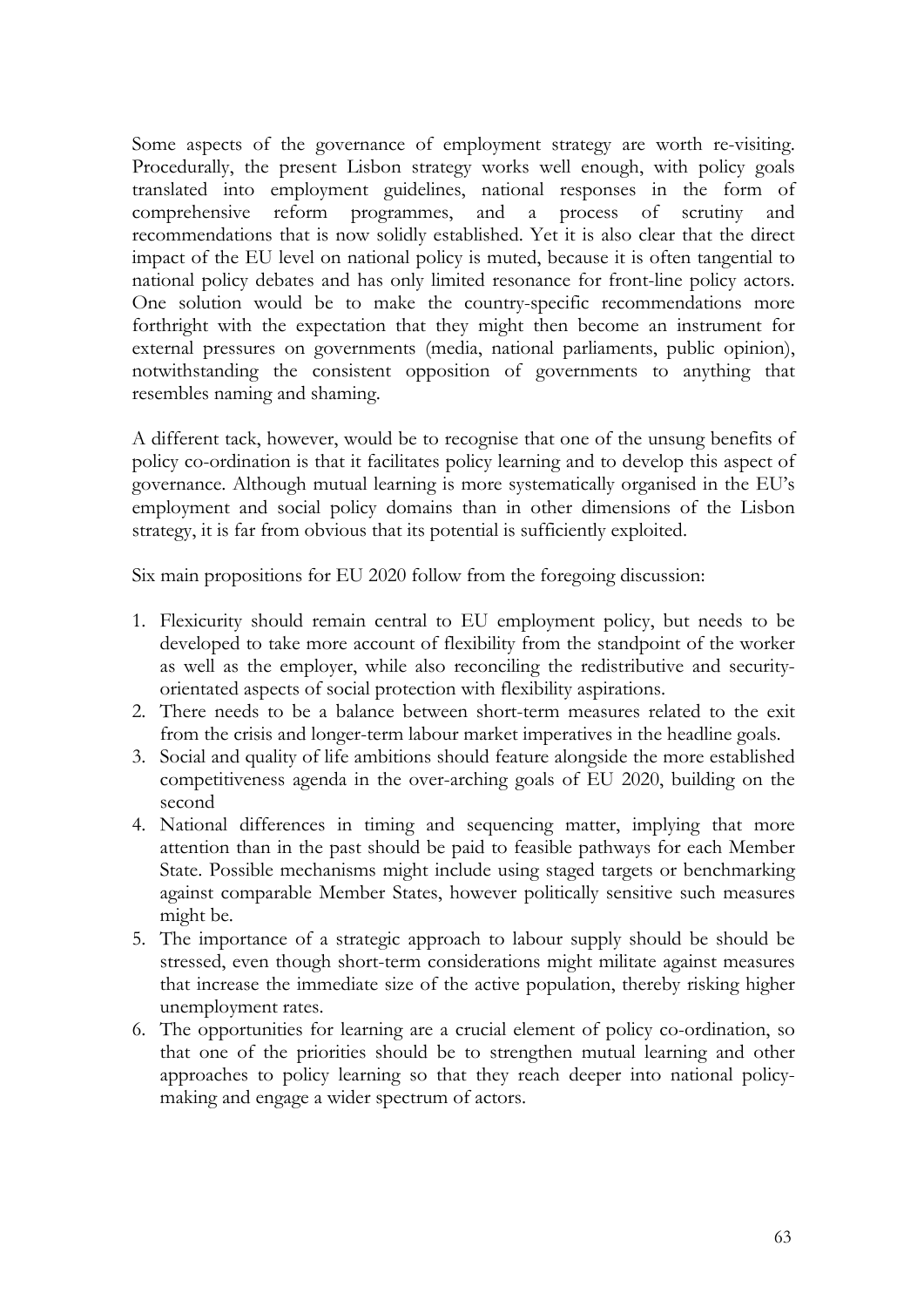#### **Pier Carlo PADOAN**

Professor of Economics, University of Rome *La Sapienza*.

#### **January 2010**

# **The macroeconomic dimension and EU global governance**

#### **An adverse environment**

The outlook of the new decade does not look bright for the European economy. And this for several reasons. First potential output may turn out to be much lower than pre recession levels. There are three main channels through which this could happen. First, a portion of the increase in the number of unemployed during the downturn could become irreversible. This can happen when workers lose attachment to the labor force and their skills atrophy during lengthy spells of inactivity. Consequently, it becomes more difficult for them to find employment once the recovery begins. In the wake of past recessions, labor input has been reduced through a combination of lower labor force participation and higher structural unemployment as negative shocks have interacted with inflexible labor markets. Second, steep reductions in investments by businesses and households are characteristic of most downturns. Investment is also likely to be lower following the crisis to the extent that the cost of using capital is higher, due, for instance, to larger risk premiums. During recessions investment often falls sharply and firms go out of business. This may accelerate the scrapping of capital or lead to its relocation, thus lowering the capital stock and/or its efficiency. Financial crises exacerbate these typical effects of recession by impairing financial intermediation, raising further the cost of capital, and forcing otherwise viable firms out of business. Finally, intangible investments, such as spending on research and development are among the first outlays that businesses cut back during a recession. The resulting impact on growth can be significant, because R&D is needed to sustain the discovery of innovations. In fact, the productivity gains of workers today are often in part the fruits of R&D outlays from a decade or more ago.

The potential impact of the financial crisis on the level and growth rate of total factor productivity is more ambiguous. On the one hand, it may lower total factor productivity by reducing the R&D intensity of the economy as firms reduce such spending. On the other hand, recessions may lead to the closure of the least productive lines of activity and force the least productive firms out of business, thereby increasing average productivity across the economy.

A second source of concern will be fiscal sustainability. Debt levels will rise significantly over the next few years, in Europe and elsewhere in the OECD area, as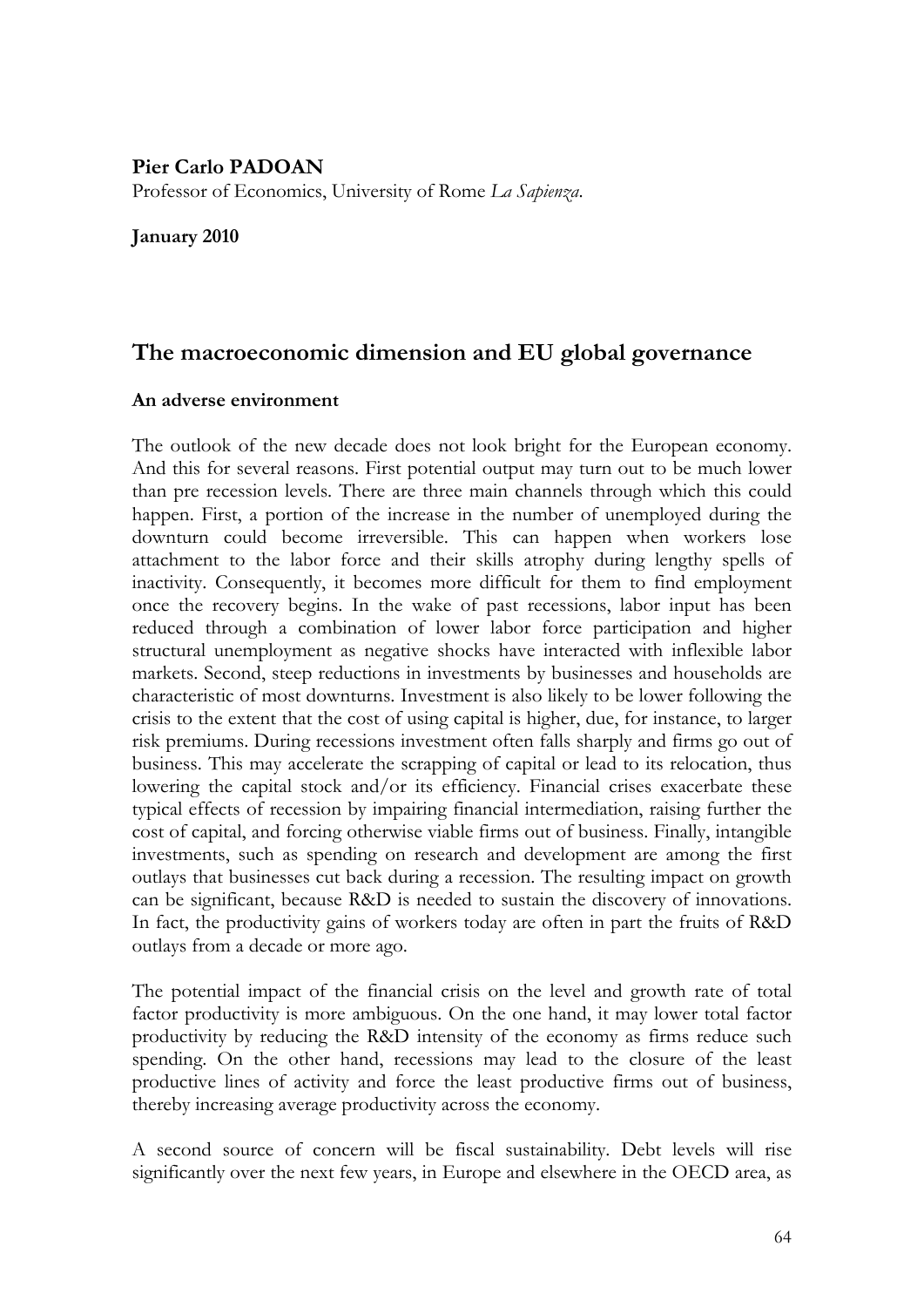a consequence of the massive fiscal support measures that have been taken to face the recession. These will build on the already high debt levels related to the cost of ageing.

Historical evidence shows that the huge debt build-up in the aftermath of crises is the consequence of both recession-led falling revenues and the spending increases introduced to counter the recession. This seems to be the case this time too. Tithe average debt level in OECD countries has risen sharply and significantly since the outbreak of the crisis and is expected to peak at 100% by 2010, with some countries moving well beyond this figure.

Such a steep rise in debt has a significant impact on the size of fiscal adjustment that will be needed to ensure debt sustainability. According to the standard debt dynamics formula, for a given primary balance, the debt to GDP ratio declines as long as nominal gdp growth is higher than the nominal interest rate. For given growth and interest rates the primary surplus needed to stabilize debt rises significantly in almost all countries. Such increases, coupled with the fiscal deficits generated in response to the crisis, significantly increase the fiscal gaps.

The risks associated with rising government debt burdens could be further aggravated by lower potential output growth and higher interest rates. The effects of this reduced potential output might then have more serious fiscal implications if associated with a permanent decline in employment, rather than a decline in productivity if this calls for an increased use of employment support measures. Further, the risks associated with rising interest rates will be higher, and the consequences more serious, for those countries where debt burdens are already very high. These risks could become even higher for those countries tempted to inflate away debt.

All this will take place in an environment of rising competition among sovereign borrowers that will have to place on the markets increasing amounts of debt. As experience shows countries with higher debt levels and or poor fiscal credibility will be requested higher risk premia in the markets.

The possibility of a vicious circle-rising debt restraining growth and pushing interest rates up-developing over the medium term cannot be ruled out. Once the recession is behind us the global economy could well face a prolonged period of lower growth and rising (or at least not declining) debt. In some cases debt burdens could become unsustainable, opening the way to possible defaults and/or rising inflation.

This overall picture is further deteriorated if we take into consideration that the global environment may less conducive to demand growth in the medium term. We can expect the US and other advanced economies to grow less strongly as households increase their savings to recover wealth losses. This negative effect is likely to be offset only partially by the sustained demand growth in emerging economies, China in the first place, which is largely policy driven.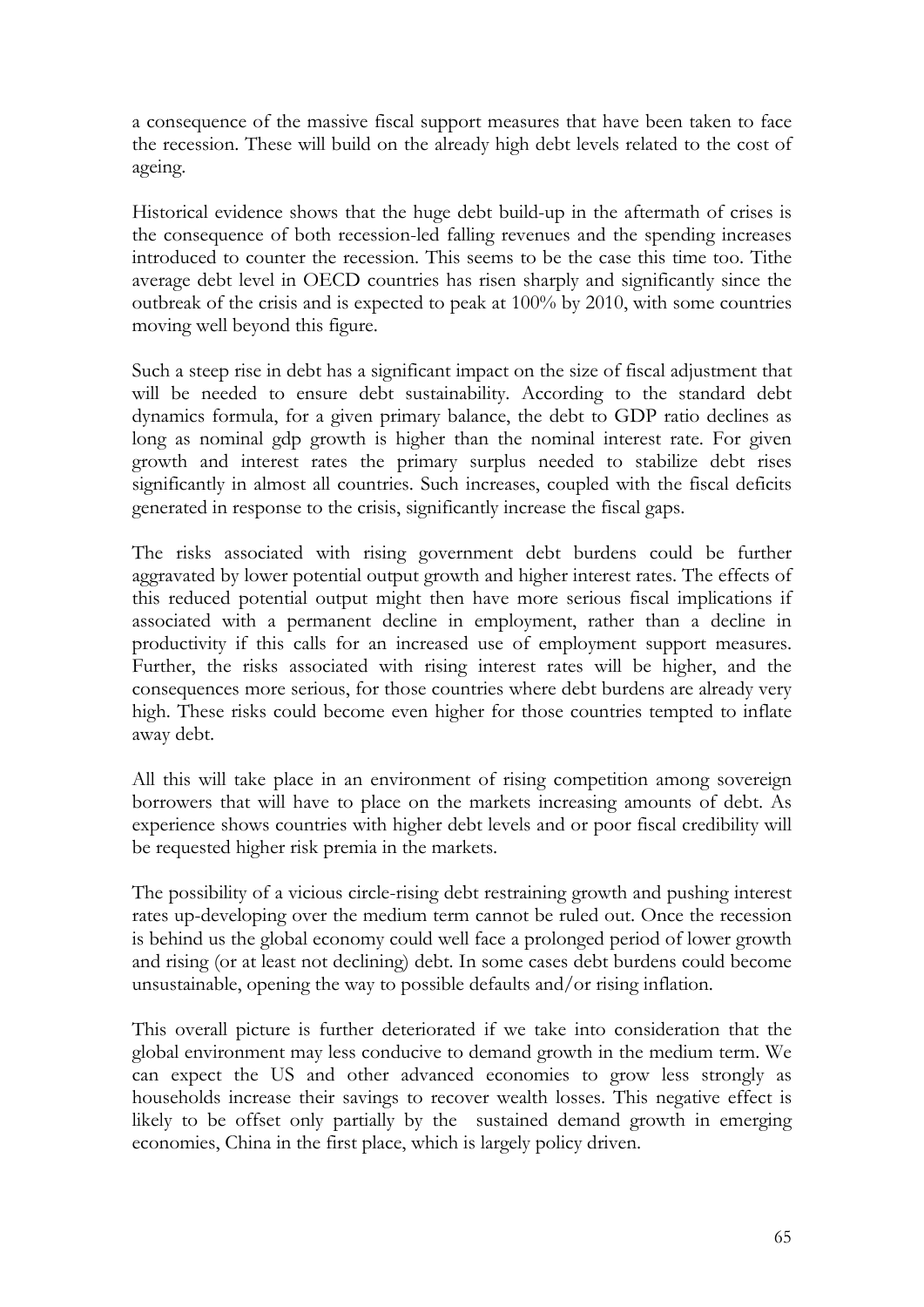The global demand environment could also be weakened by the resistance of global payment imbalances. These have recently narrowed as a consequence of the recession but their underlying causes are still intact and, absent major policy adjustments, they will start to widen as global growth resumes.

One negative implication for Europe is that as the exchange rate between the dollar and the renmimbi is not significantly modified the euro will continue to face an appreciation vis a vis both currencies and therefore a loss of competitiveness.

#### **Internal divergences and the policy dilemma of the euro area**

The adverse macroeconomic environment for Europe could be aggravated by increasing divergence within the EU and especially the euro area.

Global imbalances are present within the euro area as well with on the one hand countries with current account surpluses, relatively sustained growth and sustainable fiscal positions and on the other hand countries with current account deficits, weaker growth and unsustainable fiscal positions. Markets have already begun to price sovereign risks selectively. This poses a serious policy dilemma not only to such countries but to the euro area as a whole. Fiscal sustainability requires that countries with rising debt and weak fiscal record take prompt and vigorous action to stabilize public finances. If this policy action is taken by several countries a negative impact for the euro area as whole will result, adding to the weak global environment scenario. On the other hand if such action is not taken the credibility of the euro as an area of monetary and fiscal stability may be at risk.

There are two, mutually reinforcing, strategies to deal with this dilemma. To try to strike a better balance between fiscal sustainability and growth within the euro area, and hence improve the functioning of the Stability and Growth Pact. To develop and implement an affective growth strategy at the global level.

On the first point one can reiterate the issues raised by Maria Joao Rodrigues and myself on the need to take into account the quality of public finances in assessing fiscal sustainability within the SGP. This approach is even more needed now as the state of fiscal sustainability in a number of countries will requires action both on the spending and on the revenue side to achieve the primary surpluses needed to maintain debt sustainability. And indeed in the response to the recession many countries, most notably outside the EU have taken this approach.

Can stimulus packages also raise potential growth? In addition to the tax structure, fiscal stimulus could have a positive impact on long-term growth beyond the multiplier effect to the extent that public investment, in both physical and immaterial infrastructure, affects long-term growth. The impact of infrastructure on output is difficult to pin down and the direction of causality hard to determine empirically. Nevertheless, there is some evidence from annual and multi-year growth regressions that infrastructure investment has positive effects that go beyond the impact expected from an increase in capital stock. Furthermore, infrastructure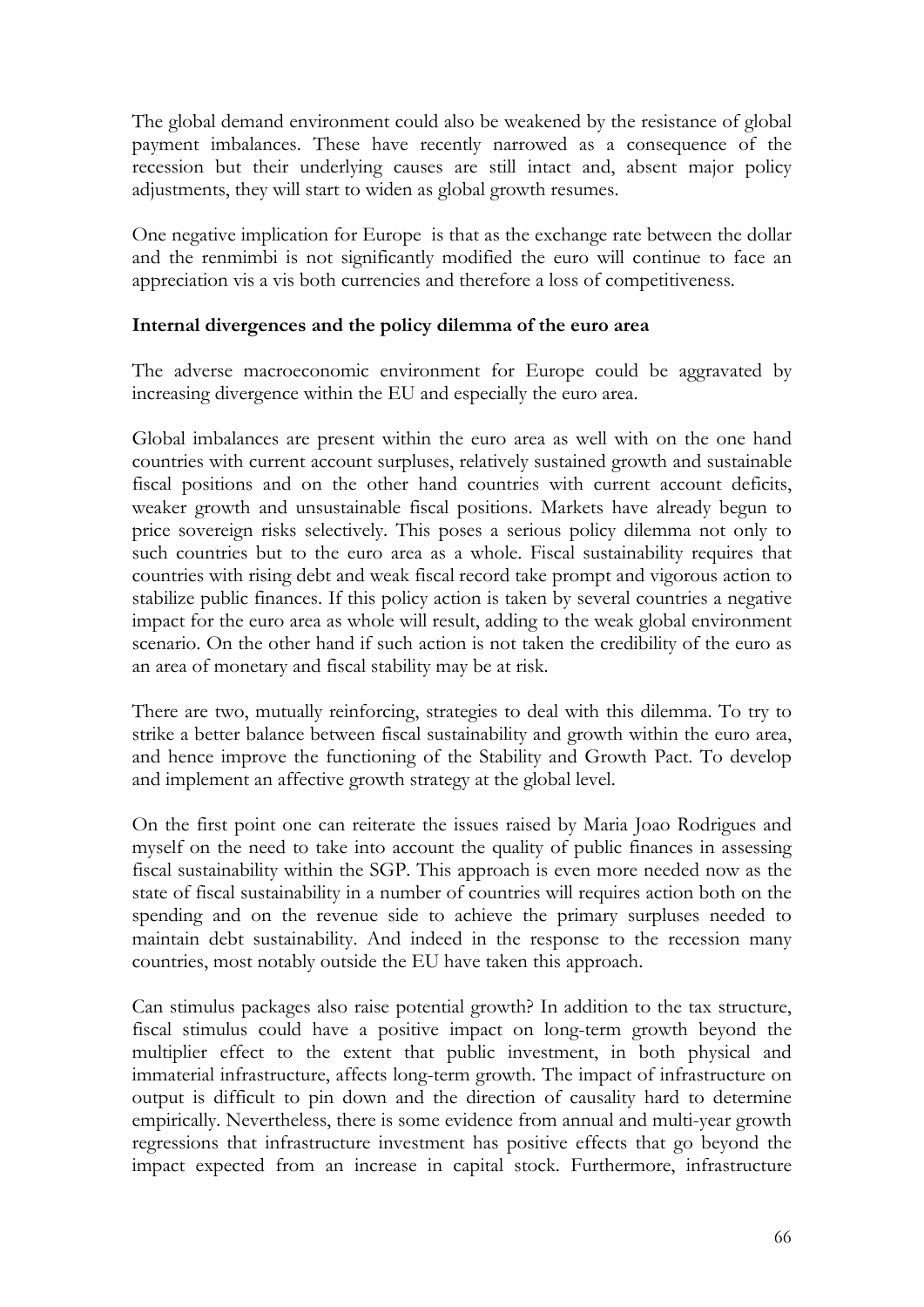investment appears to have a nonlinear effect with, on average, a stronger long-term effect on growth at lower levels of provision. These effects were not commonly shared across OECD economies, where there was some evidence of both underand over-provision and of both efficient and inefficient use of investment.

The SGP mechanism could also be reinforced by further strengthening the lines of reforms taken a few years back which have introduced some flexibility in the time needed to maintain fiscal sustainability especially in the case of measures related to the implementation of structural reforms and growth enhancing actions.

In addition more coordination among the national budget processes, at least in terms of timing and disclosure could help exploit positive externalities and/or avoid negative externalities which could lead to compounded recessionary impacts.

Dealing with scenario such as this calls for a serious discussion of the adequacy of the global policy framework both within and outside Europe, not simply the measures taken in direct response to the crisis. Within Europe a new policy framework should be based on three pillars: (i) an integrated approach targeted at reinforcing and possibly increasing potential growth by better connecting macroeconomic, structural, and regulatory policies, (ii) strong institutional frameworks to ensure fiscal sustainability, and (iii) enhanced international cooperation in formulating and implementing macroeconomic, structural, and regulatory policies targeted at preventing unsustainable imbalances from developing. I briefly develop this last point below.

#### **EU and global governance**

The global crisis has put an end to the so called Bretton Woods II system that in spite of several shortcomings has been able to provide sustained demand growth for the global economy for a prolonged period of time. The Bretton Woods II system is also exemplifying well the attitude that Europe has taken over the years vis a vis these issues. In a nutshell this attitude could be termed as one of reactive adaptation rather than proactive modification. Europe has been quite active in building a very specific European macromonetary system, and it has followed this strategy also in response to external developments in the international monetary system. It has been much less proactive in shaping the international monetary system itself.

Such a reactive-adaptive attitude vis a vis the issue of shaping the international monetary system is not sustainable any more. This is one of the lessons of the crisis that needs to be understood. The Bretton Woods II system needs to be replaced with a different mechanism that could desirably generate a distribution of world demand without building global imbalances and avoiding prolonged misalignments of exchange rates. More specifically a new system should: 1) provide a credible and robust multilateral insurance system so as to avoid building up of massive stocks of reserves in surplus countries. Such a multilateral system would have to rely on international financial institutions that are financially stronger and with a better and more balanced governance. 2) allow for a gradual and smooth unwinding of the